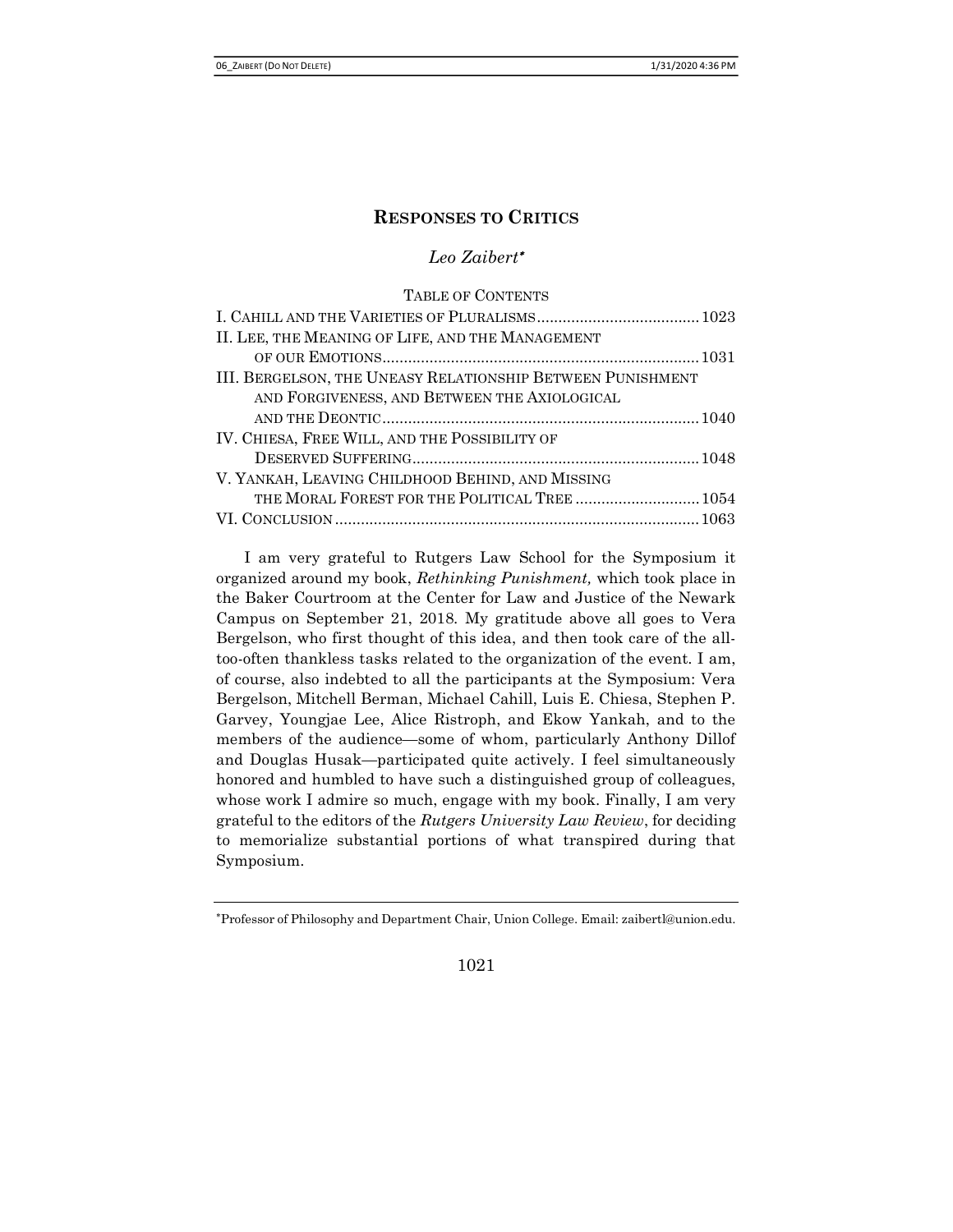The Symposium fostered precisely the sort of robust and refreshing discussion that I had hoped Rethinking Punishment would generate. These pages afford me with the opportunity to try to alleviate the effects of those bothersome bouts of sprit d'escalier that often seize us (or at least some of us) after unrehearsed public interventions. Independently of the potential therapeutic effects these pages may have on me, however, I believe that the discussions contained herein should contribute to the advancement of the debate over the justification of punishment. One motivation I had for writing the book was my sense that this debate had reached a sort of stalemate, and that it was really very hard to find new strategies to approach this important topic. For a variety of reasons, I have come to find serious problems with the traditional approaches to the debate: as much with the "pure" justifications—retributivism and consequentialism—as with the extant "mixed" justifications. Rethinking Punishment seeks to offer a new perspective from which to approach the justification of punishment. Obviously, the book does not resolve all relevant problems, and, as some of my critics intimate, it perhaps does not resolve even those problems it should have resolved. But I am convinced that the new perspective that the book suggests is at least promising—and this is a precious opportunity to further explain why I think that this is so.

Below I respond to each critic more or less individually, except for some brief concluding remarks that I think apply more or less globally. As it turns out, my responses appear in the same order that the papers were presented at the Symposium, but no special significance is to be attributed to the order in which I proceed. Unavoidably, some repetition is to be found below, in the sense that some issues appear in more than one response, even if in slightly different ways. I have not attempted to respond to each and every question posed or every objection raised, or with the same degree of depth regarding those with which I do engage. While the number of issues my critics have raised may speak favorably of the book's scope, it may render the prospect of providing fully satisfactory answers to all of these issues more elusive. I have tried to focus on those questions and objections that I find particularly important, and that when gathered together make good on the book's recommendation of creating a more valuable organic whole.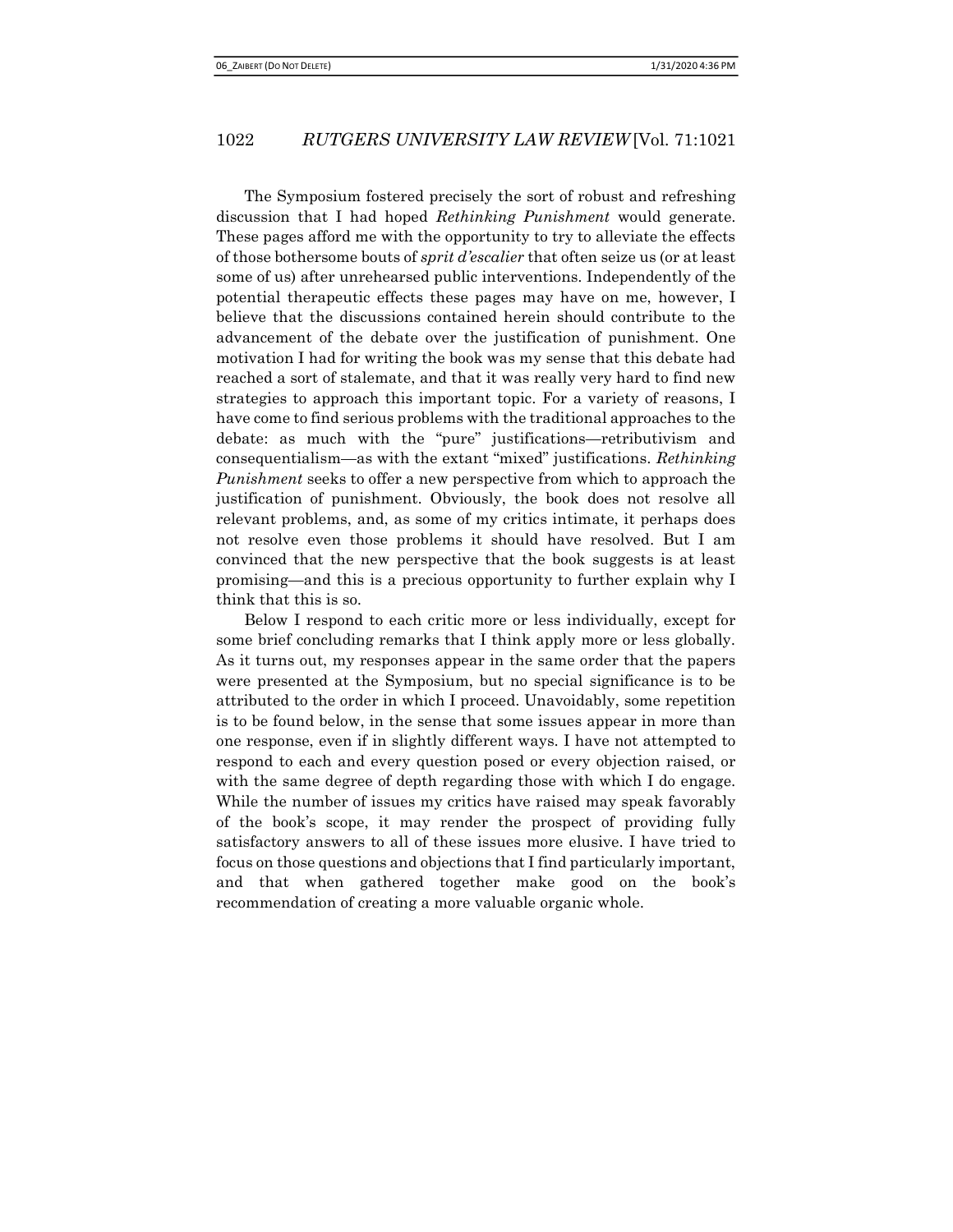### I. CAHILL AND THE VARIETIES OF PLURALISMS

Cahill finds the task of responding to Rethinking Punishment "daunting" given that he is "in firm and fundamental agreement with its central claims."1 Particularly salient, I think, are our agreements about endorsing pluralism in the approach to the justification of punishment, and about rejecting purely deontic versions of retributivism. I welcome our agreement about these views, in part because, echoing Cahill, such agreement increases "confidence in the soundness of these views."2 From my perspective, this increased confidence is not just a quantitative matter—not simply the result of two being greater than one—but much more importantly a qualitative one—the result of the respect I have for Cahill's work.

Cahill further points out that these sorts of agreements have at least one potentially unhappy result: they cast doubt on the sense in which it could be said that one has "made a unique contribution to the intellectual conversation," since, he believes, we "are not at all alone among recent commentators" in holding the views we hold.3 Thus, I would like to begin by attempting to elucidate the sense in which Rethinking Punishment has made an original contribution to the debate—indeed one that is more original than it may appear on first approximation.

Very roughly, a justification of punishment is pluralistic if it recognizes the existence and importance of different types of values. As it will become clear in due course, I do not believe that simply recognizing more values is to thereby necessarily more pluralistic: I believe that which values one recognizes is also very important. At the Symposium, Cahill was not alone in wondering about the extent to which my pluralism differs (or does not differ) from other forms of pluralism in the specialized literature, his own included.4 If my pluralism is not too different from other pluralisms, then, in that sense at least, Rethinking *Punishment* may not be as original as I claim it is. But I think that there exist importantly different types of pluralism—a fact that itself has not

<sup>1</sup>. Michael T. Cahill, Thoughts on Zaibert's Rethinking, 71 RUTGERS U. L. REV. 937, 937 (2020) (discussing LEO ZAIBERT, RETHINKING PUNISHMENT (2018)).

<sup>2</sup>. Id.

<sup>3</sup>. Id.

<sup>4</sup>. This line was also advanced by Berman, and it largely informs his review of Rethinking Punishment commissioned by a different publication. See Mitchell N. Berman, Rethinking Punishment, NOTRE DAME PHIL. REVS. 1 (2018), https://ndpr.nd.edu/news/ rethinking-punishment/ (discussing LEO ZAIBERT, RETHINKING PUNISHMENT (2018)).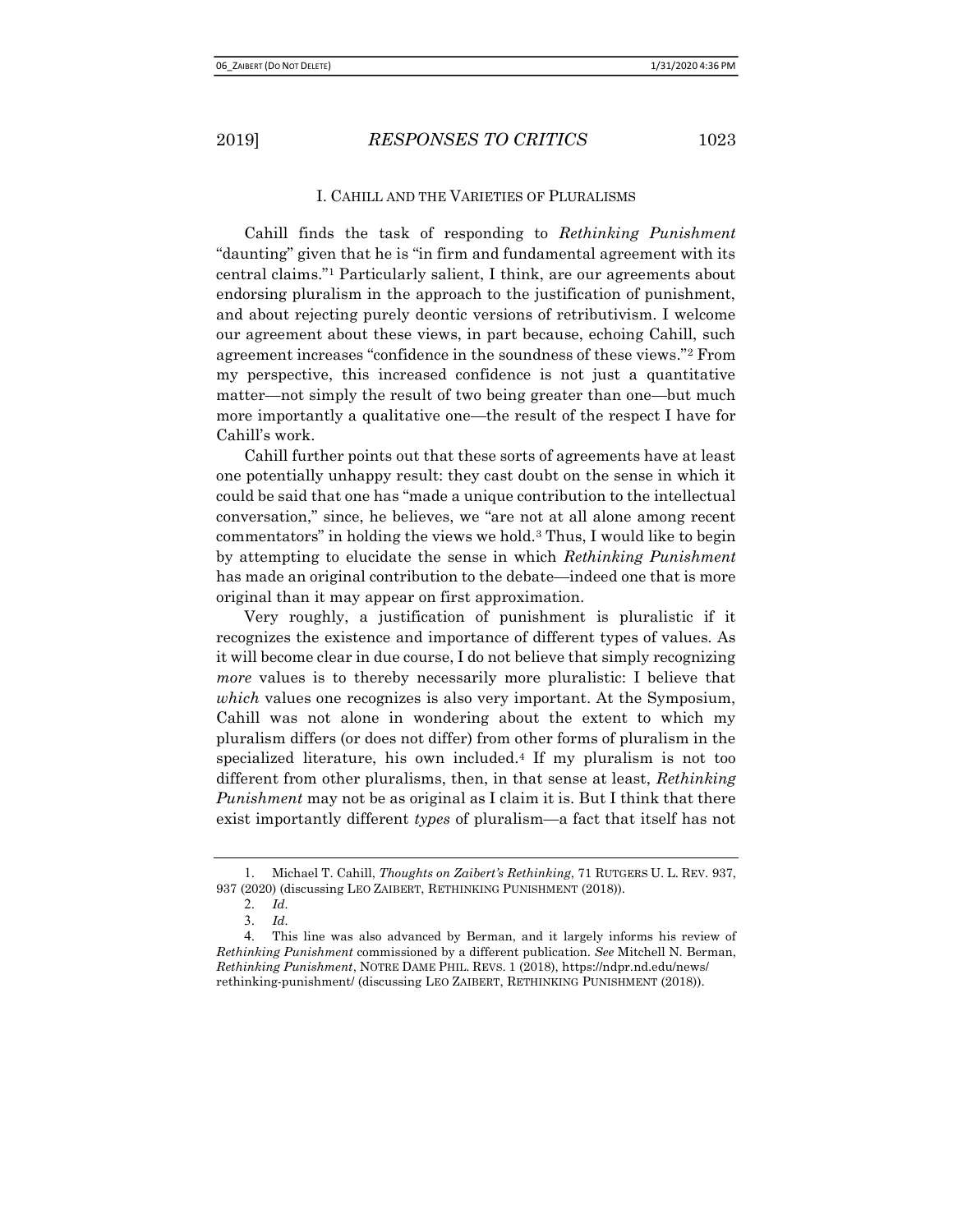been sufficiently recognized in the specialized literature. One of the pluralisms I endorse—indeed the most important of them—is fundamentally different from other pluralisms, Cahill's included.

In other words, I do not believe that defending pluralism simpliciter, as it were—is what is terribly original about my book.<sup>5</sup> Indeed, Cahill, myself, and others are sympathetic to some general forms of pluralism, and to its implications (both theoretical and practical), above all, on state punishment, about which there scarcely is anything terribly original at all. Rather, what I believe is particularly original (and particularly promising) about the main specific form of pluralism that I defend in the book—which I have called "proper pluralism"—is that it is centrally focused on two specific values: the value of punishment and the value of forgiveness.6 This is not meant to exclude the existence (or the importance) of other values, but to *focus* specifically on these two.<sup>7</sup>

As soon as this explanation is provided, however, at least two possible obstacles appear to stand in the way of my "proper pluralism," one relating to the its alleged "pluralistic" credentials and the other relating to its alleged "propriety."8 First, it may seem as insofar as I admit that my "proper pluralism" is focused on just two values, it qualifies as a pluralism only by incorporating the barest of possible pluralities—a plurality of two. And indeed Cahill takes me to task for this: "While purporting to be pluralistic, Zaibert's project seems entirely uninterested in incorporating many obvious competing goals, values, or costs, instead choosing to concern itself exclusively with the need to make space for forgiveness alongside retribution."9 For this reason, Cahill adds, my "account seems suboptimal in its narrowness."10 Second, it may seem that my account is overly stipulative. What exactly is it that makes my account of pluralism "proper"? As Cahill asks, why not admit that a pluralism that extended beyond mine and that "recognized" other values (such as "efficiency, equality, procedural fairness, harm prevention, privacy, and so on") is much more "properly" pluralistic than mine?<sup>11</sup>

<sup>5</sup>. I do not even believe that the originality of the book is exhausted by my take on the problem of pluralism, but this is the topic at hand now. Other aspects of the book that I also find original shall emerge in due course below, organically.

<sup>6</sup>. LEO ZAIBERT, RETHINKING PUNISHMENT 30 (2018).

<sup>7</sup>. Id.

<sup>8</sup>. Id.

<sup>9</sup>. Cahill, supra note 1, at 939.

<sup>10</sup>. Id. at 939 n.8.

<sup>11</sup>. Id.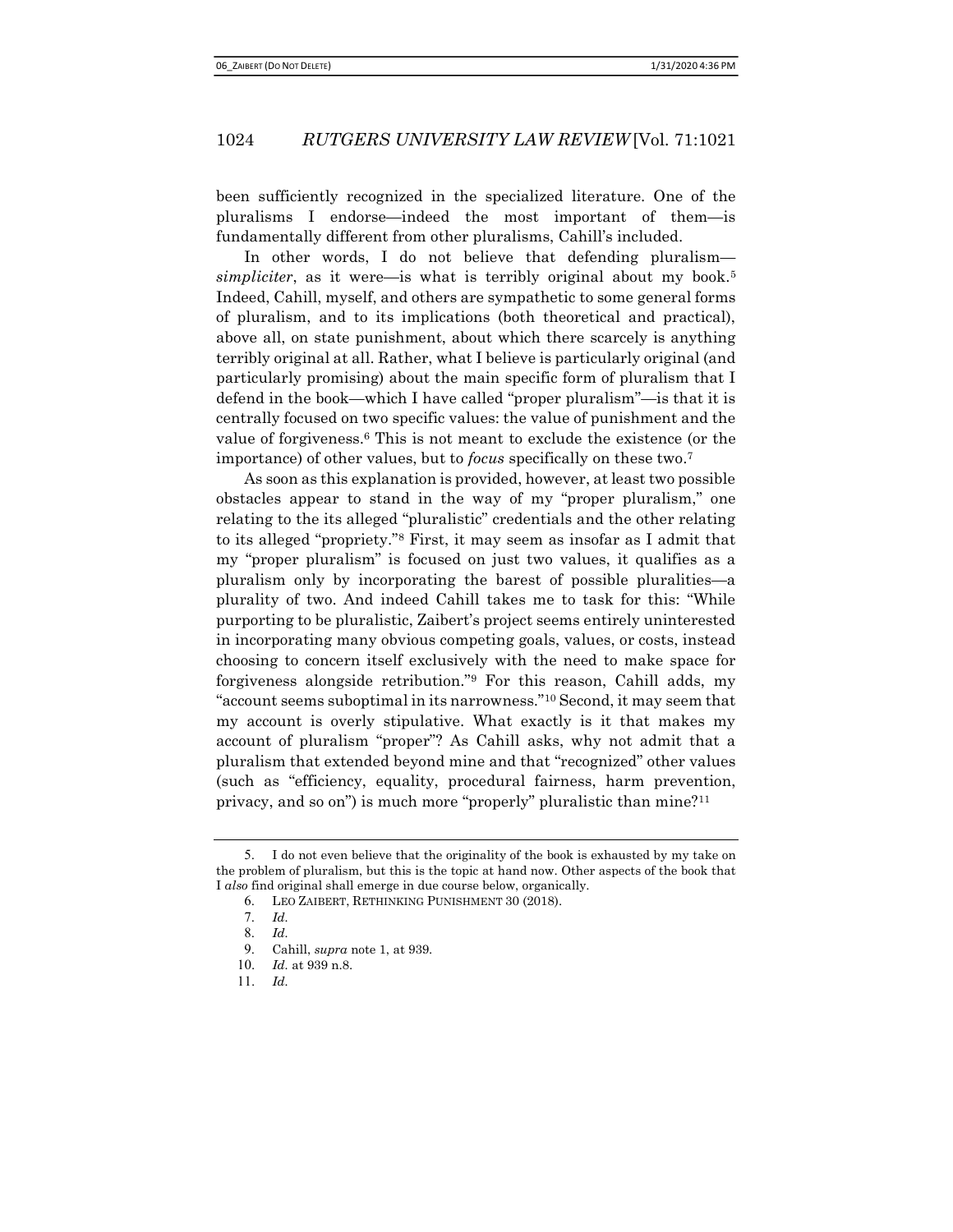A quick answer to these two closely inter-related questions is that my pluralism does "recognize" those other values that Cahill mentions: I am not "exclusively" concerned with the value of inflicting deserved suffering and of its merciful remission—I am merely focusing on these two, without at all denying the existence of many other important values.12 In other words, I am both a pluralist in the usual sense in which Cahill and others also are pluralists, and I am a pluralist in the sense of being a "proper pluralist," a sense in which very few other punishment theorists are pluralists. But the quick answer is in a way evasive, in that I certainly do not engage with those other values whose existence I do nonetheless recognize in Rethinking Punishment.<sup>13</sup> And yet the quick answer really is, I think, the beginning of wisdom. My focus on the values of deserved suffering and of its merciful remission—my "proper pluralism"—is not only consistent with the more general pluralism of which Cahill (and others) speak, $14$  and regarding which he (and others) have said so many insightful things, but *felicitously* so. What I mean is this: even if my proper pluralism is indeed focused on but two values, I do want to continue to refer to my position as pluralistic, for independently of the peculiarities of the ways in which my version of proper pluralism differs from other versions (a point to which I will turn immediately), the convergence of these different versions reveal, I think, valuable lessons for our effort to justify punishment.

In Rethinking Punishment I argue that the tension between these two specific values—the infliction of deserved suffering and its merciful remission—is (a) one that has been systematically ignored by contemporary punishment theorists, and (b) crucial in our efforts to advance the discussion of the justification of punishment beyond the stalemate of sorts in which I suggest it is today.15 Let us take these two claims in order. The two values on which I focus are not just any two values, chosen amongst many. Rather, they occupy a different theoretical plane altogether, as it were. Consider the following analogy, which may help explain what I have in mind.

<sup>12</sup>. ZAIBERT, supra note 6, at 30.

<sup>13</sup>. See id.

<sup>14</sup>. See generally Michael T. Cahill, Punishment Pluralism, in RETRIBUTIVISM: ESSAYS ON THEORY AND POLICY (Mark D. White ed., 2011).

<sup>15</sup>. ZAIBERT, supra note 6, at 22–24.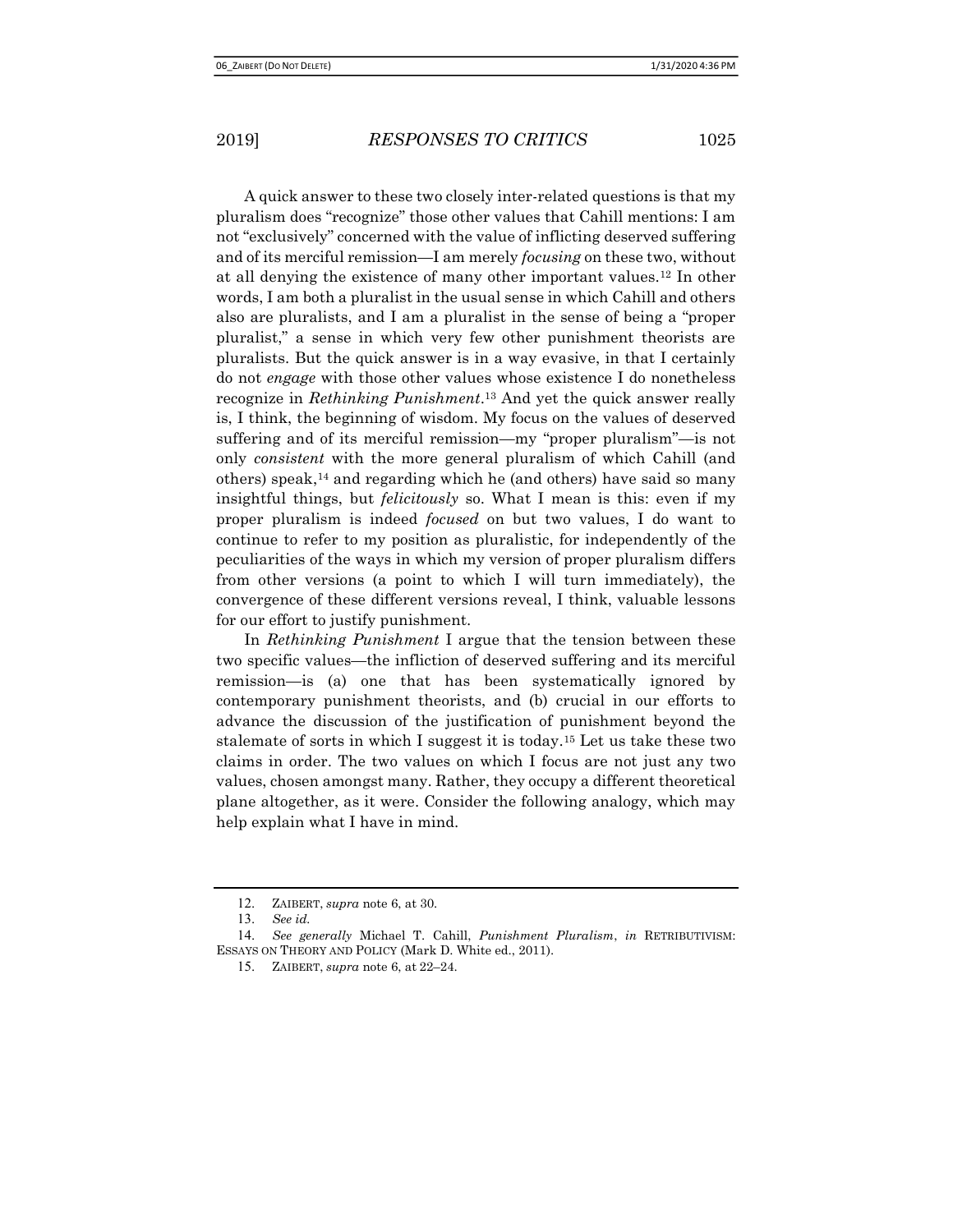Imagine a time in which nutritionists were divided into "monistic" (those who believed that a healthy lifestyle is exclusively a matter of eating less sugar) and "pluralists," (those who believed that there are a number of factors that go into a healthy lifestyle: eating more fiber, eating more fruits and vegetables, drinking more water, etc.). And imagine that at some point a nutritionist came along and suggested that the starting point of pluralism ought to be the recognition of the importance of both diet and exercise. Imagine that previous nutritionists had systematically ignored this focus on "exercise." It seems to me that the nutritionist who introduces the concern with exercise is really offering a form of nutritional pluralism that is importantly different form earlier nutritional pluralisms. Diet and exercise—as opposed to, say, more fruits and more fiber, or more water and smaller portions, etc. seem to me to occupy a different theoretical plane. The Kuhnian expression "paradigm shift" is often abused, but I think it is pertinent in this case: this nutritionist is offering a paradigm shift regarding nutrition. This analogy seeks to capture what I am trying to do when I claim that the fundamental (and hitherto under-investigated) axiological conflict in the justification of punishment is the tension between punishment and forgiveness.16 (The introduction of "exercise" in the thought experiment corresponds to my introduction of "forgiveness" in Rethinking Punishment, of course.)<sup>17</sup>

To the extent that one finds the exercise-forgiveness analogy I have just presented compelling, then one is, I think, likely to see the originality of my version of proper pluralism. The analogy is simply meant to capture something special about a given pair of values as opposed to different pairs (or larger collections) of values. But it is important to highlight two dimensions along which the analogy does not even fully capture the novelty (and, I hope, the promise) of my version of proper pluralism.

First, the two values around which my pluralism is constructed are conceptually opposed: at one and the same time, if you punish you are not forgiving (and vice-versa), whereas there is no conceptual opposition between diet (however multifariously understood) and exercise. Moreover, since there is prima facie value in both punishment and forgiveness this conceptual opposition is drenched in normative complexity. In the book I recommend paying close attention at the often-

<sup>16</sup>. See id. at 23, 220.

<sup>17</sup>. See id. at 17.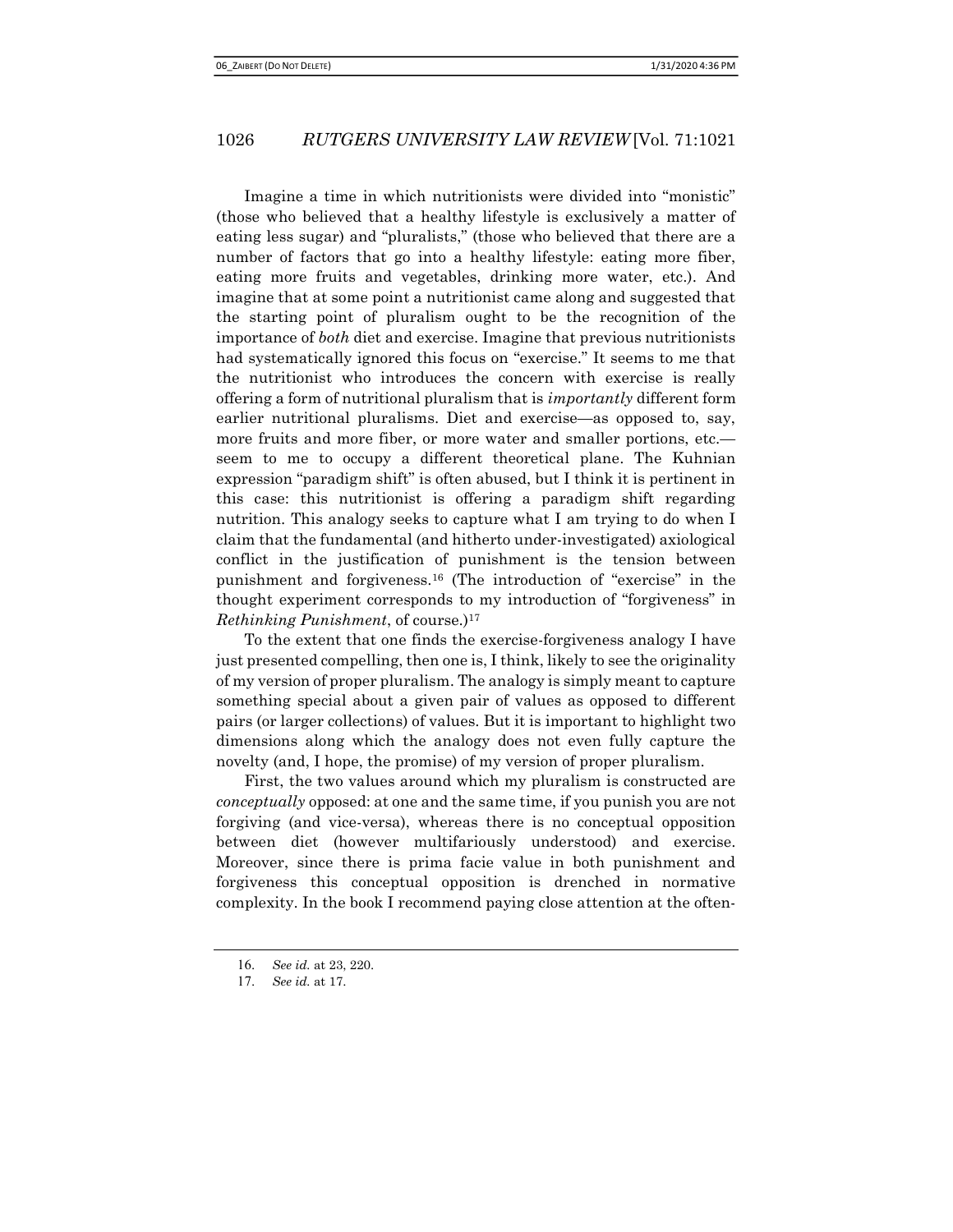used expression "the problem of punishment," and I suggest distinguishing between practical problems of punishment and a theoretical problem of punishment.18 My focus in Rethinking Punishment is above all on the latter. And most of the problems around which extant versions of pluralism are constructed concern practical matters: resource allocation, political priorities and other matters of expediency, and so on. There is absolutely nothing wrong with caring about those sorts of problems: as I put it very early in the book, these problems are "both pressing and depressing."19 But I focus on the other sort of problem, the theoretical problem: even if we stipulated away all the problems that can arise in the context of conflicts between the important values that Cahill mentions, even if we (unrealistically) imagined a society made up of people of unlimited good faith and blessed with unlimited resources, and much more, the theoretical problem of punishment on which I focus on in Rethinking Punishment would remain. Punishing means (synchronically) failing to realize the value of forgiveness (and, of course, forgiving means (synchronically) failing to realize the value of punishment).

Second, and much more importantly, the imagined nutritionist I presented above, introduces exercise into the discussion of nutrition out of the blue, as it were. But the seminal idea that there is something qualitatively unique about the specific pair of values around which my proper pluralism is built is not really mine alone, even though it has not been systematically mobilized within the context of the contemporary specialized literature on punishment. In a sense, I stand on the shoulders of giants.20 The originality of my focus obtains mostly within the context of contemporary punishment theory, and not so much within the context of a more generally understood history of ideas. The tension I have in mind is (a version of) the classical tension between justice and mercy. Ever since ancient times it has been the tension between these two specific values that has attracted the attention of thinkers of all persuasions. As I put it in the book, I find it "not … insignificant" that even Isaiah Berlin, one of the fathers of contemporary pluralism, would choose to refer to this specific pair of values when describing his

<sup>18</sup>. Id. at 2.

<sup>19</sup>. Id.

<sup>20</sup>. See id at 1–2. (referencing Isaiah Berlin, Franz Brentano, Jonathan Dancy, G. E. Moore, Michael Stocker, and Bernard Williams). Within the context of contemporary punishment theory, and as noted in the book, John Tasioulas comes closest to embracing the sort of proper pluralism I defend. See id. at 29.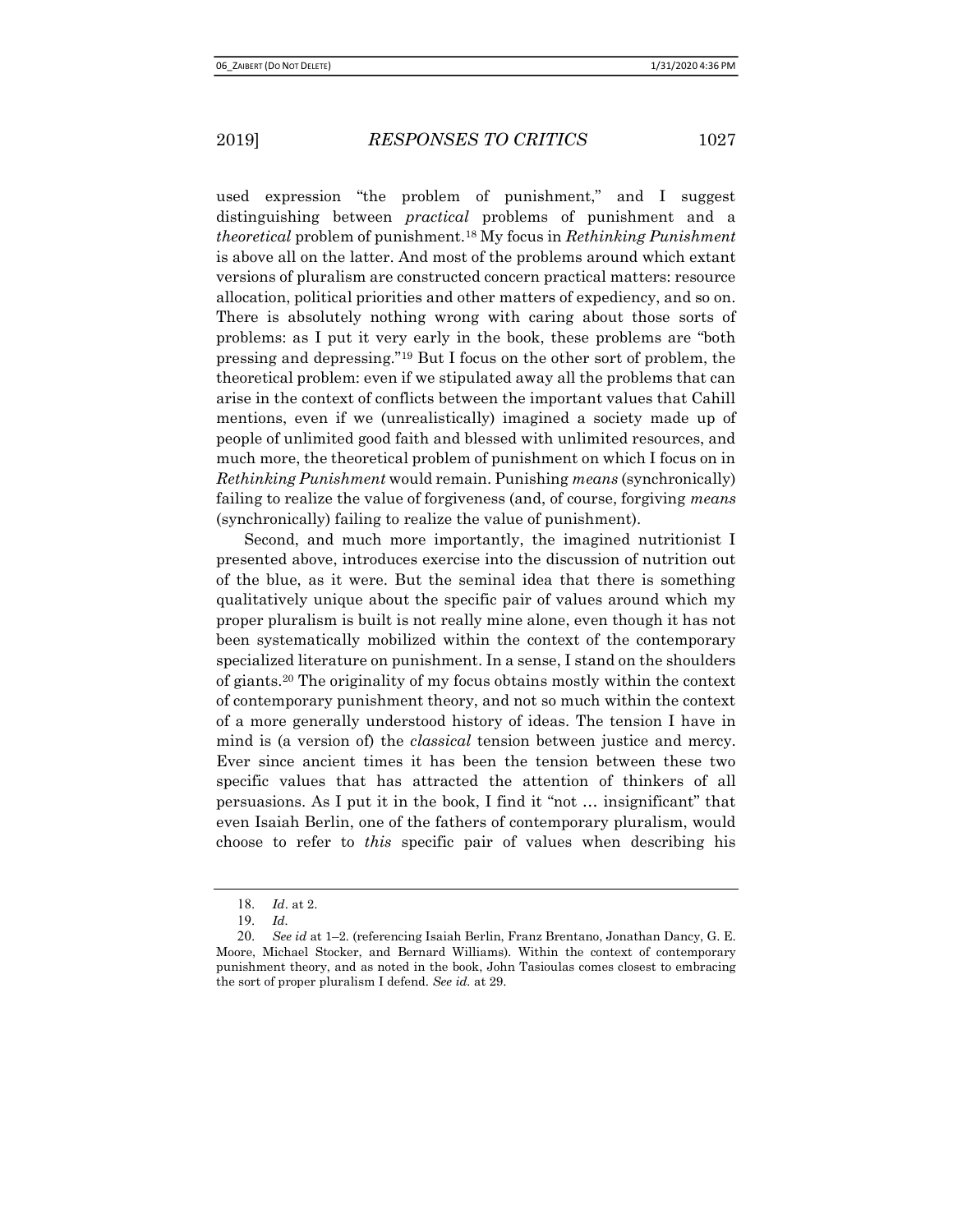pluralism.21 The situation within contemporary punishment theory is, however, quite different; in this specific context, forgiveness (or mercy) is hardly ever discussed.<sup>22</sup> The standard opponent of "retributivism" is "consequentialism,"23 and it is this particular opposition that either informs or is assumed by versions of pluralism such as Cahill's "consequentialist retributivism" and other pluralistic positions.<sup>24</sup>

Within the more general context of the history of ideas, the standard opponent of "retributivism" is not consequentialism but forgiveness. And it is this other opposition that informs my proper pluralism. With very few exceptions (which I discuss in the book), the vast majority of contemporary punishment theorists, even those who are (in a sense) pluralists, like Cahill, are not pluralists in this "proper" or "theoretical" sense I defend in Rethinking Punishment—a sense that derives from focusing on the tension between punishment and forgiveness. In the book I have tried to unmoor this classical opposition from its traditional surroundings and bring it to bear upon contemporary punishment theory, where I think it has received insufficient attention and where I think it has much to contribute.

For all I know the name I chose for my version of pluralism—"proper pluralism"—may be off-putting and thus not the best choice. Perhaps it would have been helpful to refer to my version of proper pluralism as "theoretical pluralism," and to other, extant versions of pluralism as "practical pluralisms," with the caveat that I do not intend "theoretical" to mean "superior"—just as I do not intend "proper" to mean "superior." In referring to my pluralism as "proper," I simply meant "pluralistic in this foundational way." I thought that this name was both less cumbersome than its alternatives (would "global pluralism dismissed by contemporary punishment theorists" be better?), and that it somehow managed to at least gesture at the long and venerable pedigree of this type of pluralism *outside* of contemporary punishment theory.

I believe that my proper pluralism is only "narrow" if we attend exclusively to the number of values on which it focuses, and ignore both

<sup>21</sup>. Id. at 23.

<sup>22</sup>. As I explain in Rethinking Punishment, for current purposes mercy and forgiveness can be treated as synonyms. See id. at 3–4, 119–21. I continue to do so here.

<sup>23</sup>. David Dolinko, Retributivism, Consequentialism, and the Intrinsic Goodness of Punishment, 16 LAW AND PHILOSOPHY 507, 507-08 (1997) ("One feature on which retributivists and their critics have generally agreed is that retributivism is very much a non-consequentialist theory.").

<sup>24</sup>. Cahill, supra note 1, at 937.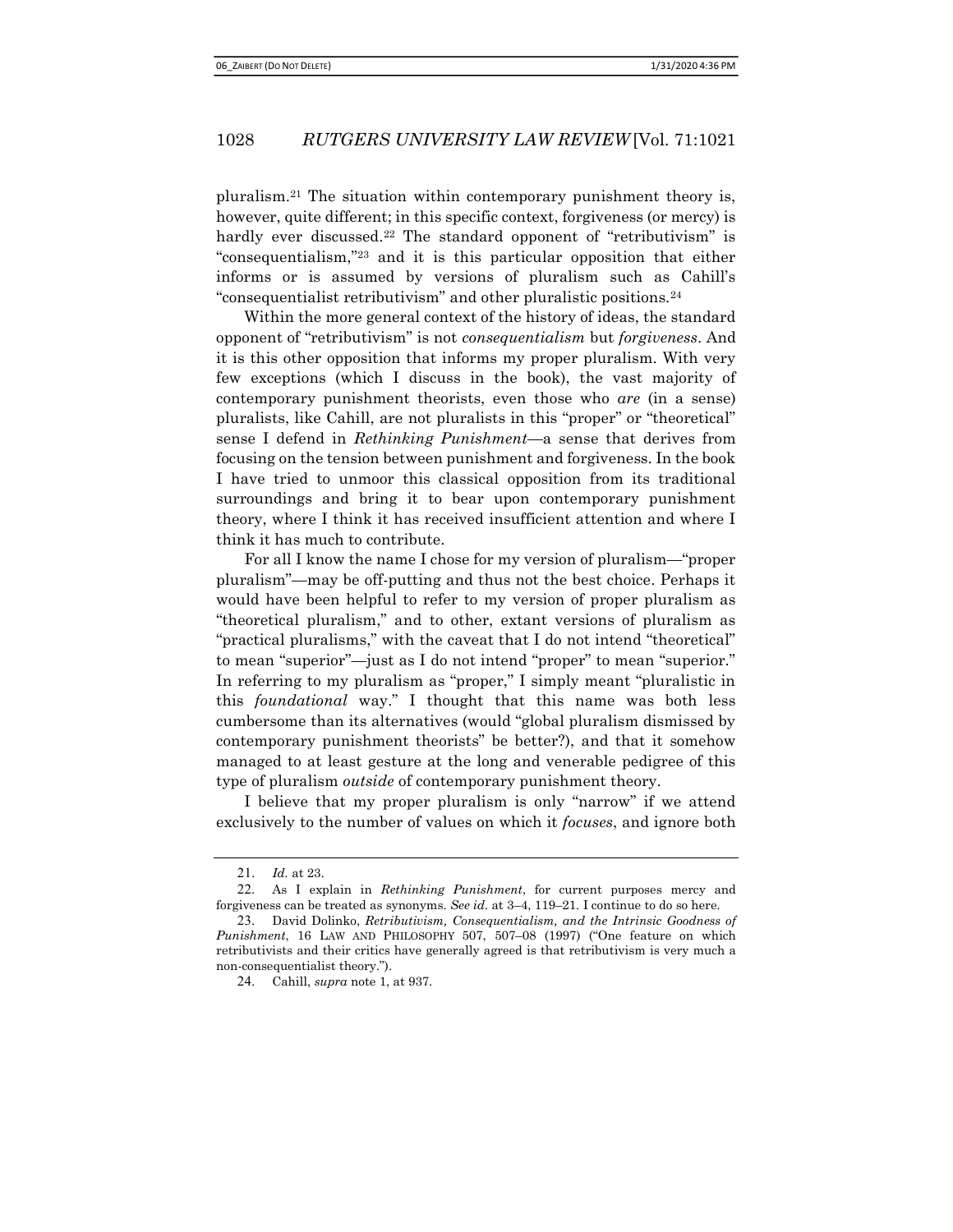(a) the qualitative significance of these two values in particular, and (b) the number of values that it nonetheless *recognizes*. If we do that, my pluralism admittedly cannot be any narrower. But why restrict ourselves in this way? If I am right about the theoretical and normative significance of the two values around which my proper pluralism is built, then the fact that these are really only two values and not, say, twenty, strikes me as somewhat off-target. For reasons I discuss in the book, I continue to believe that this pair of values is particularly rich and interesting, and contemporary punishment theorists have systematically ignored it.

Cahill poses a number of other penetrating questions, several of which are amenable to be grouped together under a heading questioning the "practical implications" of my view. Perceptively, Cahill wonders about how forgiveness is supposed to operate within the context of an actual criminal law, about who is supposed to grant it, and even about what exactly forgiveness would be in that context. These are important questions and I am aware that I do not have full—or fully satisfactory answers for them. But I hope that at least some of what I have said above—and some of what I say below—can be helpful, even if only in general and indirect ways.

Cahill believes in the "conceptual priority of having to define a practice before one can attempt to justify it."25 And he poses a number of important conceptual questions about punishment: Does it have to be intentionally inflicted?26 Must it be experienced or understood (by the putative punishee) in a certain way? Must it be administered by the state? So much do I agree with Cahill on this point that this was one of the central concerns in my previous work on punishment, before I wrote Rethinking Punishment. For example, although I wanted my book Punishment and Retribution to be about the justification of punishment, I felt forced to deal first with a host of conceptual points such as the ones Cahill has in mind.<sup>27</sup>

In fact, in that book (and also elsewhere) I tackled the very questions about punishment that Cahill now poses. Something similar has happened within the context of my work on forgiveness. My main articles on forgiveness were supposed to be about its justification, but I got

<sup>25</sup>. Id. at 942.

<sup>26</sup>. Id.

<sup>27</sup>. LEO ZAIBERT, PUNISHMENT AND RETRIBUTION 3–5 (Ashgate Publishing Co.) (2006).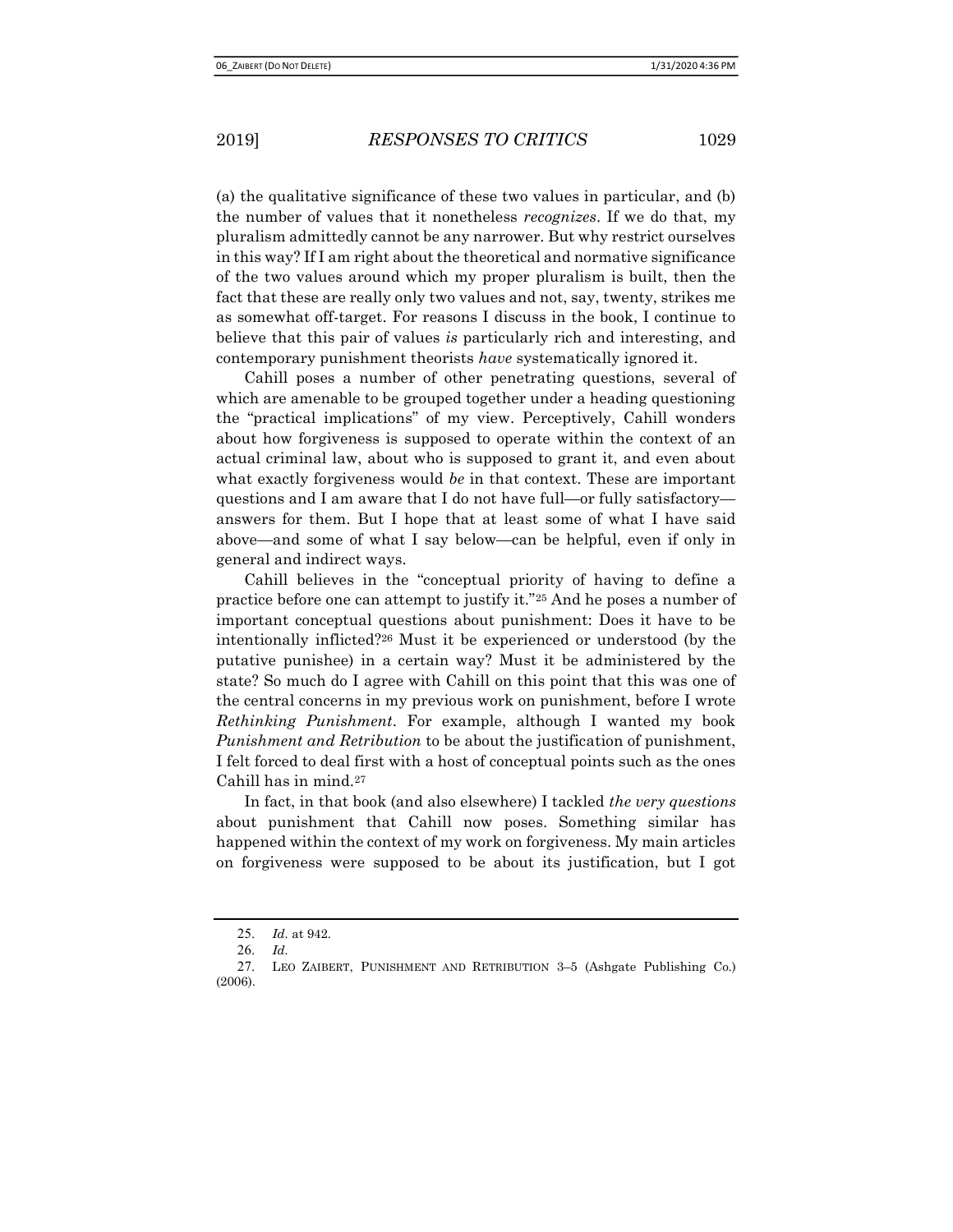tangled up on conceptual matters.28 Admittedly, I am not as confident as to my views on the conceptual contours of forgiveness as I am about my views on the conceptual contours of punishment. As I explained in the book, this is in part the result of forgiveness being somehow much more paradoxical than punishment. Degrees of confidence aside, I am by no means certain that I have said anything approximating the "the last word" on either of these topics, even if I may have said more about punishment than about forgiveness. But I could not have written Rethinking Punishment and tackled the justificatory problem I tackle therein without having had some views as to the conceptual contours of punishment and of forgiveness. And regarding this methodological strategy, too, I find myself in fundamental agreement with Cahill.

But this point sets the stage for, in the midst of our many and fundamental points of agreement, the main disagreement between Cahill and myself. And it strikes me as a "meta-level" disagreement: a disagreement about the state of the contemporary specialized literature on punishment. Cahill admits that he had "hoped" that in Rethinking Punishment I would not have devoted so much attention to the "justification" of punishment, and instead focused on the "meaning" of punishment.29 For he believes that there has been "progress toward a broad consensus (if by no means universal) view regarding the justification of punishment."30 I must confess that I do not see the progress toward a consensus that Cahill sees: (pure) retributivism seems to me as (theoretically) oblivious to consequentialism as it always was and as it must be, logically speaking—and vice-versa. These positions display an "inability to share the stage" with others, as Michael Moore has put it when describing retributivism.<sup>31</sup> While mixed justifications keep gaining in sophistication, they still do not seem to me to be fully tenable. Given the main theses I advance in Rethinking Punishment,

<sup>28.</sup> See, e.g., Leo Zaibert, The Paradox of Forgiveness, 6 J. OF MORAL PHIL. 365 passim (2009) [hereinafter The Paradox of Forgiveness]; Leo Zaibert, Forgiveness: An Introduction, 92 THE MONIST 481 passim (2009); Leo Zaibert, Punishment and Forgiveness, in PUNISHMENT AND ETHICS: NEW PERSPECTIVES 92, 106 (J. Angelo Corlett & Jesper Ryberg, eds., 2010); Leo Zaibert, On Forgiveness and the Deliberate Refusal to Punish: Reiterating the Differences, 9 J. OF MORAL PHIL. 103 passim (2012).

<sup>29</sup>. Cahill, supra note 1, at 942–43.

<sup>30</sup>. Id.

<sup>31</sup>. MICHAEL MOORE, PLACING BLAME: A GENERAL THEORY OF CRIMINAL LAW 28 (1997). While Moore makes the point about retributivism alone, the point applies to classical utilitarianism as well. See LEO ZAIBERT, DESERT-SENSITIVITY AND MORAL EVALUATION (forthcoming 2020).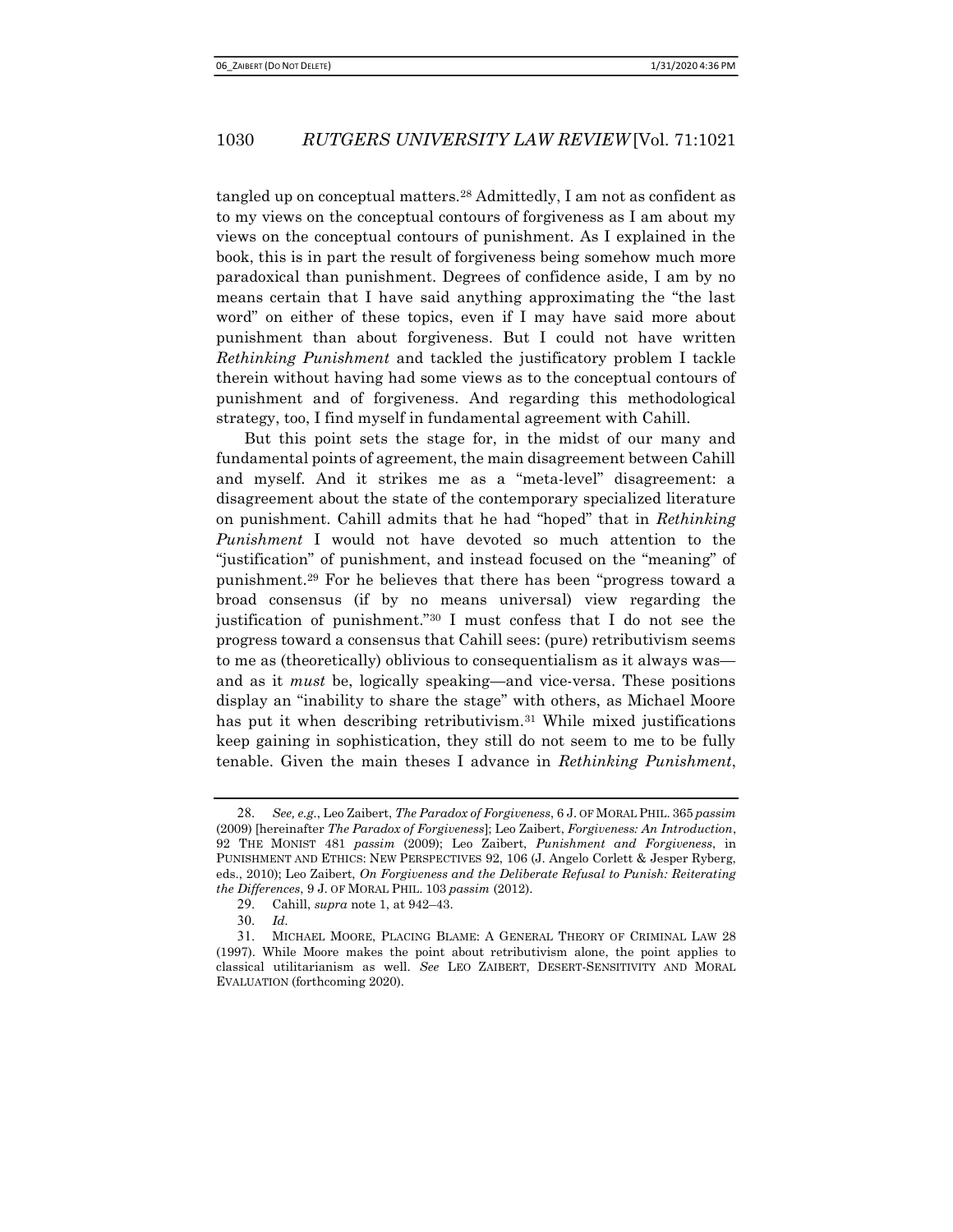these mixed justifications strike me as incomplete, at least in the sense of not engaging with the theoretical problem of punishment I discuss in the book.

Of course, to the extent that Cahill may be right about there being less of a stalemate in the debate over the justification of punishment than I claim there is, perhaps there is less reason to be impressed by the change of perspective that I offer in Rethinking Punishment. But to the extent that I am right in seeing the debate over the justification of punishment as really stalemated, then the importance of the change of perspective that I offer in the book may be admitted as potentially quite valuable, even if some of my views in the book may be too general, too abstract, or too inchoate.

I will not here offer an item-by-item enumeration of the things in Rethinking Punishment that I think are both original and potentially fruitful (although, again, some of that will, I hope, happen organically as I respond to the different contributions, below). But consider one last time my explanation as to why my version of proper pluralism is original. If I am right, punishment theorists have been overly focused on one type of justificatory debate—that opposing the traditional justifications of punishment: retributivism, consequentialism, and the mixed justifications—at the expense of another, and in a sense more fundamental (at least in the sense of being more general, or logically prior) debate. This neglected debate opposes the value of punishing at all (independently of whatever turns out to be one's favored justification of punishment) and forgiving (in the sense of deliberately refusing to punish). I cannot help thinking that if this is on the right track, there should be important consequences both for how we theorize punishment and its justification, and, at the practical level, for which punitive schemes deserve our support.

## II. LEE, THE MEANING OF LIFE, AND THE MANAGEMENT OF OUR EMOTIONS

I frequently begin my "Introduction to Philosophy" courses warning students that if they expect me to instruct them about the meaning of life, they will be disappointed. And yet Lee is right in that the meaning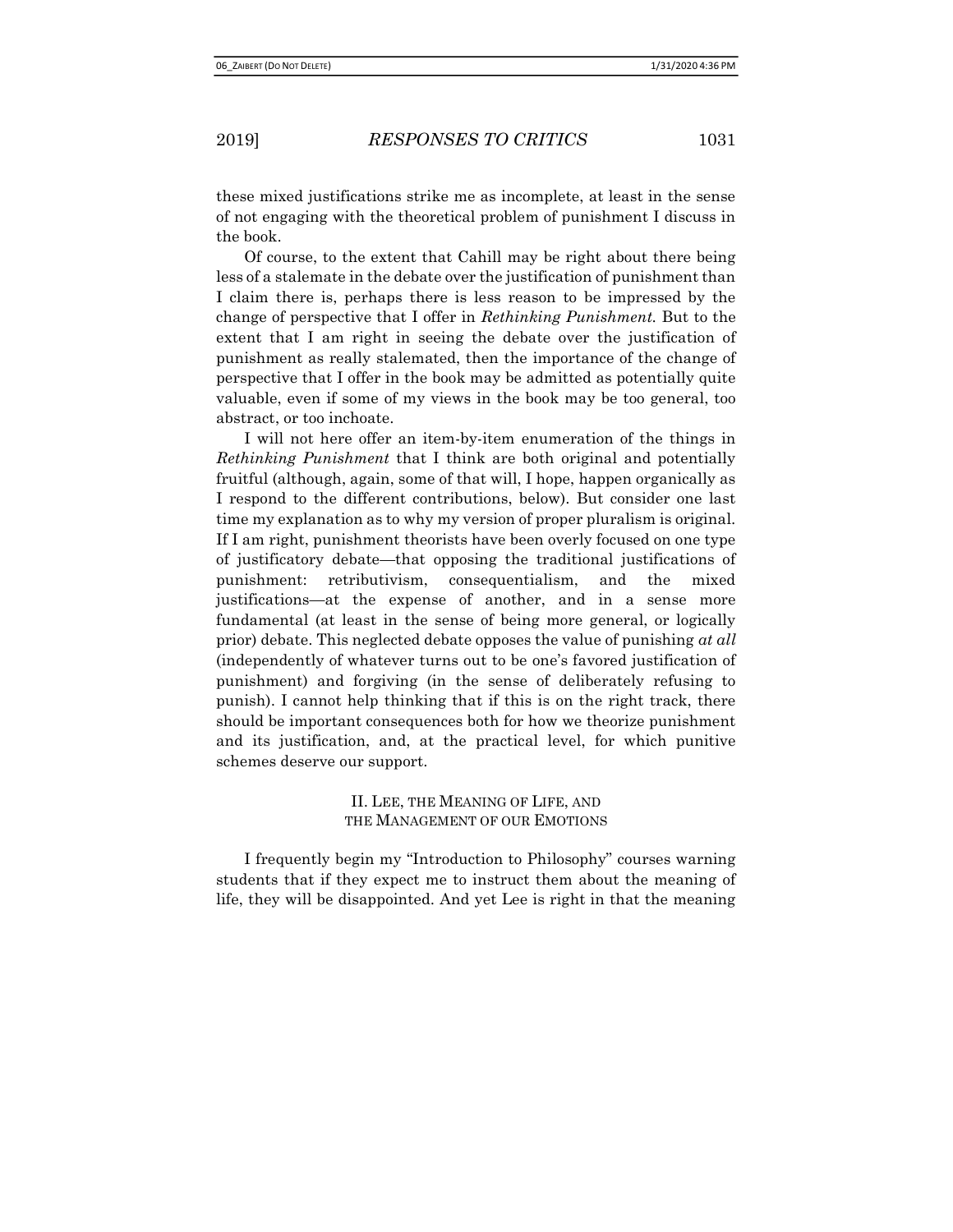of life is an important topic in Rethinking Punishment.<sup>32</sup> Lee is right, too, in that rare as this topic is amongst contemporary philosophers in general, it is even rarer amongst contemporary punishment theorists in particular. And this is indeed part of why in the book I try to enrich and refresh this specific field—a field so dear to me—by putting it into closer contact with a series of other discussions, and in particular with recent developments in moral philosophy.

While Lee is in general appreciative of my efforts (or so it seems to me), several aspects of my views in the book worry him. Before addressing these specific worries, I would like to underscore that many (if not most) of Lee's worries are not really caused by the views that I actually defend. He is worried about how others may misinterpret me, despite what I actually say. Furthermore, it is not even that Lee believes that I have somehow put things in ways which lend themselves to misinterpretation, so that I could perhaps be criticized at least for that, even if not for my views themselves. Thus, it is not easy to know how exactly I am supposed to proceed in assuaging these sorts of worries.

In order to see the connection between the lofty topic of the meaning of life and punishment, it is important to underscore that my focus on the theoretical problem of punishment is a focus on a general problem of punishment. As we just saw in the context of my discussion of Cahill's contribution, this focus is not meant to either ignore or otherwise diminish the importance of criminal punishment by the state. I do not wish to deny that there are peculiarities about state punishment that may perhaps not obtain in other contexts (or vice-versa). Still, and as we have also seen, knowing what punishment (in general) is, or how to justify it (in general), cannot possibly hurt our efforts to understand what state punishment (in particular) is, or how to justify it (in particular): knowing these things may actually be necessary for these latter efforts to succeed. Despite these differences, it seems to me that there are at least some common conceptual elements that, as long as we are talking about punishment, obtain in all contexts. Chiefly amongst them is that a punisher seeks to make (someone she perceives to be) a wrongdoer suffer. Suffering is, as a matter of definition, inseparable from punishment.

 This is why in the book I connect the problem of punishment to the problem of theodicy, that is, to the problem of why there is suffering in

<sup>32.</sup> Youngjae Lee, State Punishment and Meaning in Life, 71 RUTGERS U. L. REV. 945, 945 (2020) (discussing LEO ZAIBERT, RETHINKING PUNISHMENT (2018)).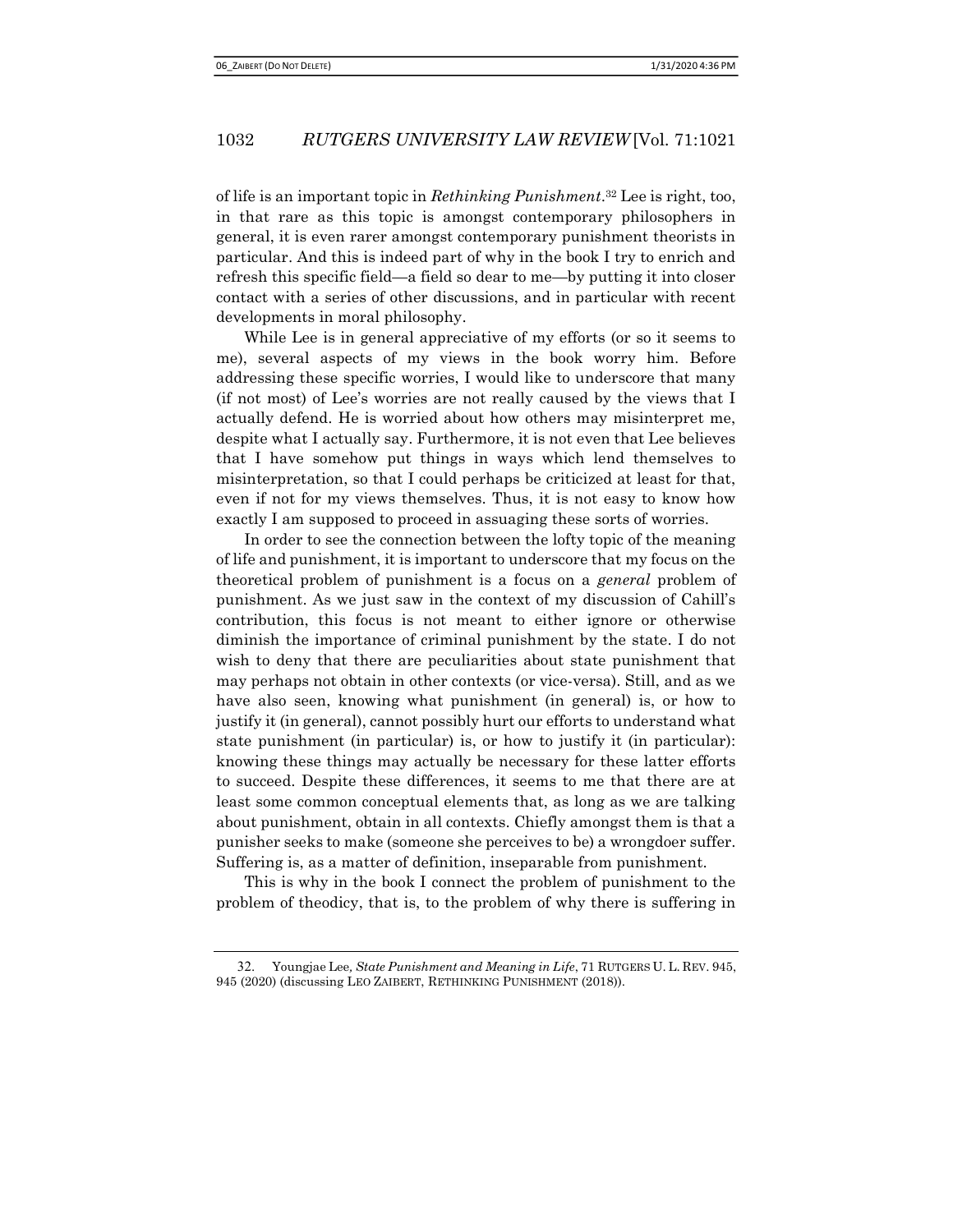the world. Theodicies are often discussed within religious or theological contexts: how can an allegedly benevolent God allow for (any) suffering to exist? But theodicies can also be secular—as mine is meant to be. If suffering is (in general) bad, how could it possibly be good to deliberately bring it about (via punishment)? Although the connection between theodicies and punishment strikes me as obvious, contemporary punishment theorists have essentially (and cavalierly) ignored it. This lack of attention to the problem is partly explained by the fact that many punishment theorists see punishment as an instrument, or, to use terms I borrow from Berlin and from Leibniz (respectively) as a technology, or a *medicine*.<sup>33</sup> From that very widespread perspective, punishment may cause suffering, but since its very point is to diminish suffering overall, then it is not really a matter for theodicy after all. To those who believe that mankind "is under the governance of two sovereign masters, pain [i.e., suffering] and pleasure," as Bentham famously has it, the idea of deserved suffering possibly adding meaning to the world has to be anathema.34 The only approach to the justification of punishment that does not reduce it to an instrument is retributivism; the only approach that can see deserved suffering as a means to "suffuse the world with meaning," is retributivism.<sup>35</sup>

Lee thus correctly focuses on one of the several arguments and thought-experiments I discuss in the book that show how distributions according to desert, in and of themselves, appear to have intrinsic value: W.D. Ross's example of two worlds identical in every respect (including the amounts of happiness and suffering in each), which differ only on the distribution according to desert in one and not in the other.<sup>36</sup> Again, while seemingly sympathetic to my point, Lee distances himself from the "somewhat abstract" nature of this sort of argument and turns our attention to a series of "concrete" examples: the case of the repeated rapes

<sup>33.</sup> ISAIAH BERLIN, Two Concepts of Liberty, in LIBERTY 166, 166 (Henry Hardy ed., 2002); GOTTFRIED WILHELM VON LEIBNIZ, THEODICY: ESSAYS ON THE GOODNESS OF GOD, THE FREEDOM OF MAN, AND THE ORIGIN OF EVIL 425 (Austin Farrer ed., 1951).

<sup>34</sup>. JEREMY BENTHAM, The Principles of Morals and Legislation, in THE WORKS OF JEREMY BENTHAM 1 (John Bowring ed., 1962) (emphasis omitted).

<sup>35</sup>. ZAIBERT, supra note 6, at 10; see also Leo Zaibert, The Instruments of Abolition, or Why Retributivism is the Only Real Justification of Punishment, 32 L. & PHIL. 33, 33–58 (2013).

<sup>36</sup>. See ZAIBERT, supra note 6, at 37–39.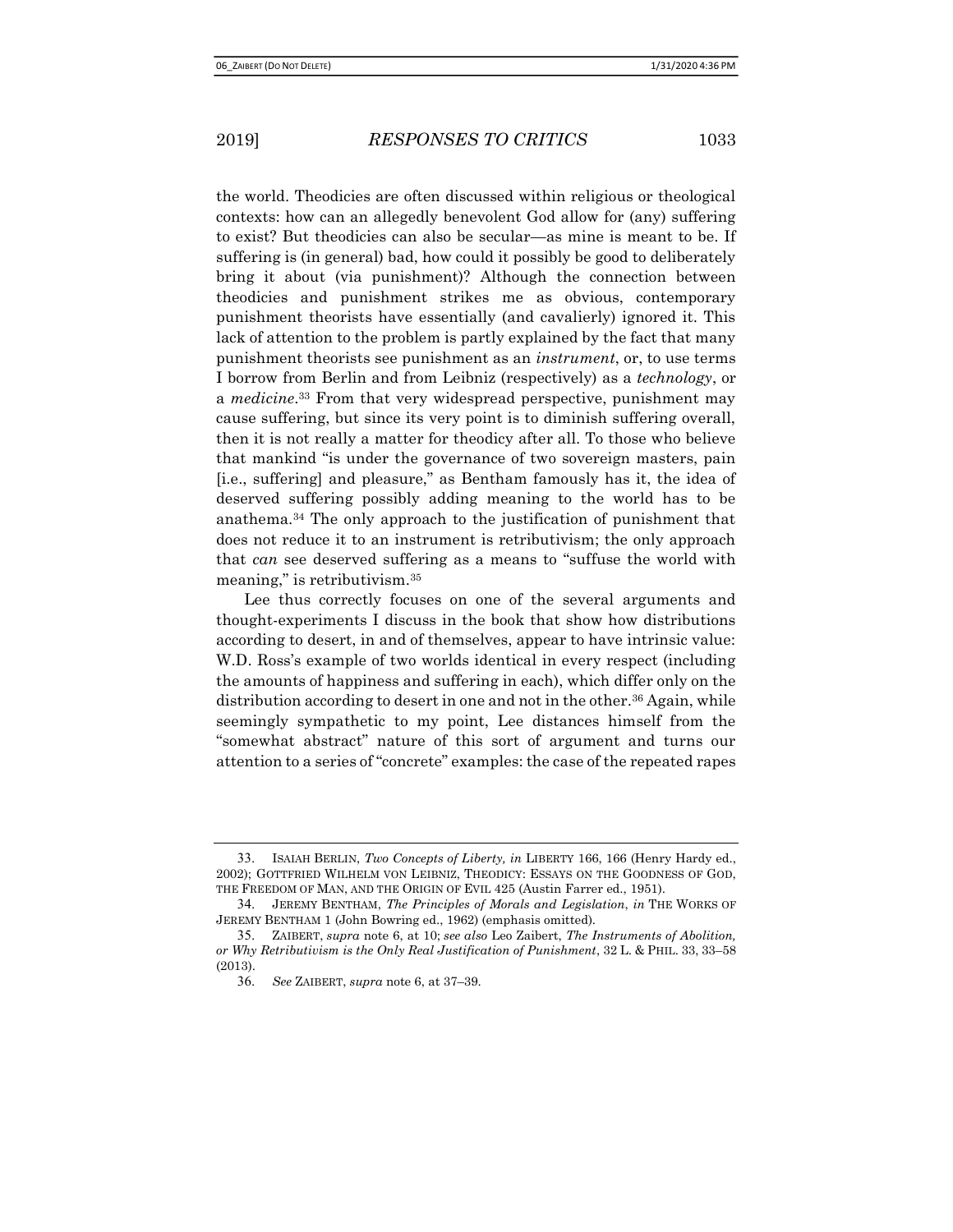of Amber Rose Carson and examples from the movies While We're Young, The Untouchables, and Minority Report.<sup>37</sup>

Lee groups together these concrete examples by attending to the fact that the "meaning" that some of the characters in these examples find in punishment may be the wrong sort of meaning: sometimes people (particularly victims) tend to be overly severe in their reactions to wrongdoing, and sometimes large segments of society prefer consciously or otherwise—false but convenient narratives. No doubt this is possible, and in contexts that extend beyond punishment. But I think that despite the way in which truth is admittedly under attack these days, there is no doubt, either, that this is only a possibility and not a certainty. Be that as it may, it is this possibility that sets the stage for what I take to be Lee's main worry—to repeat: a worry that concerns a potential misinterpretation of my views, to which I really have contributed nothing (beyond offering the views themselves). The worry is that my emphasis on *suffering* may appear to give an imprimatur of sorts to those overly severe tendencies in people and society that both Lee and I would like to curb.

This seems to be the reason Lee favors "approaches that deemphasize suffering in accounts of punishment,"<sup>38</sup> and why he has reservations about my insistence that there is a "conceptual connection between punishment and suffering."39 Lee thinks that my granting this conceptual connection may in fact bring about a state of affairs whereby my "talk about the value of forgiveness gets ignored."40 Needless to say, I do not want the value of forgiveness to be ignored, since I do believe that one of the central contributions of Rethinking Punishment is, precisely, that it brings the discussion of the justification of punishment into much closer contact with the discussion of the justification of forgiveness than is typically done. But I do not think that Lee should have this worry, and explaining why this is so may allow me to clarify some important aspects of some of the views I defend in the book.

The fact that, as a matter of definition, attempting to punish *means* attempting to inflict suffering says very little (if anything at all) as to whether or not such infliction of suffering would be justified. For example, Lee and I—and many others—look askance at the

<sup>37</sup>. Lee, supra note 32, at 946–52.

<sup>38</sup>. Id. at 958.

<sup>39</sup>. ZAIBERT, supra note 6, at 3.

<sup>40</sup>. Lee, supra note 32, at 958.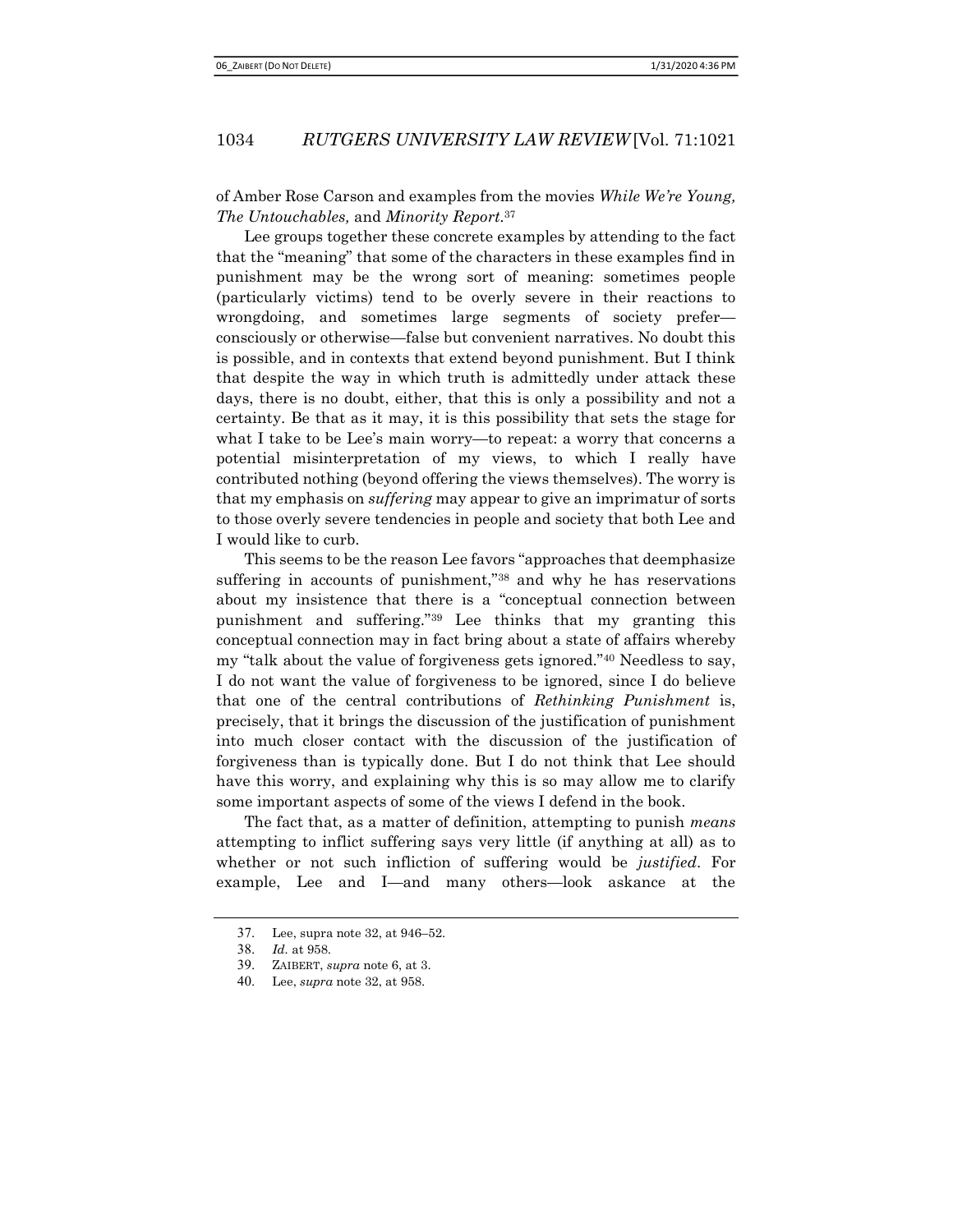dysfunctional criminal justice system in the United States, and at the myriad ways in which it generates suffering. This suffering is all too often undeserved; it is often mindless, and often downright cruel and discriminatory. Depressing as these facts are, they are independent from the conceptual problem as to what punishment is. To think otherwise is to place what should be the independent and neutral analytical task of defining punishment in the service of the advancement an extraneous agenda having to do with limiting the reach and scope of the criminal law. (It just so happens that Lee and I both support this agenda—but that is beside the point.)

As I explain in *Rethinking Punishment*, I use "suffering" in a very broad sense, very similar indeed to the also very broad sense of "consequences normally considered unpleasant" found in what is known as the standard definition of punishment.<sup>41</sup> In this regard, there is nothing terribly unorthodox about the substance of what I am saying. While in substantive terms the actual word I chose and the word found in the most widely endorsed definition of punishment are equivalent, "suffering" is admittedly more poignant than the usual but rather bloodless "consequences normally considered unpleasant" locution.<sup>42</sup> This is precisely because I want to avoid sugarcoating; I want to remind ourselves of what punishment *really* is: to punish is to deliberately make someone suffer (as a response to her wrongdoing, etc.). As noted above, the most horrific aspects of the American criminal justice system are not typically related to this inescapable sort of suffering, but instead to all the undeserved suffering it generates.

But even an imaginary, perfect criminal justice system would inescapably be, as long as it is a system of punishment, a system seeking to make people (wrongdoers) suffer, and it is one of the central theses of Rethinking Punishment that this fact does not just disappear because punishment is justified.<sup>43</sup>

<sup>41</sup>. See ZAIBERT, supra note 6, at 5, and the references to Anthony Flew, S. I. Benn, and H.L.A. Hart—the champions of that standard definition—therein.

<sup>42</sup>. Id. at 5.

<sup>43</sup>. The linguistic connection between the criminal law and punishment is clearer in languages other than English: derecho penal, diritto penale, droit penal, Strafrecht, for example, all convey the intimate connection between this branch of the legal system and the very act of punishing. While we have "penal law" in English too, the connection between it and the very act of punishing is not quite as obvious. The title of an article that I wrote in Spanish included the phrase "El Derecho Penal sin Penas," and the oddity to which I was alluding seems to me much more neatly captured in Spanish than in its English equivalent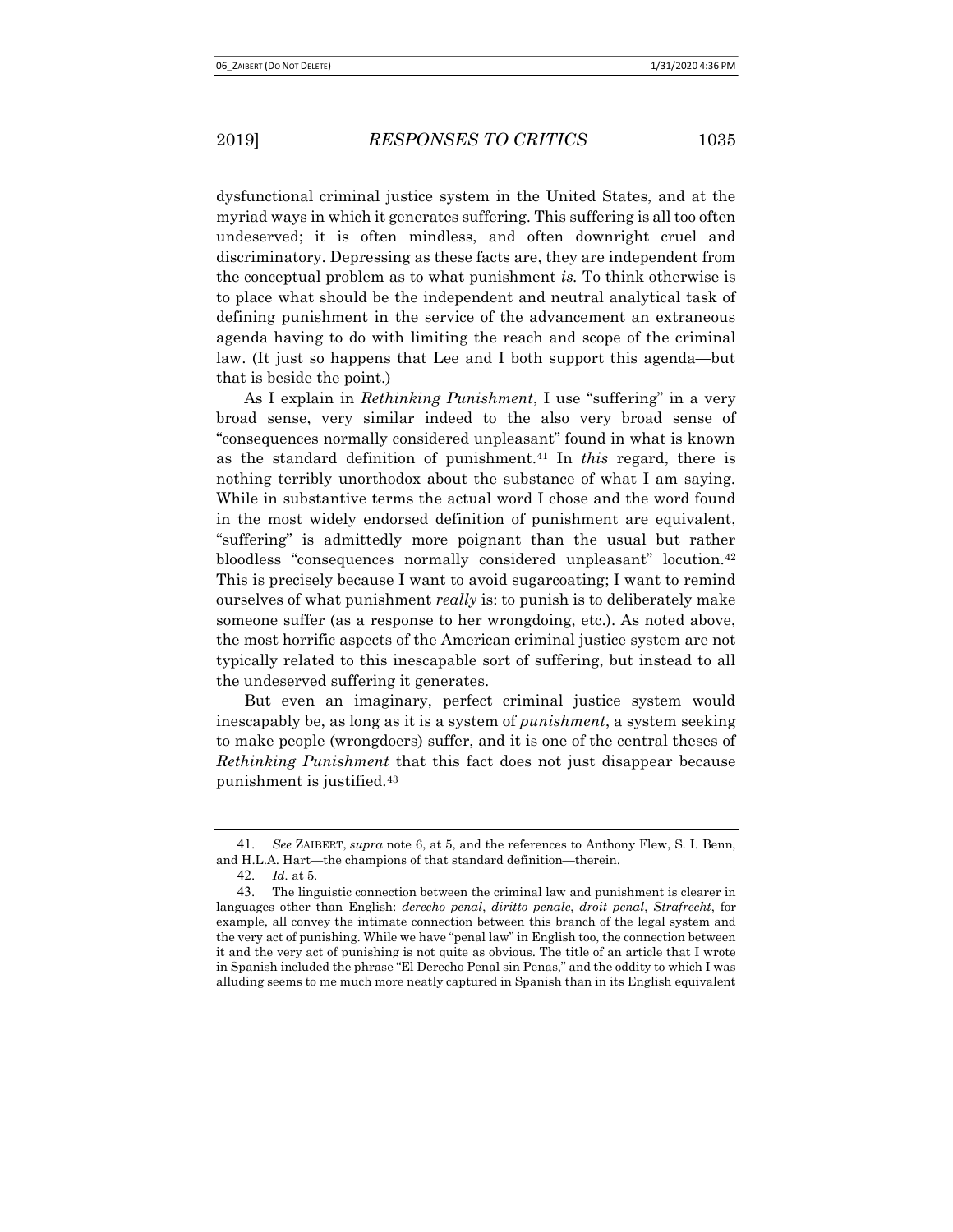It is precisely in light of what punishment is, that in the very last sentence of the book, I recommend a certain "circumspection" when we (or the state, etc.) contemplate the possibility of punishing a wrongdoer.<sup>44</sup> So, I do agree—wholeheartedly—with Lee about the fact that

given the enormous amount of harm that the state can bring about in people's lives through its coercive and judgmental uses of its power to criminalize and punish, the observation that the state is merely giving people what they want or satisfying the people's thirst for revenge by itself cannot serve as a justification for the institutional setup.<sup>45</sup>

A justificatory strategy based on that sort of populism would be very uninspiring indeed.

And it is clear that Lee does not think that such is my strategy, or that I appeal to observations of that sort. In fact, I cannot but celebrate that Lee thinks that the sort of argument likely to allow the criminal law to overcome populism and the tyranny of the majority "could look a lot like Zaibert's argument about desert and meaning of life," or that "without an argument like Zaibert's, we can end up with a theoretical justification for the institution of punishment that is hollow at its core."<sup>46</sup>

Despite all this, Lee worries that my intentions in Rethinking Punishment may get lost in the shuffle, as it were, and that my views may have the perverse effect of causing just the opposite of what I want.<sup>47</sup> In particular, Lee worries about the ways in which my emphasis on suffering may thwart what he deems a "core purpose" of the criminal law: "to manage the punitive and retaliatory emotions of those who have been victims of wrongdoers," (a purpose in turn grounded on what Lee sees as the coercive, judgmental, and preemptive characteristics of the criminal  $law).48$ 

In order to avoid hollow institutions (and hollow practices more generally) it is important to remember that punishment can best add

<sup>&</sup>quot;A Criminal Law without Punishments." See Leo Zaibert, Politica, Ciudadania, y Liberalismo: El Derecho Penal sin Penas, in DERECHO PENAL DEL ENEMIGO: EL DISCURSO PENAL DE LA EXCLUSIÓN 1149–73 (Cancio-Meliá y Gómez-Jara-Díez eds. 2006).

<sup>44</sup>. ZAIBERT, supra note 6, at 242.

<sup>45</sup>. See Lee, supra note 32, at 952.

<sup>46</sup>. See id. at 953.

<sup>47</sup>. See id. at 957–58.

<sup>48</sup>. Youngjae Lee, Why Proportionality Matters, 160 U. PA. L. REV. 1835, 1836–38 (2012).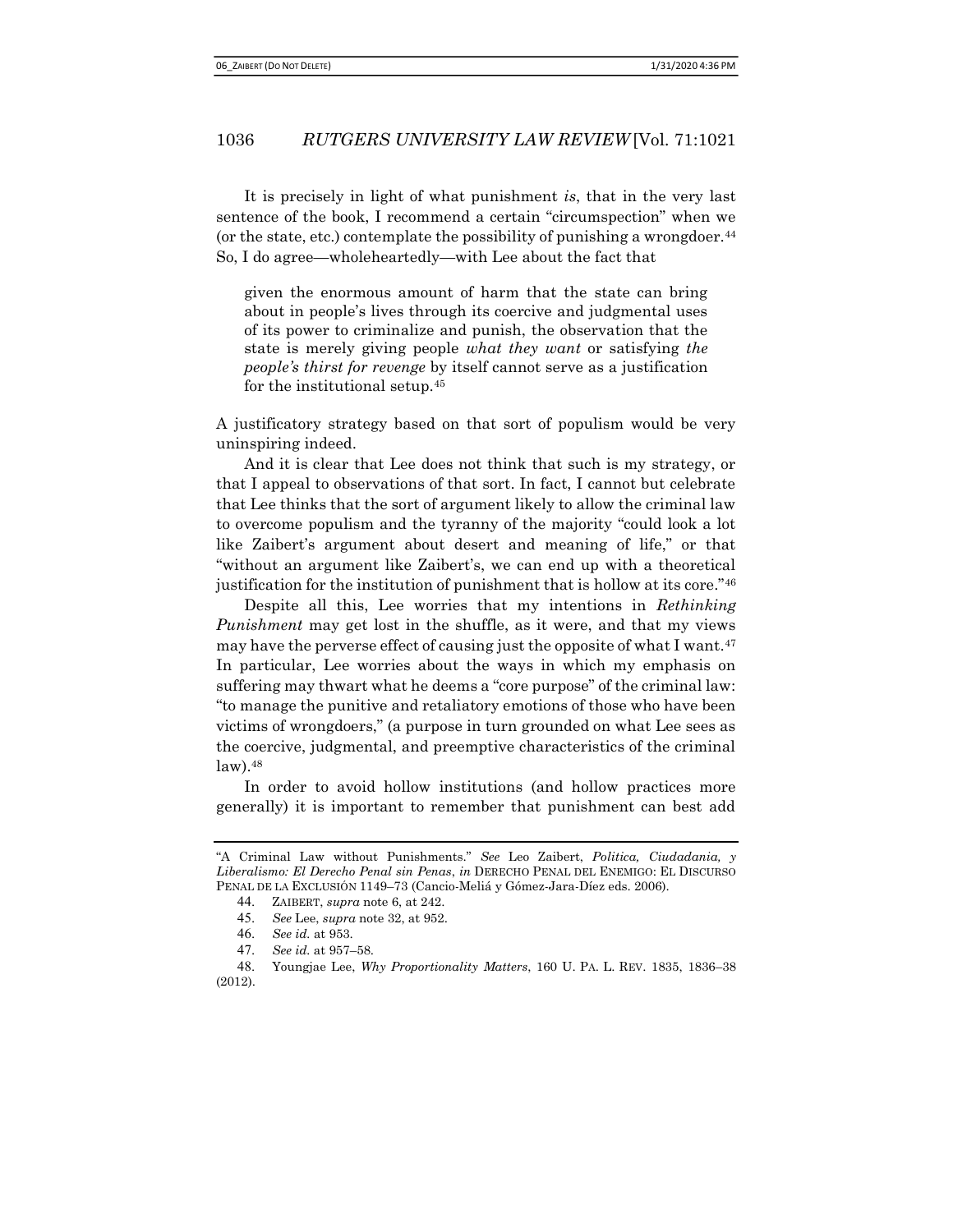meaning to our lives when it is not a mere "technology," or a mere "medicine," in the sense of these terms explained above.<sup>49</sup> Again, my goal in mobilizing these admittedly unfamiliar terms in the book is to highlight the risks here—precisely the sorts of risks to which Lee is alive. The "management" of emotions of which Lee speaks better be done in a way that is responsive to *real* human nature and to *really* meaningful considerations: paradigmatically, punishment adds meaning to our life when it is *just*. And, paradigmatically, punishment is just when it is deserved.

Thus, in addition to those sensible core purposes Lee mentions, another absolutely core purpose of criminal law better be to impart justice, even if in this context—the context of responding to wrongdoing justice is a matter of making the wrongdoer suffer (deservedly, proportionally, etc.). In this context, justice is achieved by means of suffering. And it is because this sort of justice—retributive justice—must be done by means of suffering that I find it so inherently dilemmatic—so theoretically dilemmatic—and indeed much more complicated than it is all too frequently assumed to be.

It is regarding this point that it seems to me Lee and I do have a disagreement. It is not that Lee denies that justice is important or valuable. Rather, it is that he thinks that the suffering on which I focus is optional: "the right level of condemnation need not be expressed in terms of inflictions of suffering, as, say, a symbolic response can suffice."50 What matters, in Lee's opinion, is that the state response to wrongdoing be *fitting* and fittingness need not require the infliction of suffering.<sup>51</sup>

I will shortly elaborate on a sense in which I very much believe that things other than giving people the suffering that they deserve can be fitting (and sometimes more fitting than inflicting deserved suffering). But I want to register my hesitation regarding Lee's position. It strikes me that a criminal law that systematically failed to mete justice on a regular basis would hardly deserve its name, and would be very difficult to defend. Perhaps there are cases in which Lee's "symbolic responses" may indeed be better, all-things-considered, than inflicting deserved suffering (even though, ex hypothesi, the latter are also fitting). But it

<sup>49</sup>. ZAIBERT, supra note 6, at 10.

<sup>50</sup>. Lee, supra note 32, at 957.

<sup>51</sup>. Id.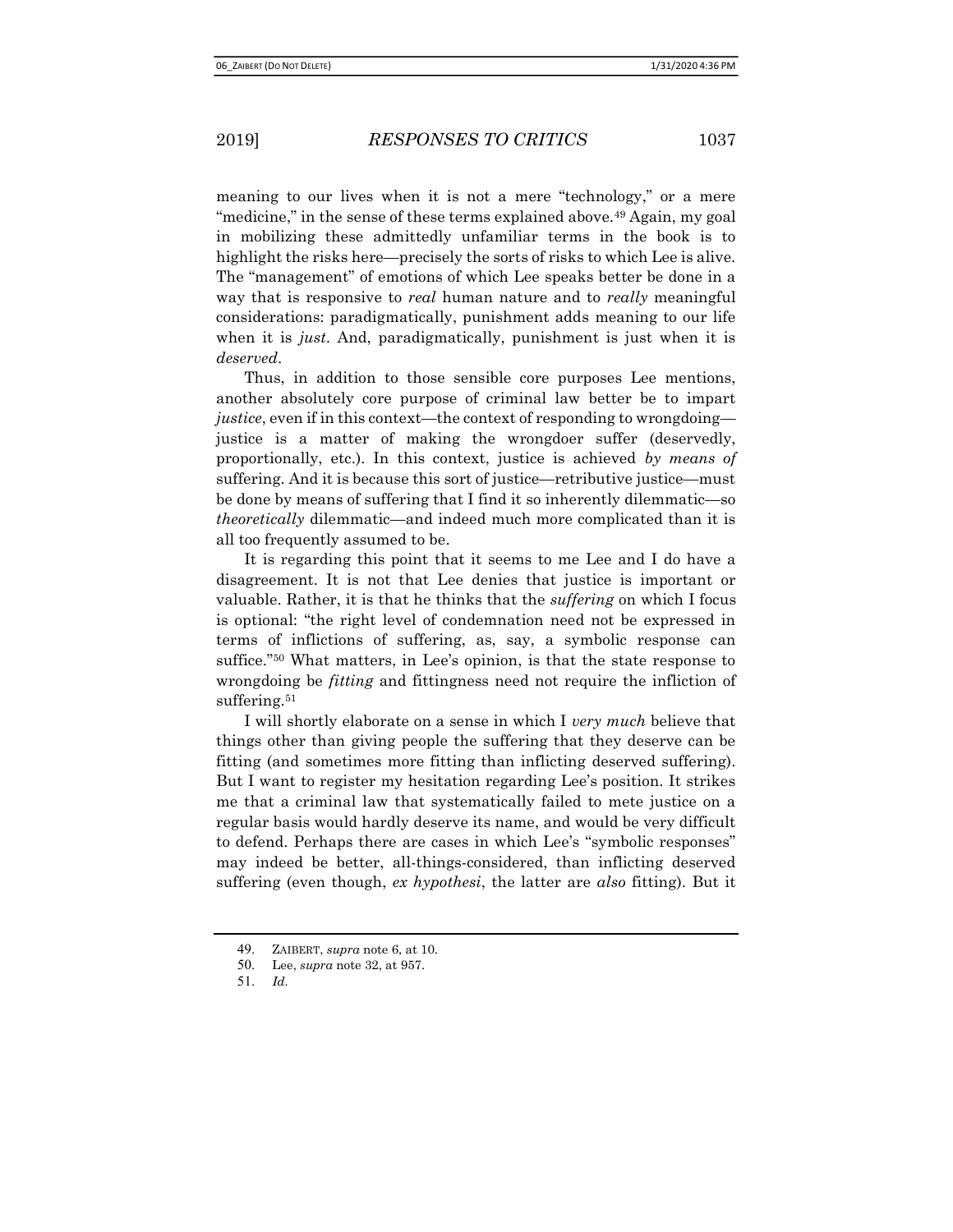seems to me undeniable that there are cases in which mere "symbolic responses" would not be fitting enough—or even fitting at all: some situations call for *real* and *robust* justice, and not just for *symbolic* justice.

In any case, what is crucial to keep in mind is that these other responses—fitting as they may be—are not punishments. This is part of the reason for my insistence that *punishment* better not be seen as a mere technology or medicine, seeking to alleviate this or that societal problem. There is of course nothing wrong with alleviating societal problems, but this should not lead us to reduce punishment to a bare mechanism for such alleviations. And this is why I quoted Strawson to the effect that "to speak in terms of social utility alone is to leave out something vital in our conceptions of these practices."52 And why I have echoed his view that it is a mistake

to forget that these practices [which include inflicting deserved suffering, and believing that inflicting deserved suffering can add value to organic wholes], and their reception, the reactions to them, really are expressions of our moral attitudes and not merely devices we calculatingly employ for regulative purposes. Our practices do not merely exploit our natures, they express them.<sup>53</sup>

My conceding that on this or that occasion a token non-punitive response can be more fitting—and all-around better—than a token punitive response in no way affects the *definitional* point on which I have insisted above: punishment, by definition, is a matter of attempt to inflict (deserved) suffering on a (perceived) wrongdoer. So, I can indeed agree with Lee that "to the extent that the state can find a way to devise a fitting and appropriate response to criminal wrongdoing without inflicting suffering, that is a goal worthy of our attention."54 But I would insist that, to the extent that these imagined responses do not seek to inflict suffering, they are not punitive. And while there are many very good reasons recommending that the state be less punitive, I have trouble imagining a state that *never* punished.

<sup>52</sup>. ZAIBERT, supra note 6, at 69 (quoting P.F. STRAWSON, FREEDOM AND RESENTMENT AND OTHER ESSAYS (Routledge 2008)).

<sup>53</sup>. Id. at 69 (emphasis omitted). I will come back to these passages from Strawson in the context of my discussion of Chiesa, below.

<sup>54</sup>. Lee, supra note 32 at 957.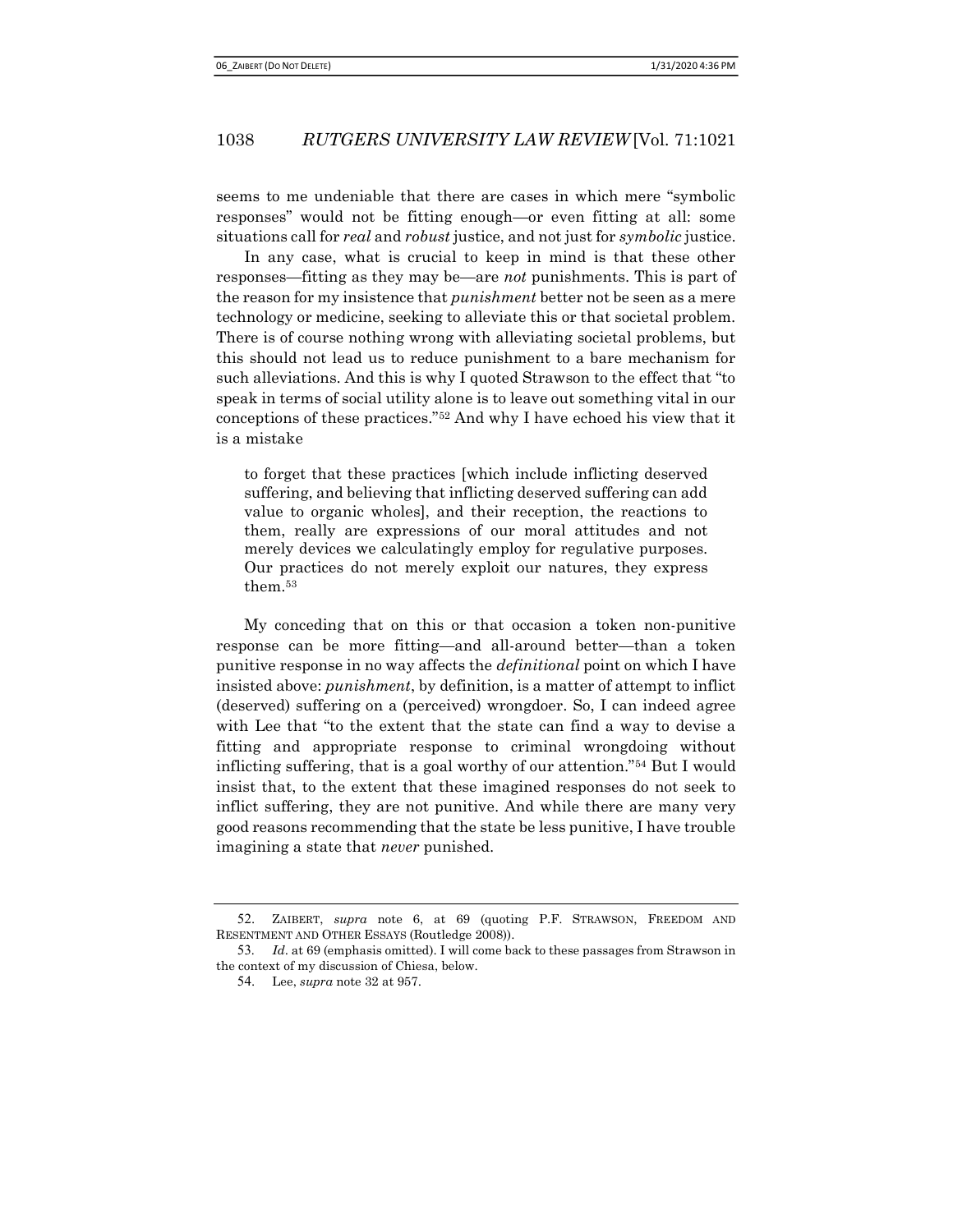Lee is perfectly aware of the importance that in Rethinking *Punishment* I give to forgiveness.<sup>55</sup> As we saw in the context of my replies to Cahill, I consider this emphasis on the tension between punishment and forgiveness a truly unique contribution of the book (and an important differentiator in terms of versions of pluralism). But more substantively, one of the most difficult aspects of the discussion of forgiveness is to determine what exactly is the type of reason that renders a certain refusal to punish a genuine instance of forgiveness. As I will explain in more detail below, in the context of my discussion of Bergelson's contribution, it is a relatively common view amongst forgiveness theorists to insist that forgiveness must be done "for a moral reason."<sup>56</sup> But it is not clear what exactly that reason is.

While admittedly incomplete, in the book I suggest that the type of reason that may do the work we need done here better be noninstrumental. Perhaps surprisingly, this is the same sort of reason that also underwrites *axiological* retributivism.<sup>57</sup> It is a reason that is, in any event, robustly connected to truth, and not to the production of this or that particular goal, however attractive such a goal may be. And I think that this sort of reason is also what Lee is after when he worries about the ways in which we can avoid finding meaning in the wrong ways. If I am right, society needs both *true* justice, which sometimes requires real, robust punishment linked to the value of justice as such, and *true* forgiveness, which requires an elusive but at the very least noninstrumental reason for not punishing. (It may need, also, non-punitive but fitting responses to wrongdoing that are not instances of forgiveness.)

Finally, Lee is also aware that I share his preoccupation regarding the "real human costs" that even a "perfect" criminal justice system would generate.58 And he realizes that the sort of vulgar majoritarianism that would underwrite simply giving people what they want without regards to truth or justice is not at all my position.59 Still, it is possible, I guess, that my insisting on "a 'conceptual connection between

<sup>55</sup>. Id.

<sup>56</sup>. Jeffrie G. Murphy, Forgiveness and Resentment, in JEFFRIE G. MURPHY & JEAN HAMPTON, FORGIVENESS AND MERCY 503, 508 (1988).

<sup>57</sup>. Early on, when I thought that I was going to be able to discuss the justification of forgiveness (as opposed to its conceptual contours, as explained in my discussion of Cahill's contribution), the working title of what eventually became my "The Paradox of Forgiveness" (op. cit.), was "A Retributive Theory of Forgiveness."

<sup>58</sup>. See Lee, supra note 32, at 958.

<sup>59</sup>. See id. at 953–54.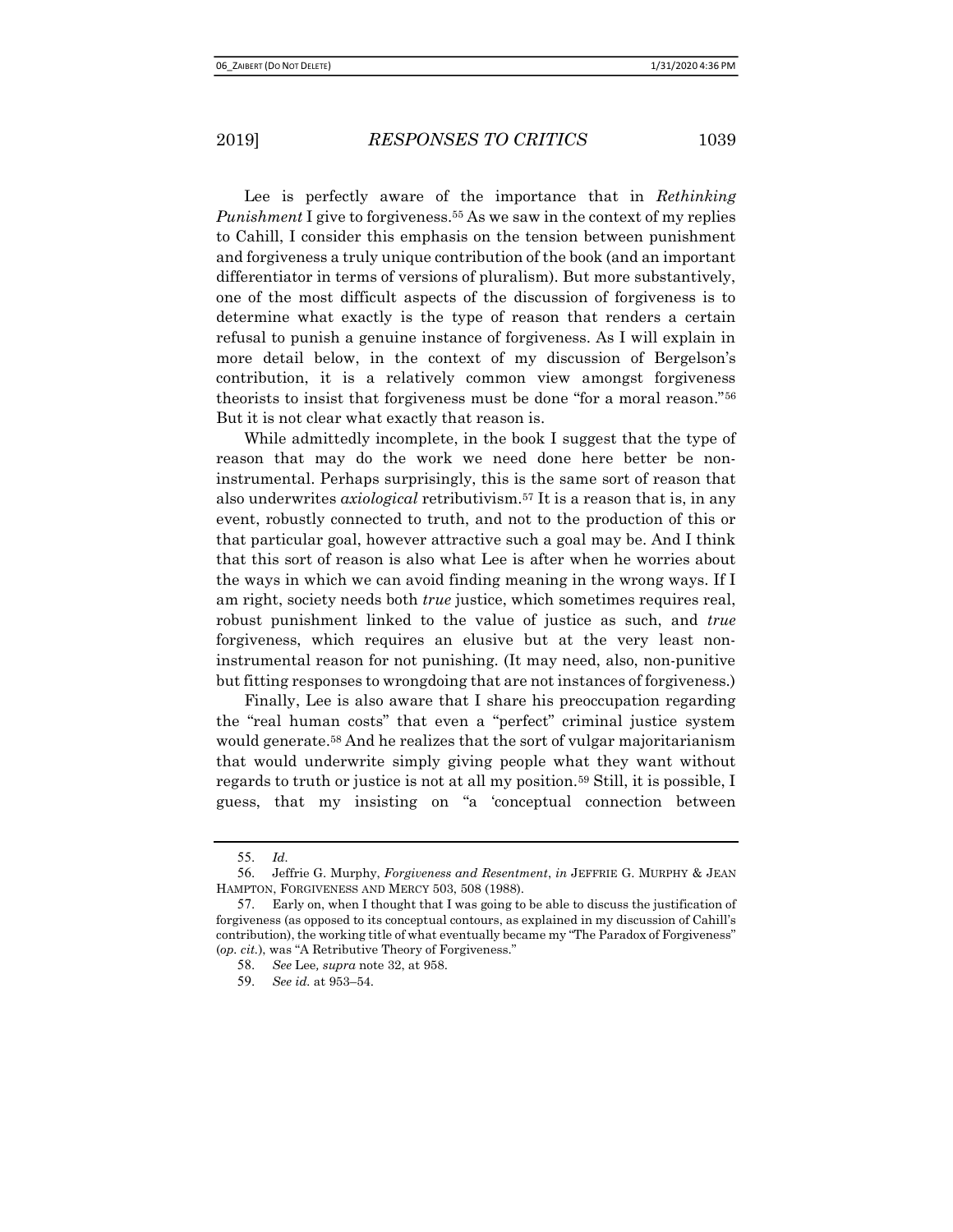punishment and suffering' would [unjustifiably] still tend to make us inured to the existence of suffering in our criminal justice system while [my] talk about the value of forgiveness [unjustifiably] gets ignored."60 I just do not know what I am supposed to do regarding this extreme misunderstanding of my views, particularly when my motivation for speaking bluntly about "suffering" rather than about "consequences normally considered unpleasant" is precisely to try to keep the real human costs of punishment—even when justified—front and center.<sup>61</sup>

## III. BERGELSON, THE UNEASY RELATIONSHIP BETWEEN PUNISHMENT AND FORGIVENESS, AND BETWEEN THE AXIOLOGICAL AND THE DEONTIC

Bergelson begins her contribution by describing the "central theme" of Rethinking Punishment.<sup>62</sup> She does this accurately, focusing on what I have just been calling the tension "between justice and mercy, punishment and forgiveness."63 Interestingly, rather than calling it a tension, she calls this an "uneasy relationship."64 I do not disagree with Bergelson's characterization, and in fact in the book I go to great lengths in trying to embrace the really complicated nature of the relationship between these phenomena.65 But Bergelson's characterization is meant, in part at least, to register a disagreement with my views on the matter or at least with what she takes my views on the matter to be. In other words, Bergelson accepts my (implicit) challenge of focusing on exactly what I think we should focus—justice and mercy—and still she finds the results of my suggested approach unacceptable.

It should not be terribly surprising that I agree with Bergelson (and others) on the importance of desert in general, and of deserved suffering in particular. After all, despite a number of important qualifications,  $^{66}$  I continue to consider myself a retributivist, at least in the eminently axiological sense I explain in Rethinking Punishment: suffering, when it

<sup>60</sup>. Id. at 958 (quoting LEO ZAIBERT, RETHINKING PUNISHMENT 3 (2018)).

<sup>61</sup>. See ZAIBERT, supra note 6, at 5.

<sup>62</sup>. Vera Bergelson, Justice or Mercy?, 71 RUTGERS UNIV. L. REV. 959, 959 (2020) (discussing LEO ZAIBERT, RETHINKING PUNISHMENT (2018)).

<sup>63</sup>. Id.

<sup>64</sup>. Id.

<sup>65</sup>. ZAIBERT, supra note 6, at 21–26.

<sup>66</sup>. Some of these qualifications have already been presented above, and others will be presented below.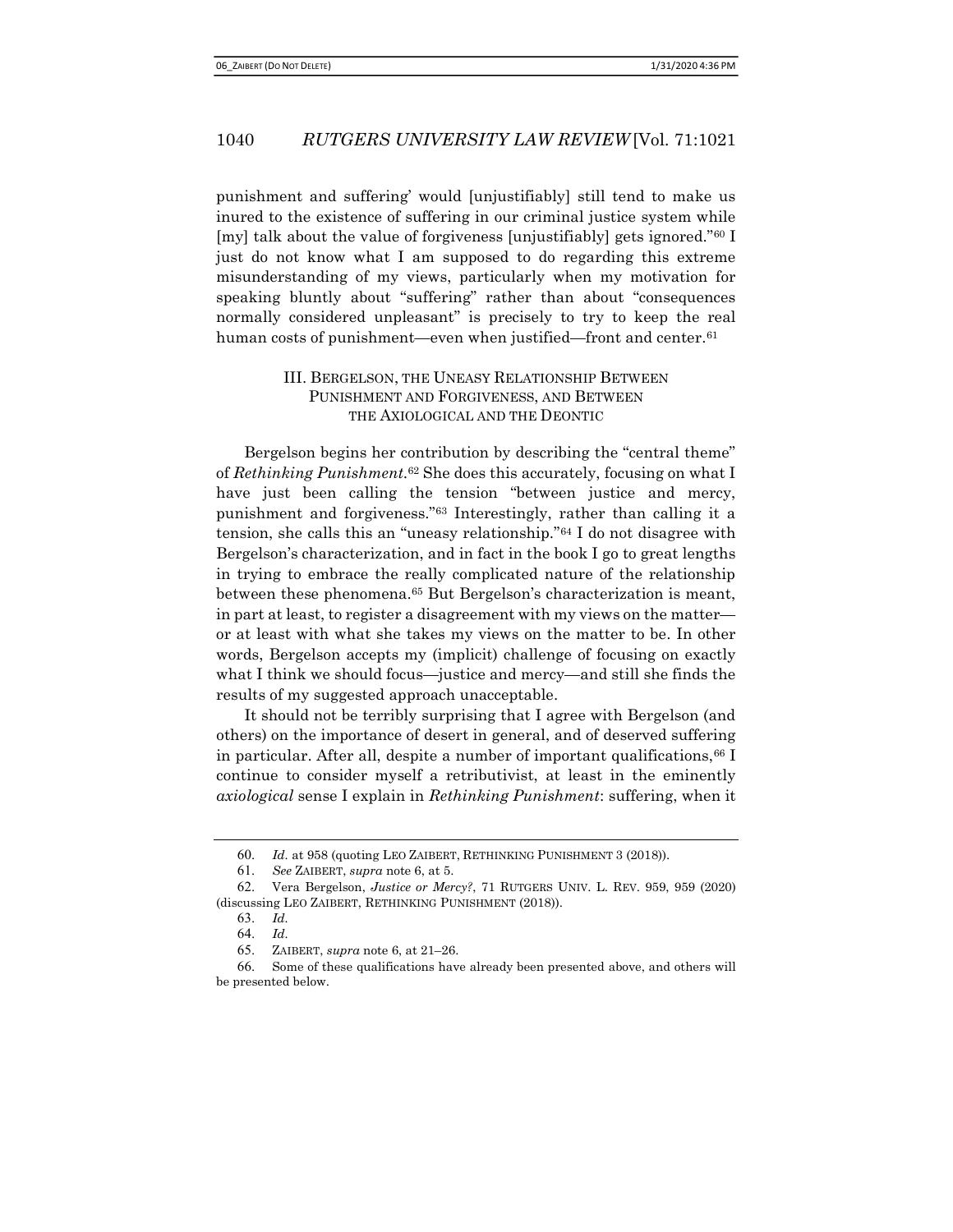is deserved, can add, in and of itself, value to the organic whole in which it appears.67 I am convinced that the moral valence of suffering is not invariant: the fact that suffering is deserved *can* change its moral valence, and it frequently *does* change it. Furthermore, these retributivist inclinations at the axiological level better translate into something at the level of action. In other words, it is not surprising that Bergelson and I—and others who share some of these highly plausible retributive intuitions—would in fact treat a number of cases quite alike. There are many cases wherein Bergelson's bottom line as to what is to be done will be very similar to my bottom line as to what is to be done.

But two qualifications are in order. First, I suspect that Bergelson thinks that there is more disagreement between us than there really is, because I think that Bergelson misattributes to me the view that "it is incorrect to think that, even in paradigmatic cases, the value of inflicting the deserved punishment is greater than the value of its merciful remission."68 My view, however, is not quite that, but rather that contemporary punishment theorists tend to "operate as if all cases, or at least the paradigmatic cases, of punishment were such that the difference between the value of inflicting punishment is much greater than the value of its merciful remission."69 The word "much" from the quoted passage disappeared from the summary of the views as Bergelson attributes them to me, and so is the fact that I am talking about what others think.70 Moreover, I openly admit that there exist "cases in which the contrast between the specific wrong being punished and its merciful remission" is indeed "extreme."71 In other words, while I criticize contemporary punishment theorists for too facilely assuming that the value of deserved punishment is much greater than the value of its merciful remission as if by default, I can and do believe that such cases are perfectly possible. Sometimes the value of deserved punishment is greater—indeed much greater—than the value of forgiveness; sometimes the other way around.

Second, our path toward that deontic conclusion may perhaps be different, and this difference is itself important. As (following Bernard

<sup>67</sup>. ZAIBERT, supra note 6, at 33.

<sup>68</sup>. Bergelson, supra note 62, at 960.

<sup>69</sup>. See id. at 960 n.9 (quoting LEO ZAIBERT, RETHINKING PUNISHMENT 235 (2018)).

<sup>70</sup>. See id.

<sup>71</sup>. ZAIBERT, supra note 6, at 235.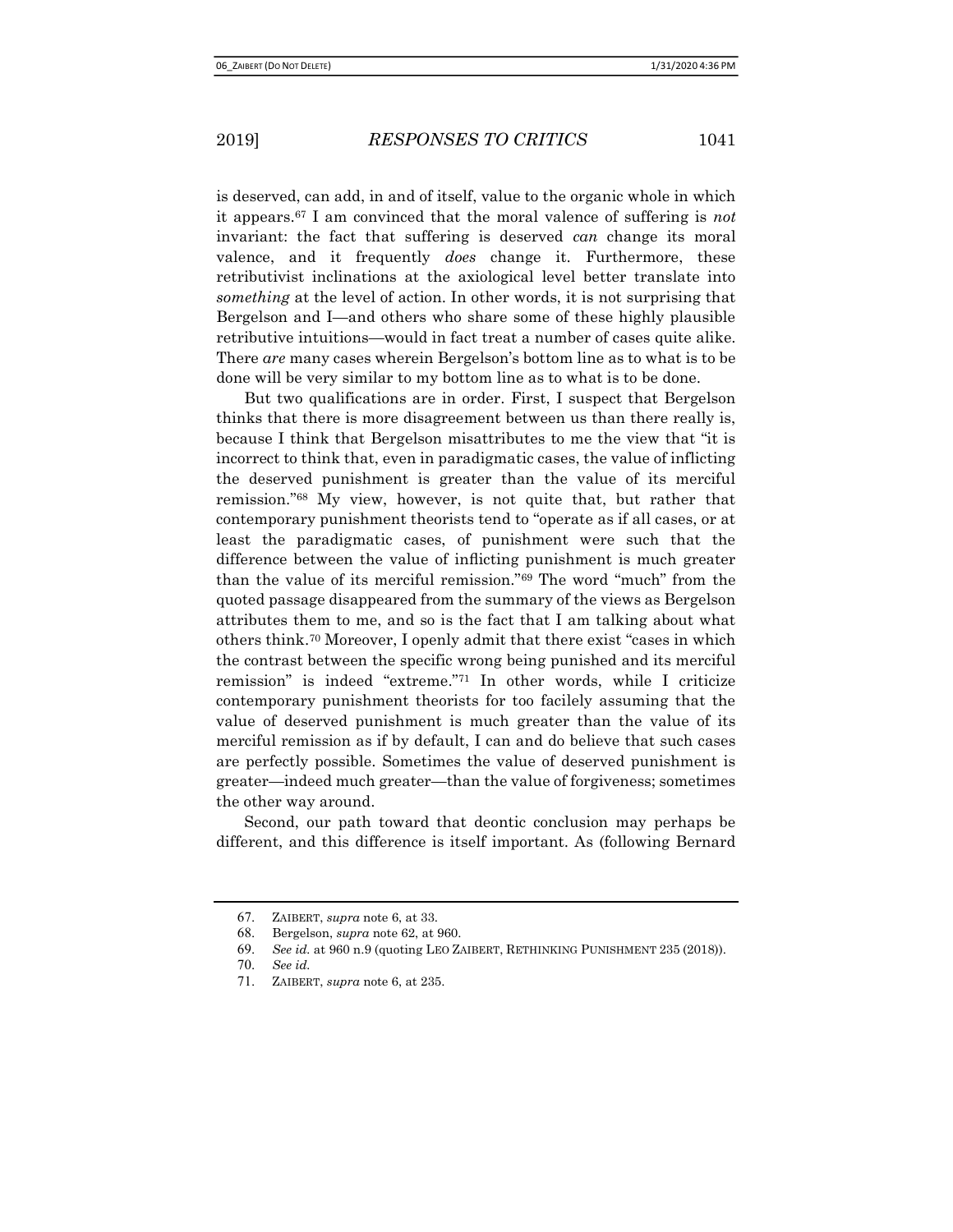Williams)72 I note in the book, the ultimate actions of the punisher with integrity need not be too outwardly different than those of the punisher without integrity—and yet the differences between these two punishers are not altogether unimportant.73 One hope I had in writing Rethinking Punishment is that the sort of generally retributive worldview to which Bergelson and I subscribe would be tempered by our realizing that the merciful remission of deserved suffering is also valuable. So, people can agree about their deontic views—about what is to be done in this or that case—while disagreeing at the axiological level, and about the path that takes us from the axiological to the deontic. Again, these tempered dispositions, arising from taking the axiological turn seriously (a turn that recognizes both the value of deserved suffering and of its merciful remission) need not entail that every single case will be treated differently.

Furthermore, it is not only regarding retributive judgments (or intuitions) that I agree with Bergelson's bottom line. I also largely agree with her conceptual analysis seeking to show that seemingly good candidates for instances of mercy are in fact not genuine instances of mercy74—a point that may not be surprising given my remarks concerning the importance of avoiding the wrong kind of reasons at the end of my discussion of Lee's contribution (to which I will return shortly). Bergelson's comprehensive list of enticing but ultimately spurious instances of "mercy" includes executive amnesty, prosecutorial discretion, grand juries' decisions not to prosecute, power of nullification, judges' decisions to reduce or eliminate punishment, and executive clemency.<sup>75</sup>

I want to make two points about the items Bergelson groups together. First, the items on her list are all related to state action, that is, to action taking place within a very rich and very complex institutional setting.<sup>76</sup> This commonality is one of the reasons why both in the context of my work on punishment and in the context of my work on forgiveness, I have tried to steer clear of these sorts of rich contexts and have instead focused

<sup>72</sup>. See Bernard Williams, A Critique of Utilitarianism, in VICE AND VIRTUE IN EVERYDAY LIFE: INTRODUCTORY READINGS IN ETHICS 124, 128–132 (5th ed. 2000).

<sup>73</sup>. ZAIBERT, supra note 6, at 108.

<sup>74</sup>. See Bergelson, supra note 62, at 963–65.

<sup>75</sup>. See id.

<sup>76</sup>. See id.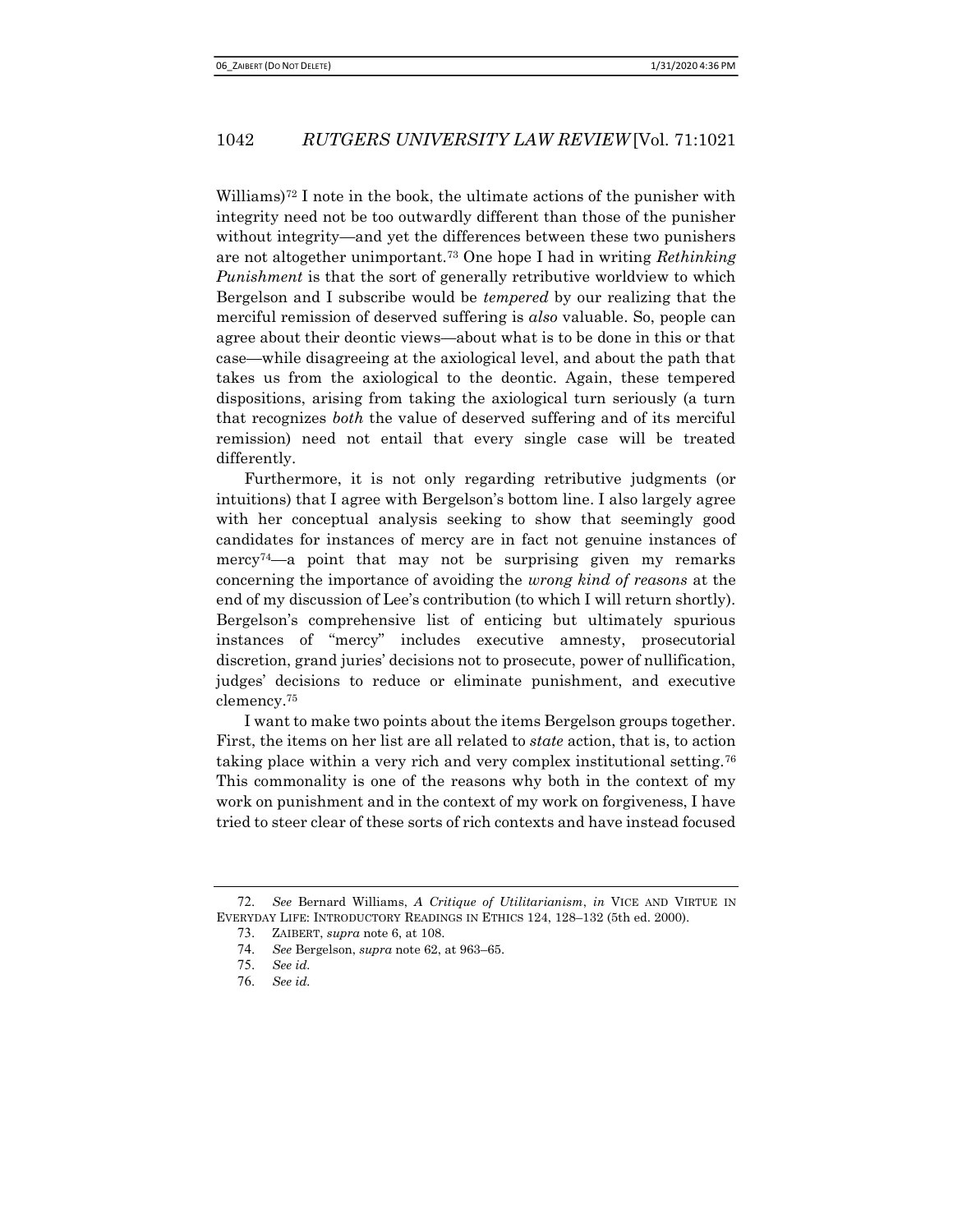on "punishment outside the [s]tate"77 and on "pure forgiveness."78 I have never denied that the state punishes (in fact, I have criticized how much and how severely some states punish), or that state punishment is a particularly important (politically and morally) instance of punishment. Neither have I denied that forgiveness can be an overt, communicative act. But I have insisted that if we wish to understand the conceptual contours of punishment and forgiveness, we can benefit from carrying out our analyses, at least at the outset, in ways that avoid the complexities and indeed the *distractions*—that rich institutional settings generate.<sup>79</sup> I have thus recommended a version of the phenomenological reduction, or bracketing, which tries to isolate the essential conceptual bits that constitute punishment or forgiveness.

So, a presidential pardon, for example, is not quite an instance of forgiveness—just as Bergelson points out,<sup>80</sup> even if perhaps we arrive at this conclusion through different paths.<sup>81</sup> And some instances of state "punishment" are not really instances of punishments either (say, those cases in which the "punisher" does not believe that the "punishee" did anything wrong, etc.).

The second point concerns my adhering to the view that forgiveness (or mercy) needs to be granted "for a moral reason."82 Bergelson agrees that this view, which in the book I analyze in the context of discussing the seminal way in which Jeffrie Murphy developed it, a view that I find fundamentally correct, although (as explained in the book) I do not think it goes far enough.83 But Bergelson parts company with me when I insist on the fact that much more work needs to be done in order to further specify the kind of moral reason that is been envisaged here. In Rethinking Punishment, I recall Claudia Card's example of releasing a mafia don in order to prevent his associates from wreaking havoc on our city and its innocent inhabitants.84 I follow Card in thinking that this is not a real instance of forgiveness. Given her treatment of the items on

<sup>77</sup>. See ZAIBERT, supra note 6, at 22.

<sup>78</sup>. See The Paradox of Forgiveness, supra note 28, at 381.

<sup>79.</sup> See, e.g., ZAIBERT, supra note 6; The Paradox of Forgiveness, supra note 28, at 365.

<sup>80</sup>. See Bergelson, supra note 62, at 966 n.52.

<sup>81</sup>. While the linguistic proximity between pardoning and forgiving obtains in English, in other languages, such as Spanish (and other Romance languages), the connection is even closer, since the very same term "perdón" can be used in both cases.

<sup>82</sup>. ZAIBERT, supra note 6, at 191.

<sup>83</sup>. See Murphy, supra note 56, at 24–34; ZAIBERT, supra note 6, at 191.

<sup>84</sup>. ZAIBERT, supra note 6, at 191.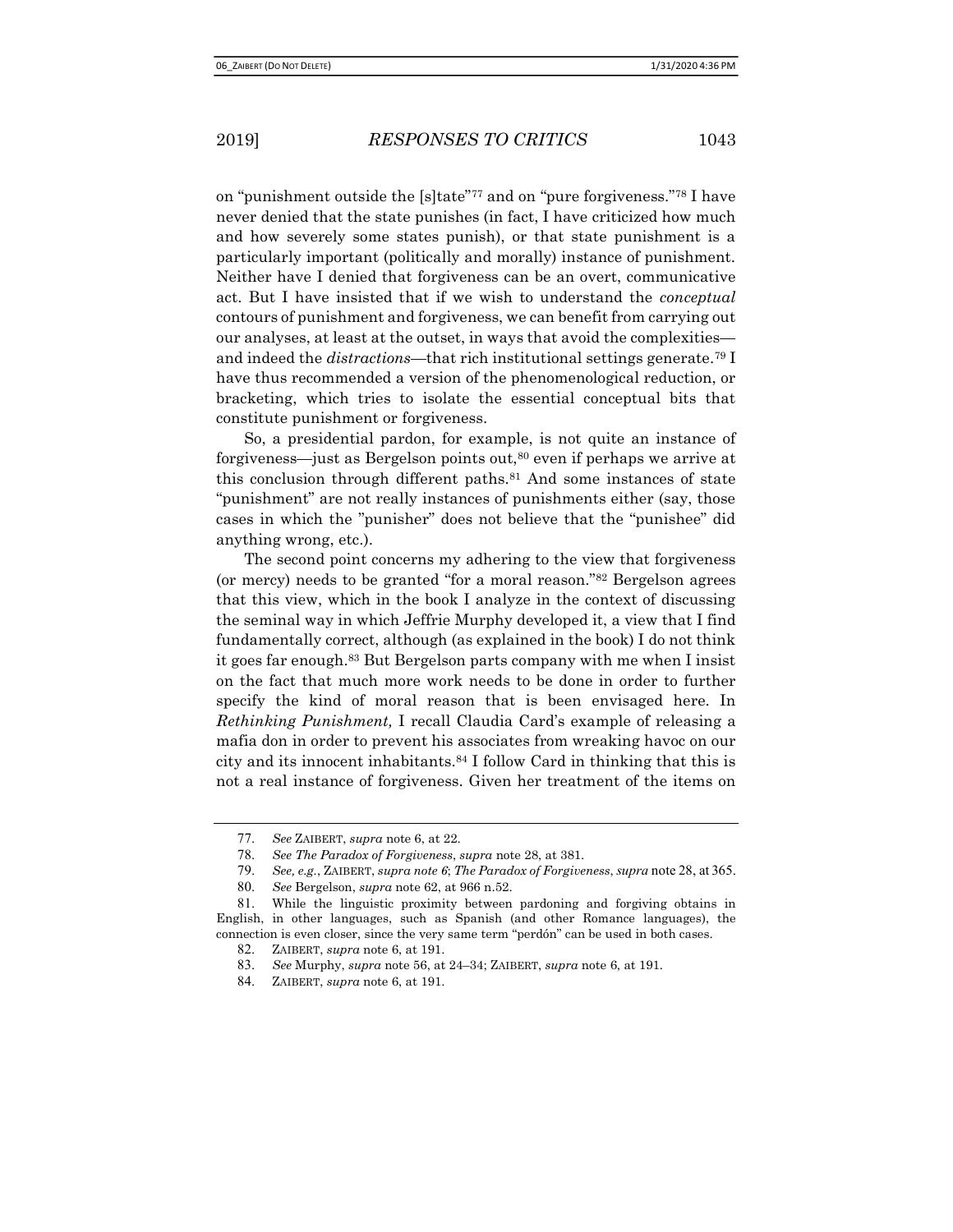her list of spurious instances of mercy/forgiveness, I am confident that Bergelson agrees with this too.<sup>85</sup> But I have argued that part of the reason the expression "for a moral reason"—useful as it unquestionably is—requires much more work is that preventing the havoc that the mafia don's associates may wreak is a perfectly recognizable moral reason: we want to prevent harm to innocent people, etc.<sup>86</sup> Thus, the bald demand that forgiveness/mercy be done for a moral reason is evidently insufficient: the release of the mafia don in Card's example is done for a moral reason, and yet it is not an instance of forgiveness. And, similarly, the actions in Bergelson's list may perhaps be all carried out for moral reasons, and yet they may fail to constitute genuine instances of forgiveness.

Thus, I fail to understand why Bergelson disagrees with my invitation to further explore the kind of moral reason that is necessary to render a certain apparent instance of forgiveness a genuine instance of forgiveness.87 In fact, I find Bergelson's own forays into this territory quite insightful and helpful. Bergelson suggests two characteristics that would exclude a moral reason from being the right kind of moral reason (in the sense of being the reason that generates genuine forgiveness).<sup>88</sup> First, the right kind of reason better not be "instrumental" (just as I argued in the context of my discussion of Lee's contribution), and, second, that it must be motivated by a desire to "benefit the punishee."89 Both of these are considerations that in Rethinking Punishment I suggest must be part of the story as to what renders a reason the right kind of reason in the context of mercy.90 Of course, neither Bergelson nor I believe that these two characteristics constitute a complete analysis of what exactly is the right kind of reason in this context. But they are a good starting point, and a starting point that, again, I consider promising, and in any event that should help in the further specification of the kind of moral reason required in these cases.

Bergelson takes me to require that the right kind of reason, the reason that would render seeming instances of forgiveness and seeming instances of punishment genuine instances of forgiveness and genuine

<sup>85</sup>. See Bergelson, supra note 62, at 966–69.

<sup>86</sup>. ZAIBERT, supra note 6, at 192.

<sup>87</sup>. Bergelson, supra note 62, at 965–66.

<sup>88</sup>. Id.

<sup>89</sup>. Id.

<sup>90</sup>. See ZAIBERT, supra note 6, at 192–93.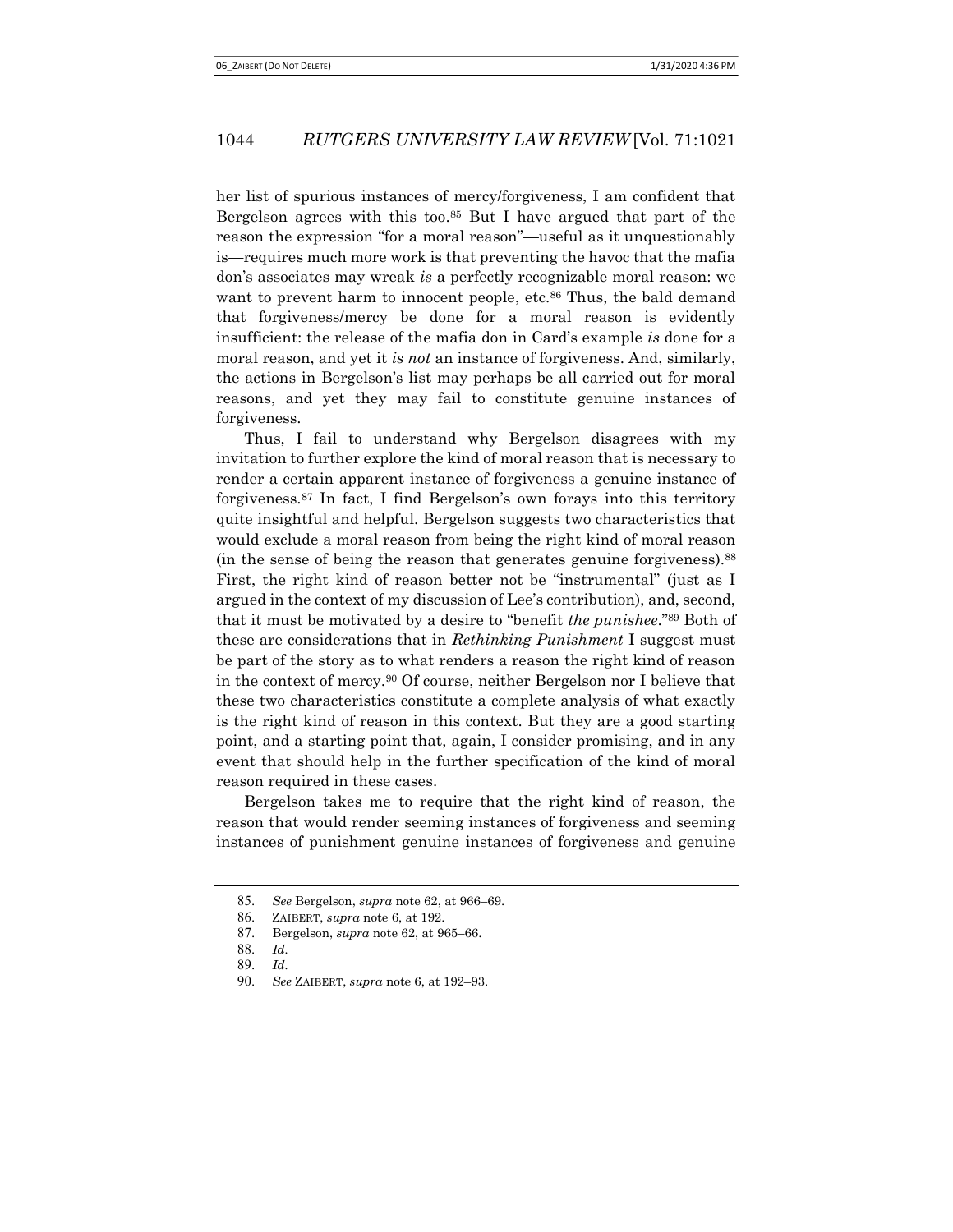instances of punishment be objectively "good and correct."91 And she disagrees with this view because she believes that the right kind of reason could be "misguided and mistaken," and yet be enough, if the person genuinely holds the reason "subjectively."92 Again, I do not disagree with Bergelson. As evidence of my adherence to an "objective" standard for determining the right kind of reason, Bergelson cites this passage from Rethinking Punishment: "[G]enuine cases of forgiveness… [are those] in which although it would be just—and valuable—to punish someone who deserves punishment (and who has no excuses, mitigations, or justifications), we nonetheless conclude that it is all-things-considered better—i.e., *more valuable*—if we remit this punishment.<sup>"93</sup>

I am not sure I see where the "objectivity" that Bergelson detects here is: I only claim that we need to conclude something ("subjectively," in Bergelson's terms), not that we should *correctly* conclude it ("objectively" in Bergelson's terms). Perhaps it is the mere fact that I am against allowing the wrong kind of reason to do the work we need here. But I think that this is different from the subjective/objective distinction. It is enough for my purposes that the punisher or the forgiver acts for the right kind of reason, even if she is mistaken. For example, if a person refused to inflict deserved suffering on a wrongdoer because she had a plane to catch, this would be the wrong kind of reason (and would not be a genuine instance of forgiveness), even if she is subjectively right about her itinerary. Similarly, if a person refused to inflict deserved suffering on a wrongdoer because she thinks that so doing so would generate the most valuable organic whole possible, this would be the right kind of reason (and it would be a genuine instance of forgiveness), even if she is subjectively mistaken about the value of the organic whole she has in mind. Thus, we can indeed be subjectivists (in Bergelson's sense) and still insist that the action be motivated by the right kind of reason.

 So, I think that in some important cases in which Bergelson believes that there are disagreements between us, there really are no significant disagreements. But I want to conclude with one instance of the opposite situation: a case in which Bergelson claims to agree with me, but regarding which I think that we are in a significant disagreement. I am surprised by the ease with which Bergelson appears to grant the

<sup>91</sup>. Bergelson, supra note 62, at 965.

<sup>92</sup>. Id.

<sup>93.</sup> Id. at 965 n.47 (quoting LEO ZAIBERT, RETHINKING PUNISHMENT 178 (2018)).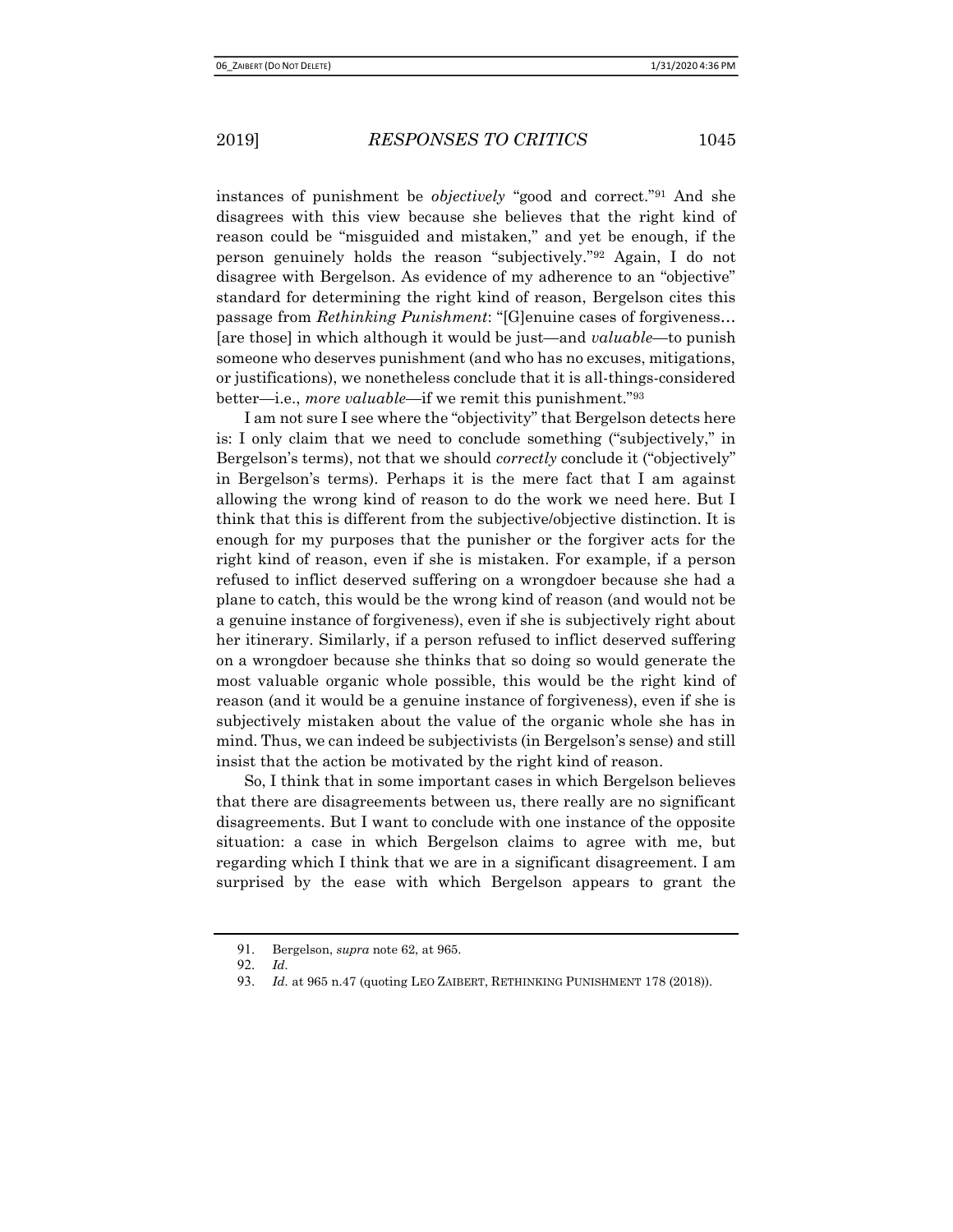remainder thesis with which I operate in the book, and which I think has been largely absent in contemporary criminal law theory. Not only does Bergelson agree that "punishment . . . generates remainders," but she believes that "everything else" generates remainders too.<sup>94</sup>

Bergelson's point is well taken (after all, an important part of my strategy in the book is to underscore the complexity of moral life in general, and punishment is evidently not the only complex thing in our complex moral life). But I do not share Bergelson's confidence in the view that quite everything generates remainders. Imagine giving the award for the best poem in a poetry competition to the person who wrote the unquestionably best poem (and who, additionally, happened to be the nicest person, who needed the award the most, and who would put it to the best use, etc.). I am not sure that I can discern what a remainder may turn out to be in such a case. To suggest that, perhaps, the remainder would be our inability to give the award to all competitors (or to all who need it, or to all nice people, etc.) risks utterly undermining the very cogency of giving an award in a competition, or flattening the notion of a remainder at play here.

The remainders on which I focus obtain when we find ourselves in situations in which we cannot fail to do wrong, no matter what we choose to do, and even though some of what we choose to do is indeed the right thing to do: our predicament in these situations is that we cannot do right without simultaneously doing wrong. (This situation does not seem to me to obtain in the poetry competition just described.) And it seems to me that the typical retributivist—and at any rate Bergelson—cannot easily join me in embracing the remainder thesis as I have just described it. After all, Bergelson is committed to the view that the value of deserved suffering is "fundamentally superior to the value of its merciful remission," and that therefore punishers do not need to necessarily dirty their hands, certainly not when they are punishing justly.95 This does not seem to me to be compatible with the idea that a punisher who does the right thing (i.e., she punishes justly, because she is justified in punishing, etc.) is also doing something somehow wrong (inflicting suffering), and is dirtying her hands. This is why, while still considering myself a retributivist, I distance myself from typical retributivism. I want to

<sup>94</sup>. Id. at 961.

<sup>95</sup>. Id.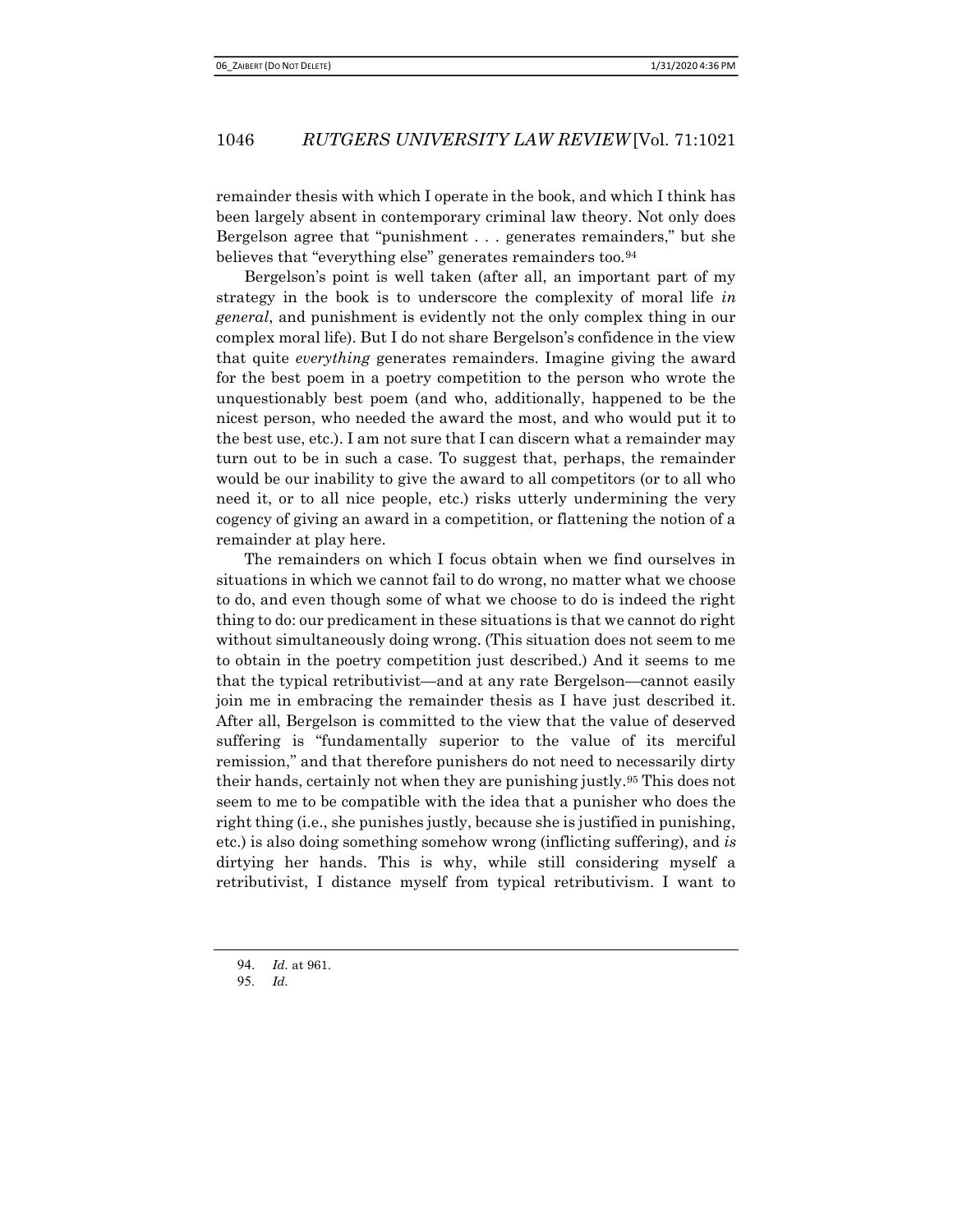distance myself from any justification of punishment that does not take seriously the intrinsic complexity of punishment.

In fact, I would consider Bergelson a mercy skeptic, at least about mercy's role within the context of the criminal law. She is, after all, perfectly emphatic in that "what we routinely call 'mercy' in the criminal law is usually not mercy," and that a well-functioning system of criminal law does not really need mercy at all.<sup>96</sup> And it is because of this skepticism that she concludes that within the context of this wellfunctioning criminal law, punishers need not dirty their hands, or, in other words, they do not face the sort of conflict I claim they do face.<sup>97</sup> Bergelson is in good company regarding this sort of mercy skepticism; in the book, I discuss versions of it I find in Heidi Hurd, in R.A. Duff, and even in he whom I consider the greatest contemporary defender of the role of mercy *within* criminal law, John Tasioulas.<sup>98</sup>

But about this issue, Bergelson and I, do, at long last, have a genuine disagreement. Since Bergelson is, in the final analysis, a mercy skeptic, she disagrees with my view whereby we cannot punish without dirtying our hands.99 En route to this disagreement Bergelson (understandably) disagrees with my mobilization of *Billy Budd*.<sup>100</sup> Above all, Bergelson suggests that this fictional case is quite unlike real cases we face in criminal law.101 More generally, Bergelson thinks that "to test our intuitions on whether the punisher's remorse is an inherent part of punishment, we should not get distracted by the most egregious, painful, or deadly forms of punishment. Instead, we should mentally replace them with lesser forms of punishment, such as fines or community service."<sup>102</sup>

Again, Bergelson's point is well taken. But I have not suggested that Billy Budd is a representative example of a criminal case in our courts. Instead, I have argued that "there really exists a certain opposition between certain *moral* emotions and the type of moral simplemindedness that I have criticized in this book and that Billy Budd exposes in such a

<sup>96</sup>. Id.

<sup>97</sup>. Id.

<sup>98</sup>. ZAIBERT, supra note 6, at 118–46, 189.

<sup>99</sup>. See Bergelson, supra note 62, at 976.

<sup>100</sup>. See id. at 973–74.

<sup>101</sup>. See id.

<sup>102</sup>. Id. at 975.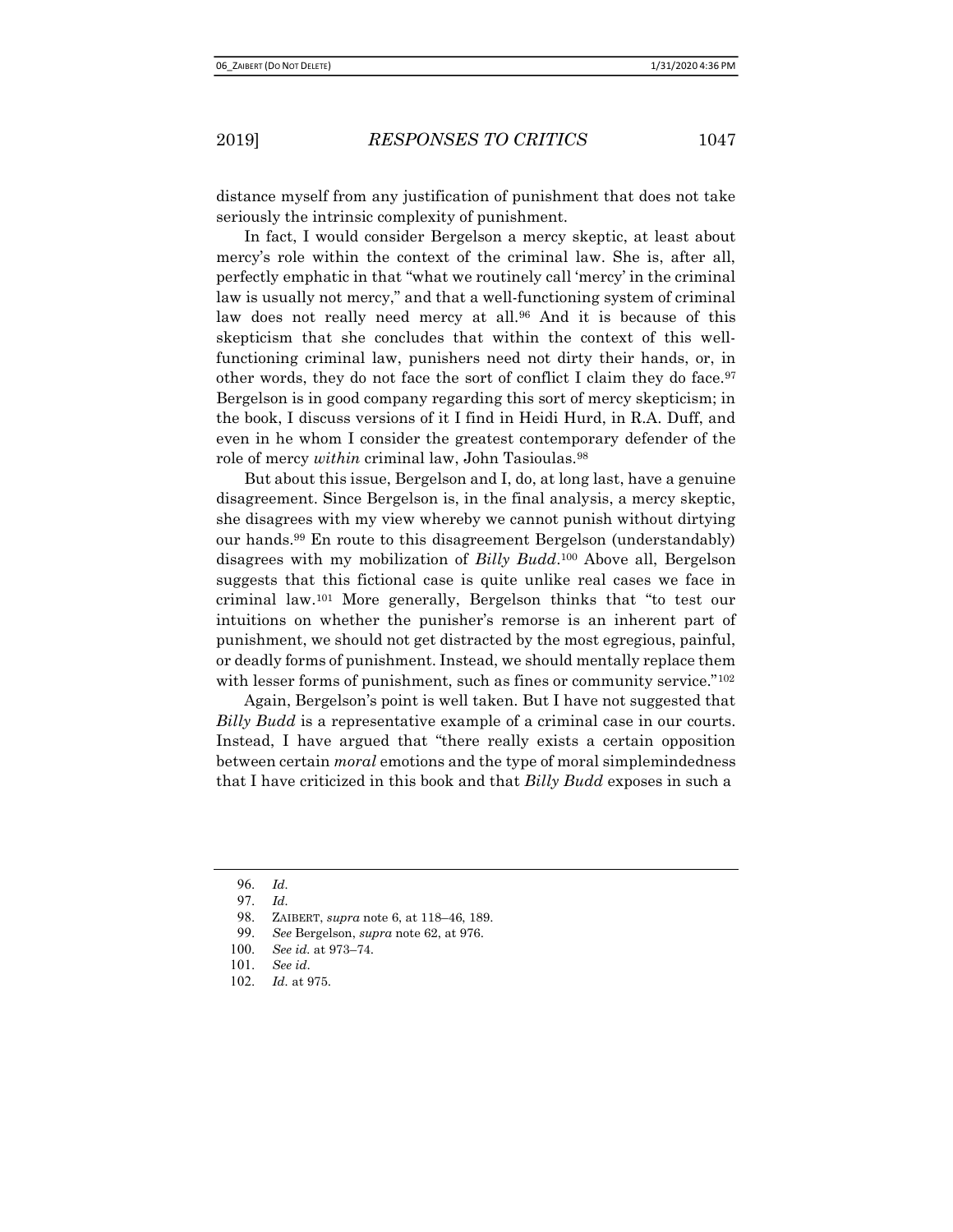masterful fashion."103 In other words, Billy Budd is valuable for my purposes because it portrays an admittedly extreme case of the conflict between justice and mercy. But—and here's the crucial point—I do want to claim that punishment necessarily generates this type of conflict, even if not quite in such intense ways: this is, after all, the theoretical problem of punishment. To the extent that Bergelson is a mercy skeptic, and to the extent that she downplays the importance of the sort of remainders I am talking about, she really is not supposed to agree with me on this.

There is a corollary to Bergelson's disagreement with my take on the theoretical problem of punishment. She believes that my position is in fact "weak[]" and "artificial[]" in the sense that there are cases in which we can punish without generating remainders, without getting our hands dirty, and without feeling much tragic-remorse or agent-regret.104 I do recognize that there are cases in which the difference between the necessarily opposed values—the value of inflicting deserved suffering and the value of its merciful remission—is so enormous that the fact that one of them goes unrealized does not give rise to particularly intense forms of remorse or regret. My view is that at the axiological level, however, the conflict between these two values necessarily obtains, although in those cases in which one of the values really is overwhelmingly greater (or more important, etc.) than the other value the conflict may perhaps not be felt too intensely. In no way does this militate against my view that contemporary punishment theorists have too often and too uncritically assumed that the typical case in our courtroom is one in which the value of inflicting deserved suffering is indeed overwhelmingly greater than the value of its merciful remission (that is if they find any value in the latter at all).

### IV. CHIESA, FREE WILL, AND THE POSSIBILITY OF DESERVED SUFFERING

Part of the reason for the peculiar situation I described in my response to Bergelson's contribution (whereby what appears as disagreements are not really so, and what appears as an agreement is not really so) is, to an extent, the result of paying insufficient attention to the distinction between the axiological and the deontic. I think something similar happens here in the context of my response to Chiesa's

<sup>103</sup>. ZAIBERT, supra note 6, at 222.

<sup>104</sup>. See Bergelson, supra note 62, at 976.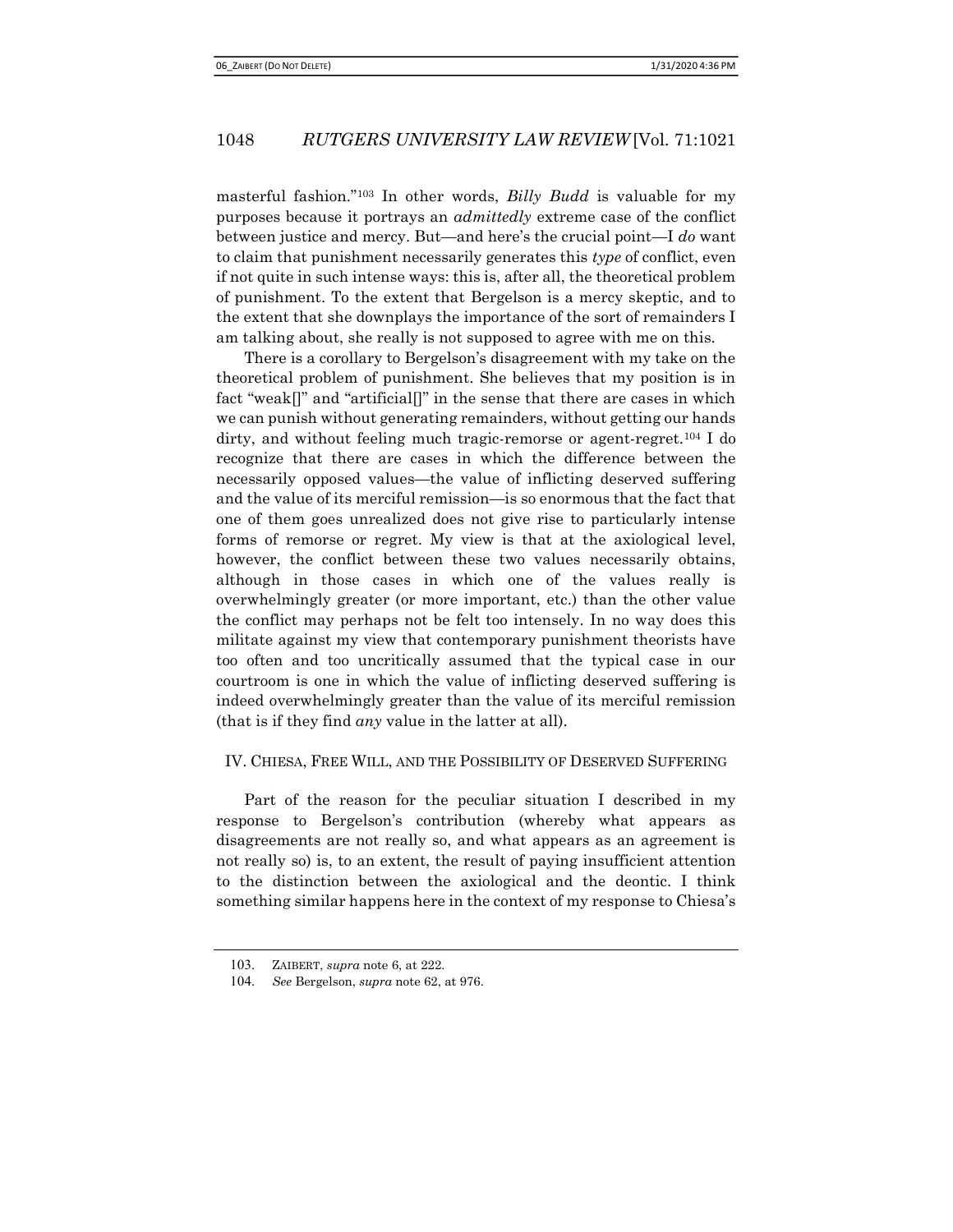contribution. The difference is that, unlike Bergelson, Chiesa is not directly objecting against me, which renders my task of responding to him more complicated.

 Rethinking Punishment contains an "Appendix" in which I discuss the late Derek Parfit's view that suffering cannot be deserved.105 Were Parfit correct, the thesis that there is any tension (or uneasy relationship) between deserved suffering and its merciful remission would be a nonstarter, for there simply would not be such a thing as deserved suffering. I find Parfit's position odd mainly because he is not a skeptic about desert in general: it is only suffering that he thinks cannot be deserved.<sup>106</sup> Unable to find any arguments in Parfit's work that would explain why suffering is so exceptionally unique, I suggested that Parfit was guilty of cherry-picking what can and cannot be deserved—and I rejected his position.107 Chiesa agrees with me "that Parfit offers little support for his view" and that I am essentially correct in rejecting what I called Parfit's "compatibilism à la carte."108 Courageously, Chiesa nonetheless undertakes to defend a "kind of selective approach to compatibilism."<sup>109</sup> While Chiesa does offer much more support for his view than Parfit does for his own, I remain unconvinced by what I see as efforts to (arbitrarily) turn compatibilism on and off.

Chiesa laments the fact that retributivists pay so little attention to the problem of free will, given that, in his view, "the challenges posed to retributive theories of punishment by the free will problem are quite formidable."110 Although Chiesa believes that the lack of attention is manifested by criminal law theorists in general, he believes that it is retributivist punishment theorists who are more properly at fault for being either wholly disengaged or, at best, either engaged "superficial[ly]" or "uncritically adopting some philosopher's view on the subject"<sup>111</sup> Since Chiesa kindly notes the "breadth and depth" of

<sup>105</sup>. See ZAIBERT, supra note 6, at 243.

<sup>106</sup>. Id.

<sup>107</sup>. Id. at 246–47.

<sup>108</sup>. Luis E. Chiesa, Selective Incompatibilism, Free Will, and the (Limited) Role of Retribution in Punishment Theory, 71 RUTGERS U. L. REV. 977, 979–80 (2020) (discussing LEO ZAIBERT, RETHINKING PUNISHMENT (2018)).

<sup>109</sup> Id. at 980.

<sup>110</sup>. Id. at 978.

<sup>111</sup>. Id. at 978 n.3.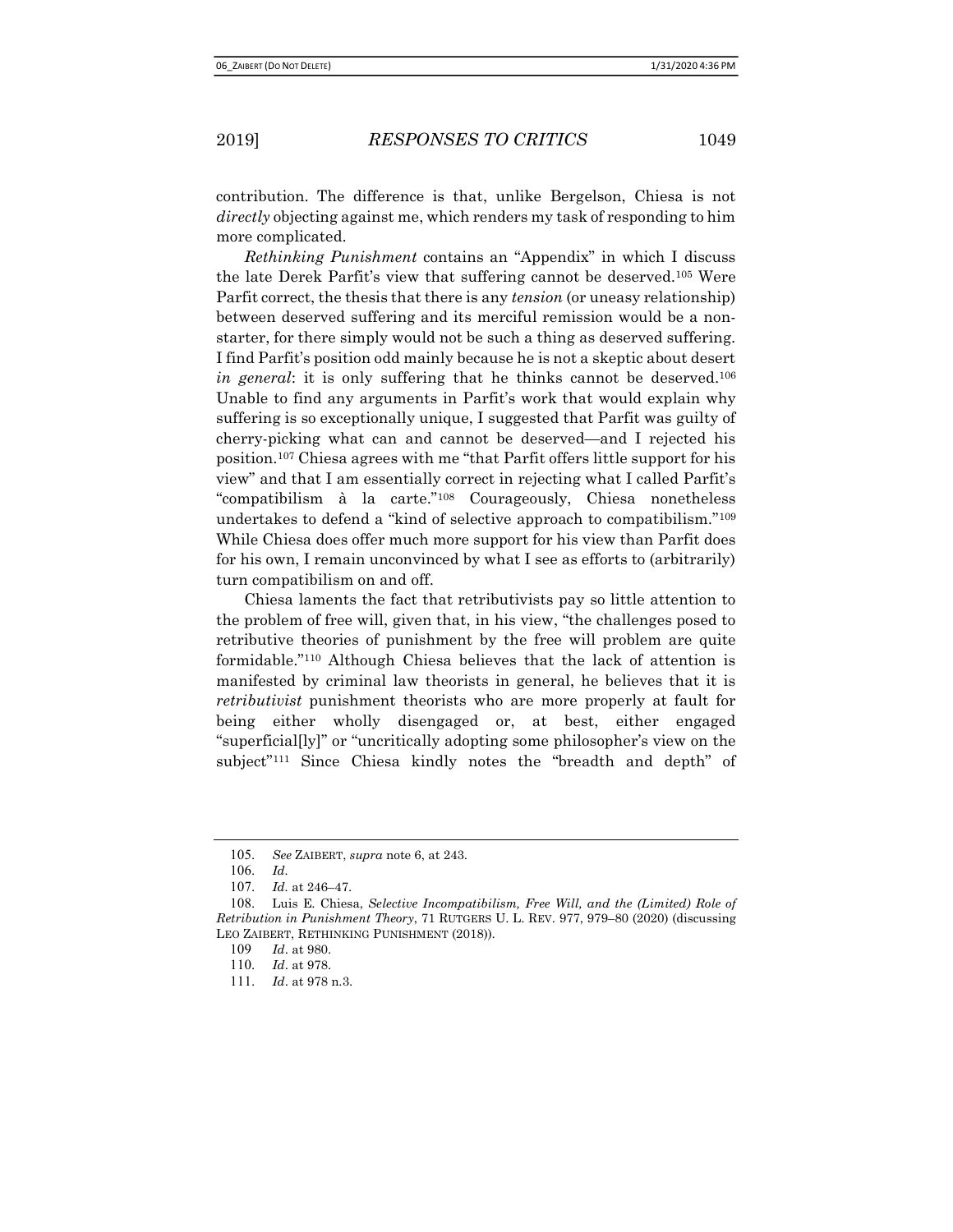Rethinking Punishment, he had hoped to find in it some engagement with this admittedly venerable philosophical problem.<sup>112</sup>

 Alas, such engagement is indeed nowhere to be found in the book. Very early in Rethinking Punishment I announce that "I will not engage in this book with those thoroughgoing forms of skepticism, fatalism, incompatibilism, or determinism that call into question moral responsibility in general."<sup>113</sup>

This is not, I hope, to be overly cavalier. And it is not that I doubt that the problem of free will is, in other contexts, important. Rather, it is that I think that systematically engaging with that problem would have entailed an entirely different book. Furthermore, I think that some version of compatibilism—that is, some recognition of the fact that this deeply intractable metaphysical problem can be bracketed—is downright necessary if we are to attempt to do *punishment* theory. For if moral responsibility turned out to be a fantasy, moral theory (or at least important aspects of it) would face the same fate. And to the extent that punishment theory presupposes some moral theory, then it is inconsistent with those deterministic positions that deny compatibilism (in the sense of "compatibilism" just sketched).

 I am by no means alone in bypassing the metaphysical debate between free will and determinism. Chiesa is perfectly aware that "most philosophers and legal scholars who tackle the free will problem advocate for some kind of compatibilist account," and, again, compatibilism is a way of bypassing the metaphysical debate.114 I would simply add that this is true of most philosophers, legal scholars, and ordinary people even those who do not officially advocate for (or indeed have even heard of) compatibilism. Some form of compatibilism seems to be—inside and outside academia—a precondition for engaging in a moral discussion in good faith.

Just as I did not undertake a systematic takedown of determinism in Rethinking Punishment, I do not do that here either. But it may be worth underscoring a relatively small but extremely important point. A certain robust and non-mechanistic understanding of ethics runs through Rethinking Punishment: I detect strands of this sort of robust approach in a number of authors, from Leibniz forward, going through Weber, and

<sup>112</sup>. Id. at 978.

<sup>113</sup>. ZAIBERT, supra note 6, at 3 n.8.

<sup>114</sup>. Chiesa, supra note 108, at 987.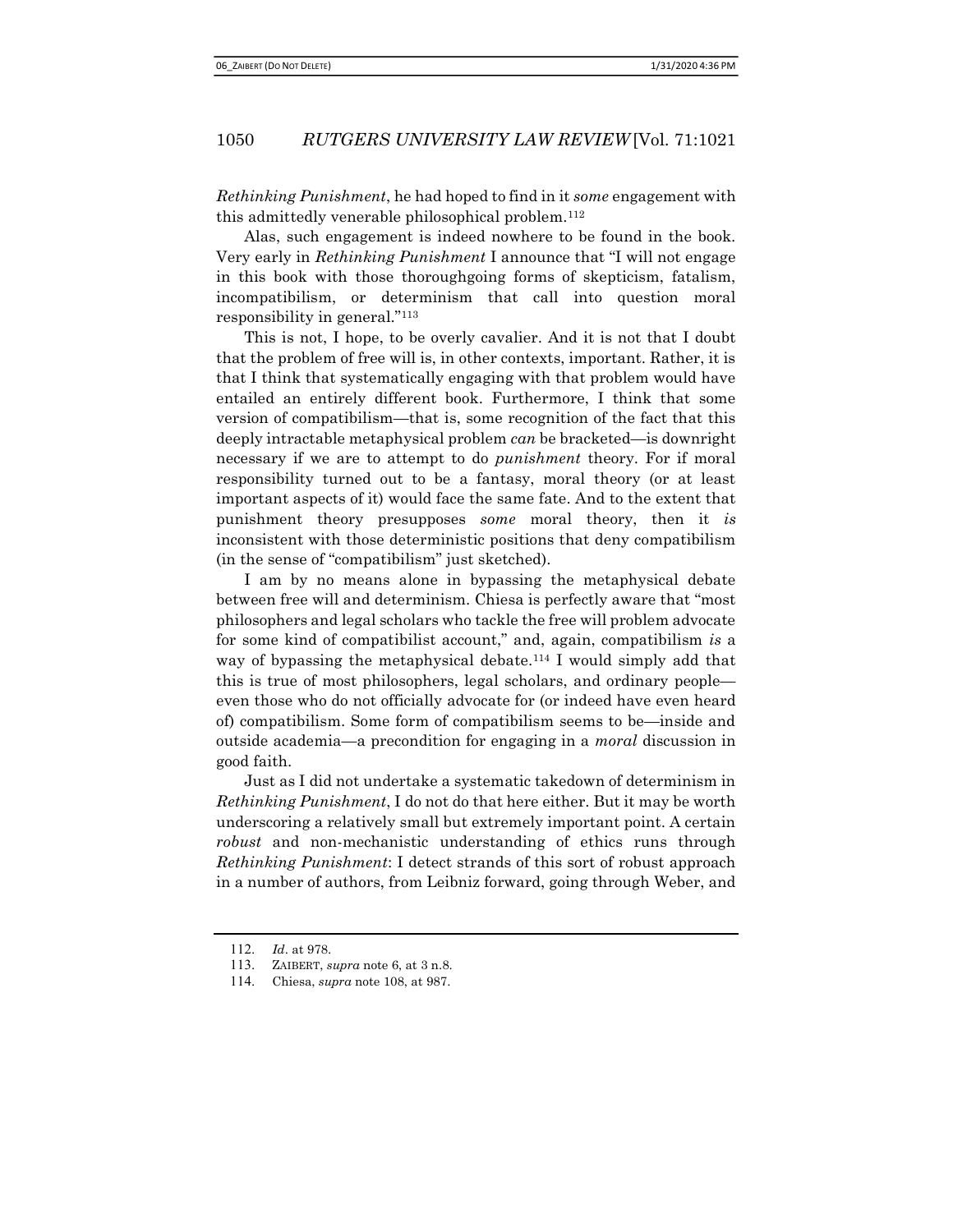culminating with twentieth century luminaries such as Isaiah Berlin, Bertrand Russell, P. F. Strawson, and Bernard Williams. I find such understanding at odds with determinism in general. Within the context of responding to Chiesa, a word on Strawson, in particular, seems in order. For I cannot avoid concluding that Chiesa does not sufficiently engage with Strawson, or worse: that Chiesa misrepresents Strawson's views. (What is beyond dispute is that Chiesa and I read Strawson quite differently.) Chiesa sees Strawson as a rather unsophisticated compatibilist who insisted on the importance of "reactive attitudes" simply in order to nurture "the creation and maintenance of meaningful personal relations."115 But it is clear that while Strawson sought to salvage the "optimists" (a type of compatibilists), he thought this was only possible by way of introducing what he confessed was a "radical modification" of their views.116 After all, Strawson thought that without this radical modification the optimist's way salvaging of moral responsibility was attained too cheaply.117 So, this alone shows that Strawson was no garden-variety compatibilist.

Furthermore, and more substantively, Chiesa takes Strawson to endorse a rather vulgar form of consequentialism: Chiesa claims that Strawson believes that we hold people responsible "not because they are truly morally responsible," but rather because this is necessary "for constituting meaningful relationships with others."118 Chiesa's interpretation transforms Strawson into precisely the "one-eyed utilitarianism" which Strawson so forcefully opposed, and which I, too, sought to systematically criticize in the book.<sup>119</sup> I do not see how to reconcile Chiesa's interpretations with Strawson's own words, as I quoted them in the book (and in my discussion of Lee's contribution, above):

[T]o speak in terms of social utility alone [or of nurturing meaningful relationships alone] is to leave out something vital in our conceptions of these practices […] to forget that these practices [which include inflicting deserved suffering, and believing that inflicting deserved suffering can add value to organic wholes], and their reception, the reactions to them, really are expressions of our moral attitudes and not merely devices we

<sup>115</sup>. Id. at 988.

<sup>116</sup>. ZAIBERT, supra note 6, at 70.

<sup>117</sup>. Id. at 71.

<sup>118</sup>. Chiesa, supra note 108, at 988.

<sup>119</sup>. ZAIBERT, supra note 6, at 69.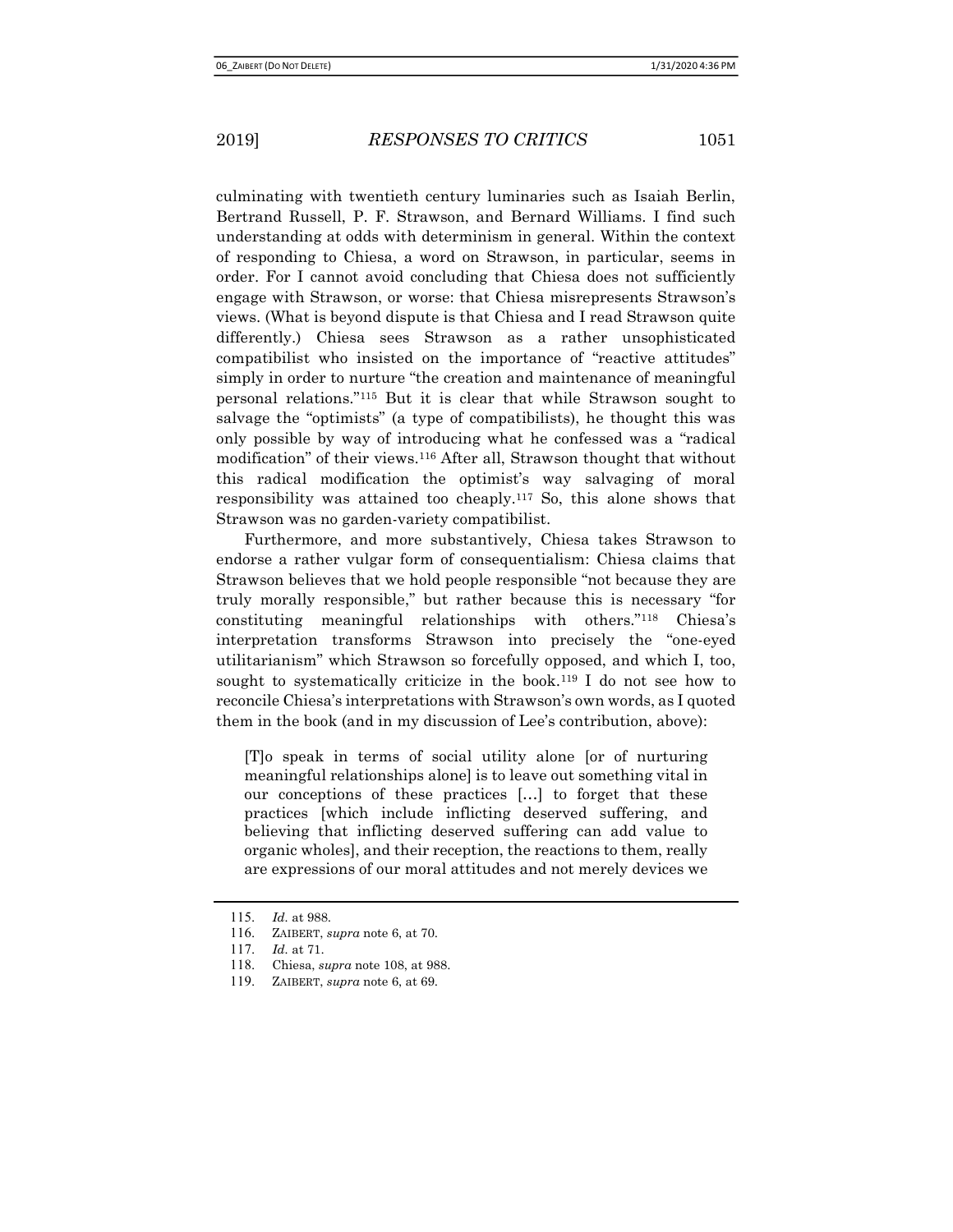calculatingly employ for regulative purposes. Our practices do not merely exploit our natures, they express them.<sup>120</sup>

Independently of our disagreement regarding how to interpret Strawson, I think that Chiesa employs a specific type of argument I have discussed (and criticized) elsewhere. In the context of discussing Hyman Gross's misgivings about the criminal justice system, I called this type of argument "provocative, and, to a point, persuasive"—and this is how it continues to strike me now that Chiesa deploys it.121 This is not surprising, since Chiesa's argument and Gross's arguments are indeed very similar. Gross quotes Justice Brennan's view that:

[T]he accused during a criminal prosecution has at stake interests of immense importance, both because of the possibility he may lose his liberty upon conviction and because of the certainty that he would be stigmatized by conviction. Accordingly, a society that values the good name and freedom of every individual should not condemn a man for commission of a crime when there is reasonable doubt about his guilt.<sup>122</sup>

And then Gross attempts to export this view about convictions in a court of law into the way in which we discuss (and come to accept or reject) philosophical theories: ''It seems plain enough that for the very same reason it would be wrong to condemn anyone to criminal punishment unless criminal punishment itself were justifiable beyond a reasonable doubt.''<sup>123</sup>

 Appealing to the same sort of "Supreme Court's reasonable doubt jurisprudence" as did Gross, and exploring the procedural asymmetry between inculpation and exculpation, Chiesa seeks to launch his "selective compatibilism."124 But as I noted in the context of my discussion of Gross: there are "important differences between adjudicating guilt in a court of law and ascertaining the merits of a theory

 $120 \, \text{Id}$ 

<sup>121</sup>. Leo Zaibert, Of Normal Human Sympathies and Clear Consciences: Comments on Hyman Gross's Crime and Punishment: A Concise Moral Critique, 10 CRIM. L. & PHIL. 91, 93 (2016).

<sup>122</sup>. Id.

<sup>123</sup>. Id.

<sup>124</sup>. Chiesa, supra note 108, at 994, 1000.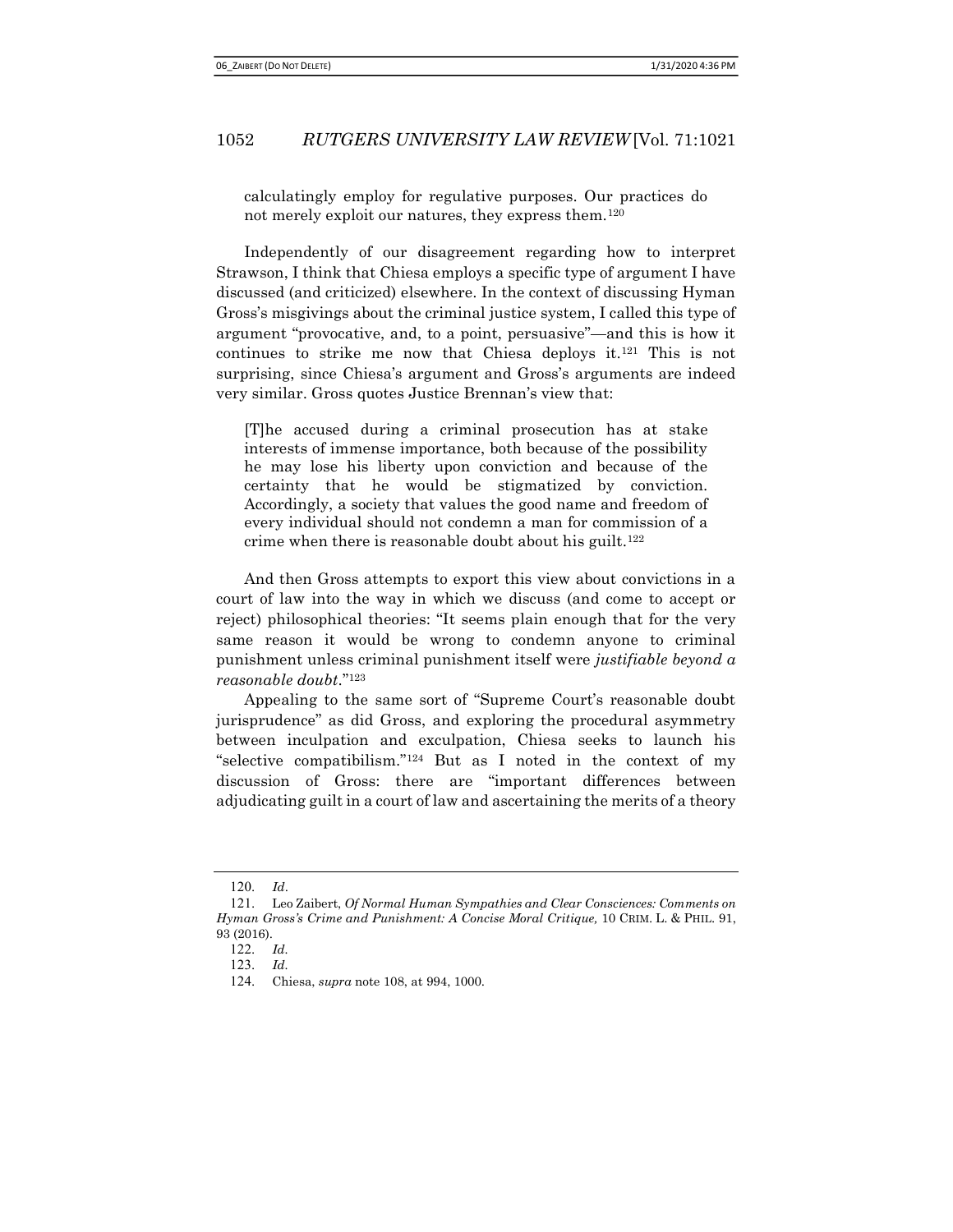(philosophical or otherwise)."125 I sought to illustrate the disanalogy by considering the fact that:

[T]here is plenty of discussion about the best procedure for treating inguinal hernias, or about how best to combat inflation. Yet no one doubts that inguinal hernias ought sometimes to be treated, or that they are in fact sometimes treated correctly—and the same holds for economic measures combating inflation.<sup>126</sup>

I think that these points apply to Chiesa in just the same way: although provocative and to an extent persuasive, Chiesa's argument just does not hold.

Finally, I wish to discuss another of Chiesa's views: that his "selective compatibilism" leads to what punishment scholars call a "mixed theory of punishment."127 This is odd first in that proponents of these mixed theories rarely invoke anything resembling selective compatibilism when championing their mixed justifications. But, secondly and more importantly, there is no obvious connection between these two theories. Mixed theories are often pluralistic approaches to punishment in which a variety of factors are allowed to play roles regarding the justification of punishment. As I conceded above, in the context of my discussion of Cahill's contribution, there are good reasons for embracing this sort of pluralism. But they need not derive from any grand metaphysical theory about the problem of free will. I, too, am a pluralist (though in at least two different senses, as explained above)—and, again, I explicitly avoid this metaphysical debate. The difference between classical compatibilism and "selective" compatibilism simply is that while the former bypasses the metaphysical discussion altogether, the latter bypasses it only sometimes, when it is convenient to bypass it. Neither form of compatibilism is specially linked to mixed justifications of punishment.

 Chiesa correctly suggests that it would be fallacious to assume that the fact that believing something may be useful, or soothing, or strategically wise, is not enough to claim that it is true. And he is of course right: belief, at least in the standard case, does aim at truth. But I am afraid that it may be that Chiesa himself, via his selective compatibilism, is guilty of making this fallacious move. Either

<sup>125</sup>. Zaibert, supra note 121, at 93.

<sup>126</sup>. Id.

<sup>127</sup>. Chiesa, supra note 108, at 1000–01.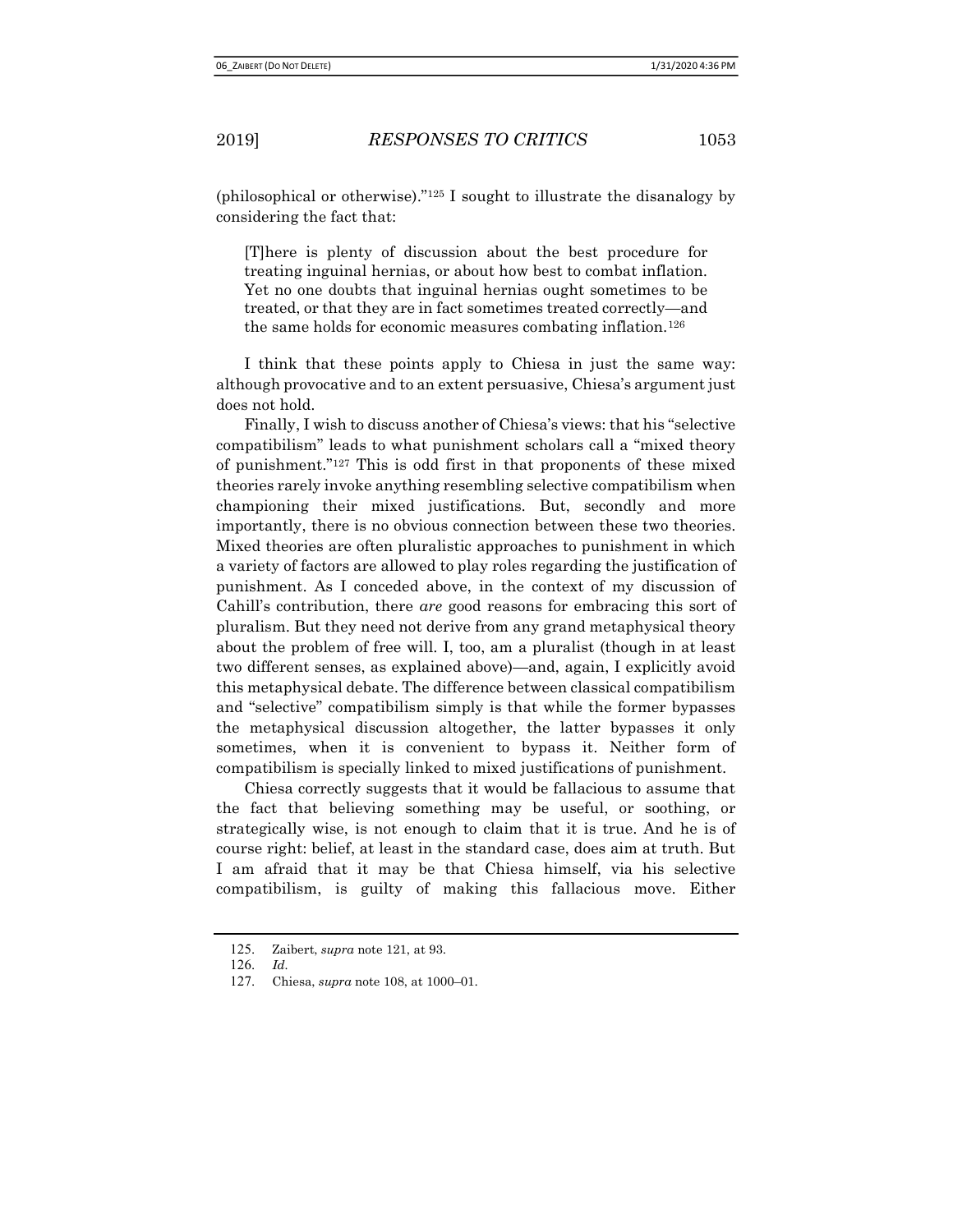compatibilism—that is, the view that determinism is compatible with moral responsibility—is true or it is not. Period. Whatever good reasons we may have to be pluralists about punishment, or to be particularly circumspect when we punish—and these are weighty and many, as I endeavor to show in Rethinking Punishment—they have nothing to do with the truth of compatibilism. And it looks to me as if the reason why Chiesa would endorse or not endorse compatibilism ("selectively") is whether or not it is convenient (theoretically speaking) for him to do so.

From the *normative* perspective I am quite sympathetic to the spirit that motivates some of Chiesa's goals. For example, I share his intuition that it is worse to punish innocent defendants than to acquit guilty defendants.

Furthermore, the idea that we should be particularly circumspect when it comes to punishing is one of the main conclusions of Rethinking Punishment.<sup>128</sup> But this in no way commits us to endorsing what I have dubbed Parfit's "compatibilism à la carte" or to what Chiesa calls "selective compatibilism."129 If my criticisms of Parfit and of Chiesa are on the right track, we are better off not endorsing those positions.

## V. YANKAH, LEAVING CHILDHOOD BEHIND, AND MISSING THE MORAL FOREST FOR THE POLITICAL TREE

In his far-reaching and insightful response, Yankah identifies "two" things about my views that "nag[]" him.130 But it would be a mistake to read these as corresponding to only two criticisms, or to two small criticisms. Rather, these are best seen as mere headings, under which a number of concerns can be detected. I can only discuss what I take to be Yankah's main worries (though, en passant, I may address some of Yankah's other, sundry worries). First, Yankah is worried about the "robustness" of my intuitions, in particular about my alleged intuition that we can see "[deserved] suffering as a good."131 Second, Yankah is worried about my approaching punishment morally, rather than politically.<sup>132</sup>

<sup>128</sup>. See generally ZAIBERT, supra note 6.

<sup>129</sup>. Chiesa, supra note 108, at 979, 1000.

<sup>130</sup>. Ekow N. Yankah, The Place of Retributivism in Punishment, 71 RUTGERS U. L. REV. 1003, 1006–07 (2020) (discussing LEO ZAIBERT, RETHINKING PUNISHMENT (2018)). 131. Id.

<sup>132</sup>. Id.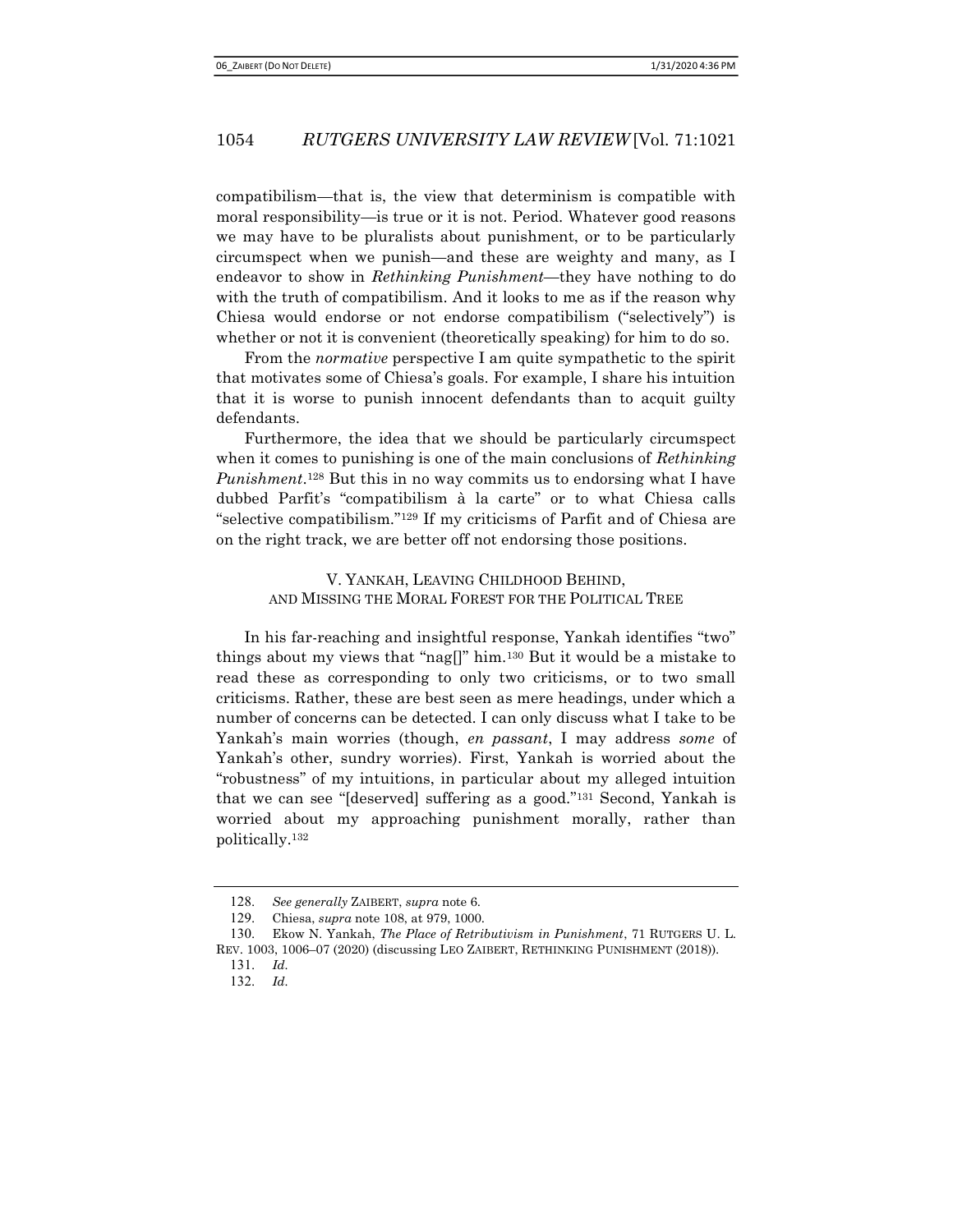Regarding the first of Yankah's worries I must begin by noting that my position is not that deserved suffering is good, but that suffering's default value (its default badness, in fact) can change, depending on the context. For my purposes, desert is among the most important things that can alter the default badness of suffering: when suffering is deserved, the organic whole of which it is a part typically (though not necessarily) gains in goodness.133 This aspect of my discussion draws considerably from G.E. Moore (from whom I borrow the framework of organic wholes)134 and from Jonathan Dancy (from whom I borrow the framework of moral particularism, and the very notion of "default" value).<sup>135</sup>

I doubt that this correct rendering of my position is likely to convince Yankah, and I suspect that he will continue to find my intuition problematically "fragil[e]":136 he will simply reformulate his objection, attacking not the intuition that "suffering is good," but the intuition that "deserved suffering can add goodness to an organic whole."137 The substantive response to the reformulated objection is that, even if this view of mine is properly called an "intuition," it is hard to avoid appeals to intuitions altogether. This is why in the book I admitted that "I, just like my opponents, relly, at some point or another, on some (ineliminable) appeal to intuition."138 To assume that we can dispense with *all* intuitions is unrealistic, or to borrow Yankah's frequent term in his contribution (and to which I will soon return), "childish." Precisely because I wish to limit my reliance on intuitions, in the book I have tried to avoid the piecemeal approach of intuition pumps based on relatively isolated and remarkably contrived hypotheticals, and have instead sought to systematically ground intuitions on more comprehensive moral doctrines. In that vein, I have suggested that to disagree with my alleged "intuitions" is to disagree quite systemically with quite a lot, including the very importance of *context* for moral deliberation.<sup>139</sup>

<sup>133.</sup> I leave aside the discussion of suffering qua part (as opposed to the whole to which it belongs), which itself changes value.

<sup>134</sup>. ZAIBERT, supra note 6, at 33.

<sup>135</sup>. See id. at 33–35.

<sup>136</sup>. Yankah, supra note 130, at 1008.

<sup>137</sup>. ZAIBERT, supra note 6, at 69.

<sup>138</sup>. See id. at 76.

<sup>139</sup>. This is why I not only presented my own arguments, but I also mobilized arguments by Isaiah Berlin, Jon Elster, John Rawls, Bertrand Russell, and P. S. Strawson to this effect. See generally id. at 71–86.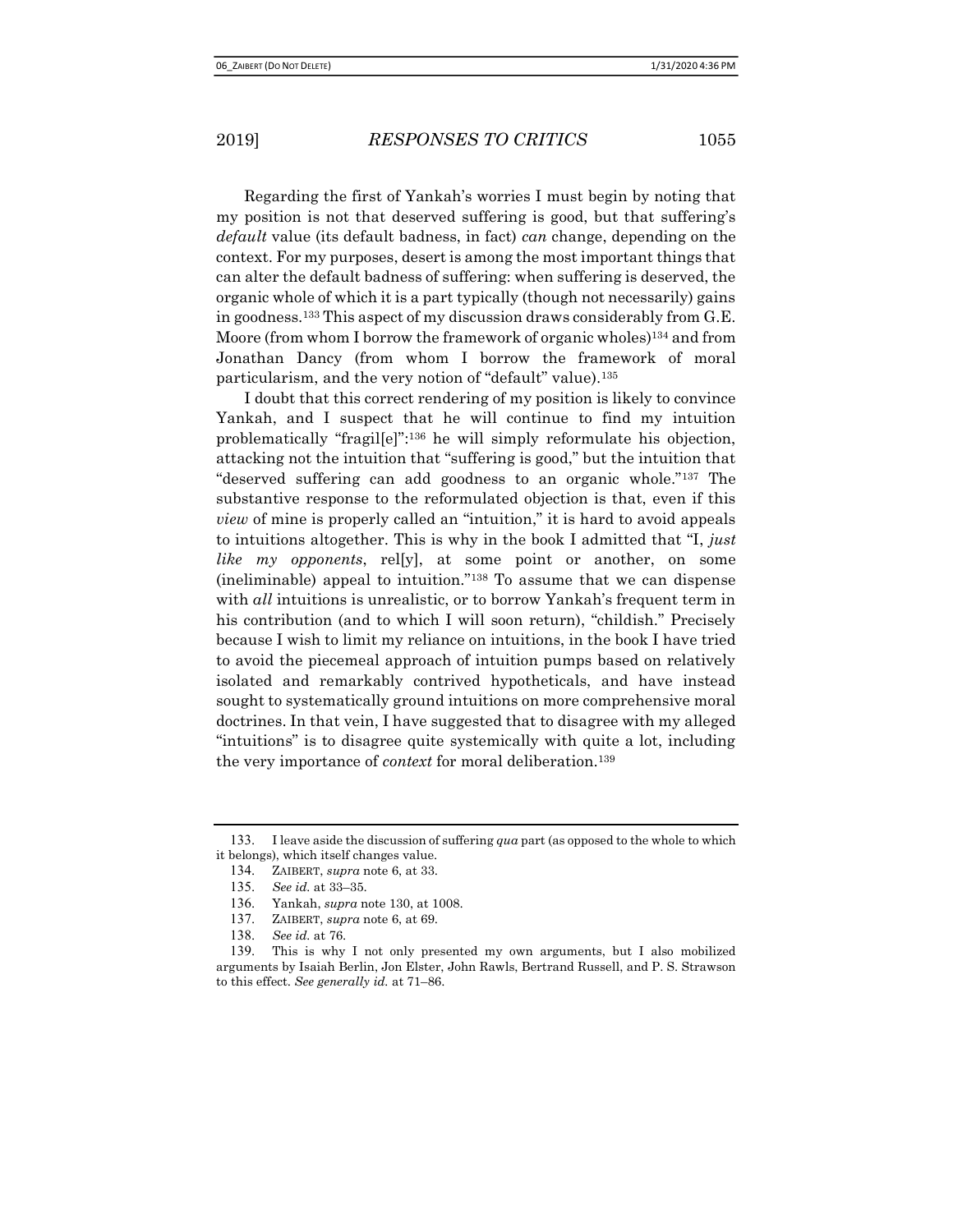None of this, of course, proves that my intuitions are correct and that Yankah's are not—whatever "proving" the correctness of intuitions may turn out to be. Yankah appears to have great confidence in the role that empirical research may play in the current discussion. I will mention two reasons I do not share his confidence. First, and for whatever it may be worth, it is an easily verifiable empirical matter that  $my$  intuition, whereby "sometimes people should get the punishment they deserve and sometimes simply because they deserve it,"140 really is widely shared. Second, the empirical evidence that Yankah brings to bear on this discussion is orthogonal to my aims. Yankah's empirical evidence appears to suggest that many subjects derive more satisfaction from believing that the punishment they have inflicted served some communicative goal than they do merely from inflicting punishment as such. But since I explicitly grant that to get the wrongdoer to not only suffer (deservedly, as a response and in proportion to her wrongdoing, etc.), but to also understand the nature of her wrongdoing is often more valuable than to simply make her suffer, I am neither surprised nor worried by such findings. I am not at all inimical to the communicative goals of punishment, and in the book I refer to the communicative approach as "the most promising contemporary approach to the justification of punishment."<sup>141</sup>

Thus, I fail to see why Yankah concludes that perhaps I may be "moving too quickly" when I claim that there is some value in wrongdoers getting the punishment that they deserve.<sup>142</sup> I have defended the view that inflicting deserved suffering may create a more valuable organic whole than one that contains impunity. And holding the view that there may be value in deserved suffering as such in no way precludes me from holding the utterly independent view that it would be even more valuable if the deserved suffering were to also serve communicative (or other worthy) goals.

In any event, Yankah's skepticism about some intuitions influences his emotional responses to the possible distributions of good and bad things among good and bad people. Yankah claims that what he experiences when he learns of bad things happening to good people (or when good things happening to bad people) is "a sense of not only regret

<sup>140</sup>. Id. at 76.

<sup>141</sup>. Id. at 28.

<sup>142</sup>. Yankah, supra note 130, at 1008.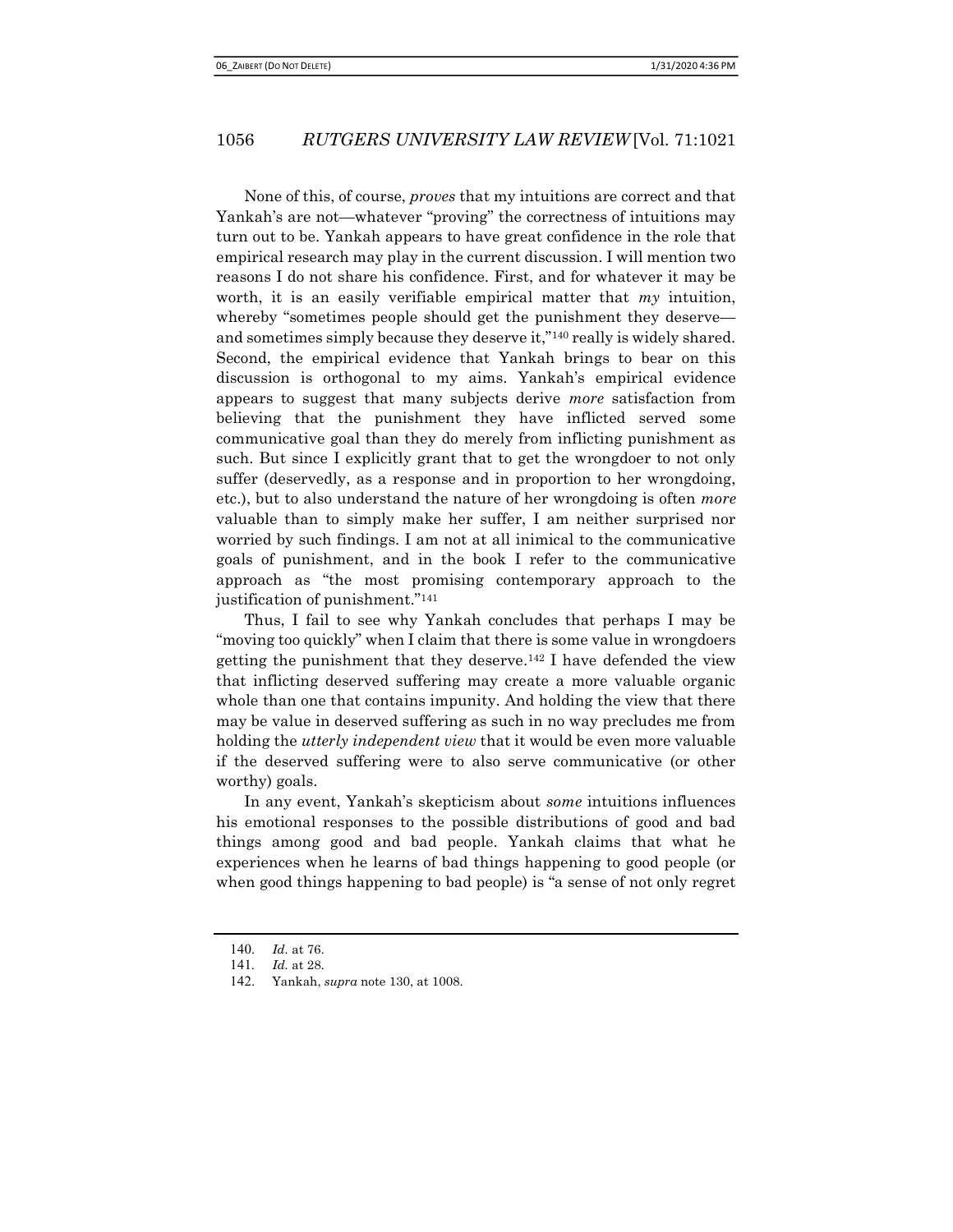but some nagging sense of unfairness."143 Even more tellingly, "when something serendipitously good happens to the virtuous," Yankah claims to feel "touched with child-like wonder."144 While he agrees that "a natural part of each of us is outraged when the vicious prosper," and that a world in which suffering is distributed randomly is "disappointing" or even "destabilizing" or "terrifying," he nonetheless thinks that "one sobering part of maturing is the realization that many things in life are difficult to gather into a coherent narrative that responds easily to vice and virtue."145 In other words, another part of us—the "mature" part, presumably—would learn to either not be outraged (or disappointed, destabilized, terrified, etc.) or to somehow manage this outrage.146 When addressing the fact that sometimes "some cheaters really do win" and the fact that "feckless conmen can become presidents" Yankah frames his discussion in terms of how to explain this "to a child."147 The appeal to children is a conspicuous leitmotif in Yankah's piece.

 I find it odd that Yankah would so cavalierly dismiss this discussion—the discussion of the meaning of life, no less—as childish. After all, he explicitly recognizes that religions all around the world try to cope with ways in which injustice makes our search of meaning in the world more complicated.148 Furthermore, Yankah rightly claims that this impulse is "not confined to the philosophically unsophisticated": Yankah claims that Kant appeals to God "as the ultimate backstop to make good his account of desert."149 And utterly secular retributivists, say like Michael Moore, have explicitly grounded some retributive urges on a secular (and adult) desire to see justice served for its own sake, and in this world.150 Either these admissions concerning the widespread appeal of the search for meaning suggest that Yankah sees both religious positions and the argument that he attributes to the philosophically sophisticated like Kant (or, in my example, like Moore), as somehow childish, or the admissions in fact militate against Yankah's overall line that this search for meaning in life is childish.

<sup>143</sup>. Id.

<sup>144</sup>. Id.

<sup>145</sup>. Id. at 1005.

<sup>146</sup>. See id.

<sup>147</sup>. Id.

<sup>148</sup>. See id.

<sup>149</sup>. Id.

<sup>150</sup>. See MICHAEL S. MOORE, PLACING BLAME: A GENERAL THEORY OF THE CRIMINAL LAW 152. (Oxford: Oxford University Press) (1997).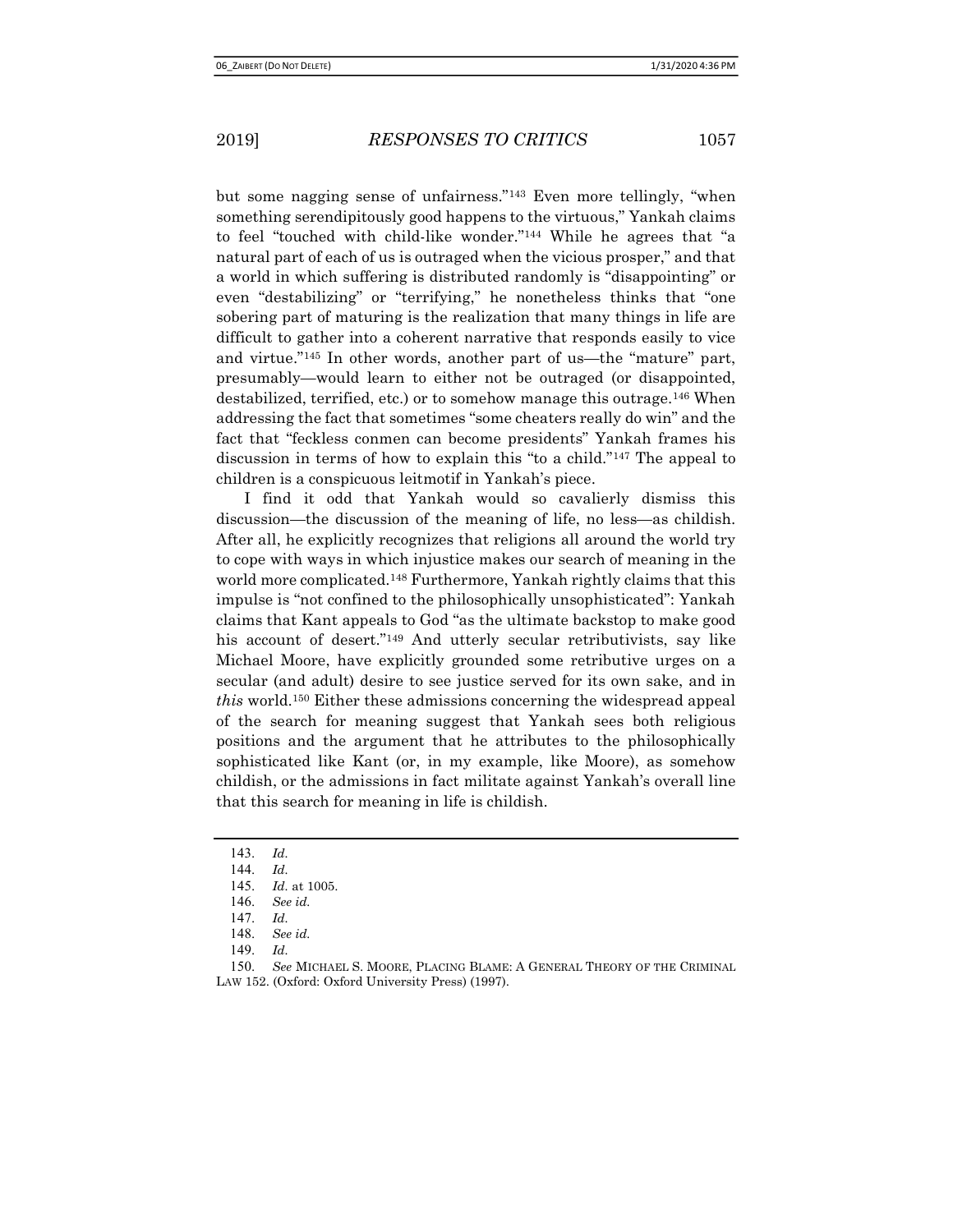Unlike Yankah, I find nothing childish about being outraged by the outrageous, or in striving to make the world a more just place. One need not, of course, assume that this striving can ever be "finished," or that we should hope to one day be able to gather our moral experiences together in a completely just Grand Narrative—that assumption would be childish indeed. But that assumption is evidently at odds with some of the central tenets in Rethinking Punishment, since the book is committed to underscoring the extraordinary complexity of moral life.151 My bringing punishment theory into contact with theodicies, for example, seeks to highlight precisely how these concerns have preoccupied many of our ablest intellects throughout history. Any list of authors would be capricious and incomplete: choose any thinker who has ever thought about values, and you are likely to find someone also concerned with the prevalence of injustice in the world, and with ways of responding to it. There is nothing childish about their concerns; and my view is that contemporary punishment theory would benefit from thinking more systematically, or at least more deeply, about these foundational issues.

When Yankah deals with "intuitive" emotional responses in cases in which bad things happen to bad people—that is, in cases that can be deemed retributive—he does not merely dismiss them as atavistic remnants of our immature selves: he is unsure he even experiences them.152 By way of illustrating the fact that he does not hold these intuitions "robustly or coherently," Yankah discusses what he experiences when he learns of a vicious person suffering deservedly, and he confesses that he is "unsure" that he feels "a strong sense that something good or valuable has occurred."153 So, for example, "learning the historical fact that Stalin suffered a major stroke or Kim Il Sung had a heart attack" leave Yankah "cold."<sup>154</sup>

These examples are a bit tendentious: one would be less cold, I am sure, if Stalin or Sung had in fact been *punished* for their wrongdoing, rather than merely having suffered unrelated ills. Nowhere do I deny this point; my point is that even an unrelated ill, may, in and of itself, add value to the organic whole of which it is a part. But the examples, together with some of Yankah's other views, paint a fuller picture: Yankah is not at all clear about the status of "desert as a moral

<sup>151</sup>. ZAIBERT, supra note 6, at i.

<sup>152</sup>. Yankah, supra note 130, at 1004.

<sup>153</sup>. Id. at 1008.

<sup>154</sup>. Id.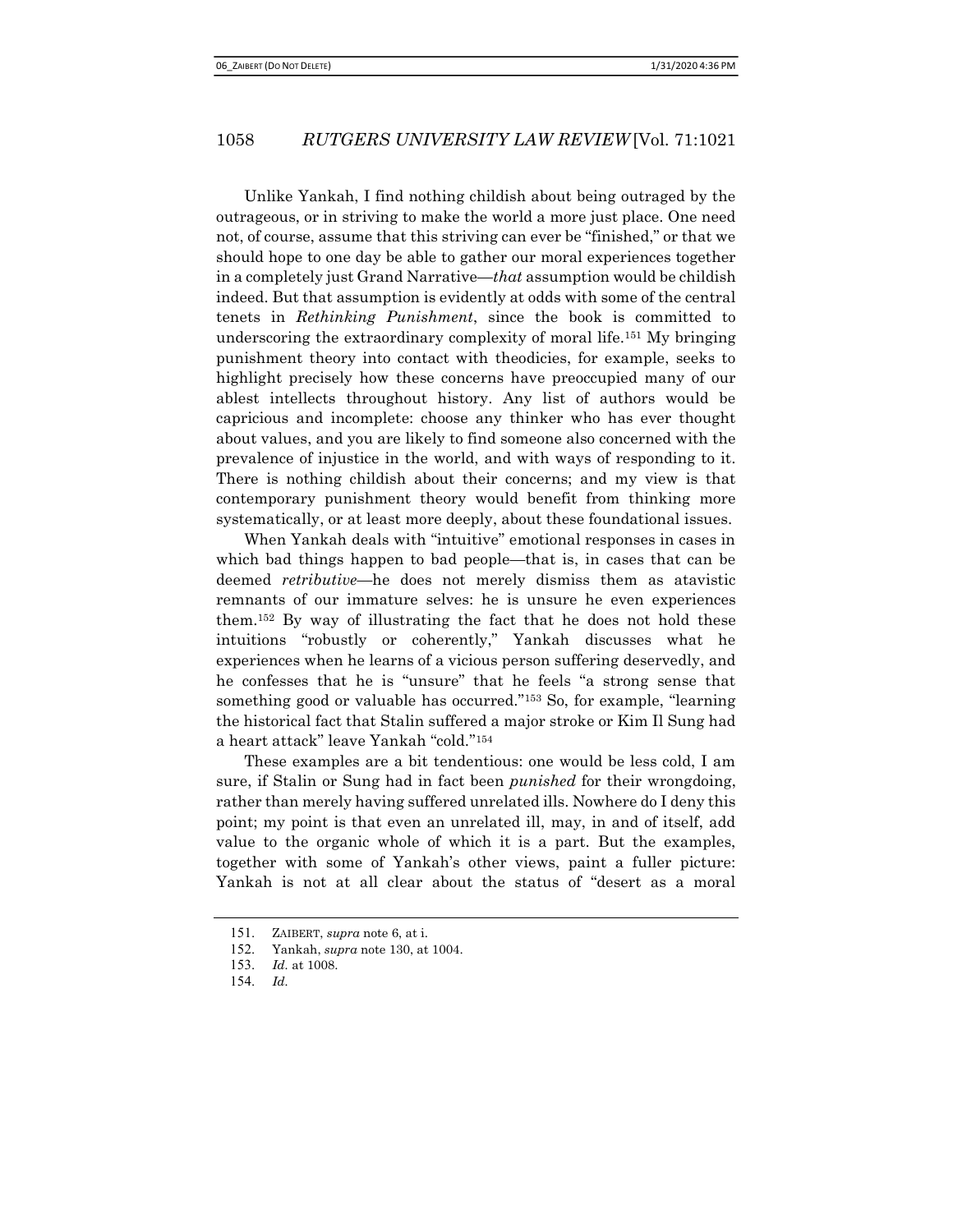matter,"155 and he believes that "suffering that simply befalls others is an unlikely bearer of moral value."156 In other words, Yankah appears to doubt that there may be any value in any suffering unless it is accompanied by (or conducive to) some good consequence, and this strikes me as an undeniable endorsement of the axiology of (classical) utilitarianism. Despite generously praising aspects of Rethinking Punishment, and in particular the unusual conversations that it invites, Yankah, it seems to me, refuses to have a conversation about axiology.

Yankah is left cold when bad things happen to those who deserve them because "suffering, as opposed to punishment, is not obviously desert apt."157 While it is unfair to expect Yankah to have provided a fullfledged account of desert-aptness in the context of a brief commentary on my book, he does say so little about the idea that it is very hard to discern what he may have in mind. Yankah deserves to be recognized as a better chess player than I am. Why? Because he beats me much more often than I beat him, etc. Is chess-playing not "desert-apt"? My arguments in the book suggest that it is, and that there is some value in Yankah receiving the recognition that he deserves, even absent any further consequences of this recognition.<sup>158</sup>

Consider, however, a seeming parallel: Lake Garda deserves to be recognized as one of the most beautiful places on earth. Why? Because it is extraordinarily beautiful, etc.<sup>159</sup> There is something unconvincing about this case. Places—and inanimate objects in general—may not deserve anything at all: they may not be desert-apt. But surely it is at least *fitting* that Lake Garda be so recognized. And I have argued that fittingness and desert are very close relatives (desert being a robustly *moral* form of fittingness).<sup>160</sup>

Still, while it may be true that although recognizing the beauty of Lake Garda may be fitting, the lake does not deserve anything at all because the lake is not desert-apt. Only rational beings, and typically in light of their *actions*, strike me as desert-apt: unlike the beauty of Lake

<sup>155</sup>. Id. at 1005.

<sup>156</sup>. Id. at 1009.

<sup>157</sup>. Id. at 1008.

<sup>158</sup>. ZAIBERT, supra note 6, at 73.

<sup>159</sup>. See Mariam Thalos, Truth Deserves to be Believed, 88 PHIL. 179, 195 (2013); see also BERNARD WILLIAMS, TRUTH AND TRUTHFULNESS: AN ESSAY IN GENEALOGY (2004) (review 110 ff, in particular).

<sup>160</sup>. See Leo Zaibert, The Fitting, the Deserving, and the Beautiful, 3 J. MORAL PHIL. 331 (2006).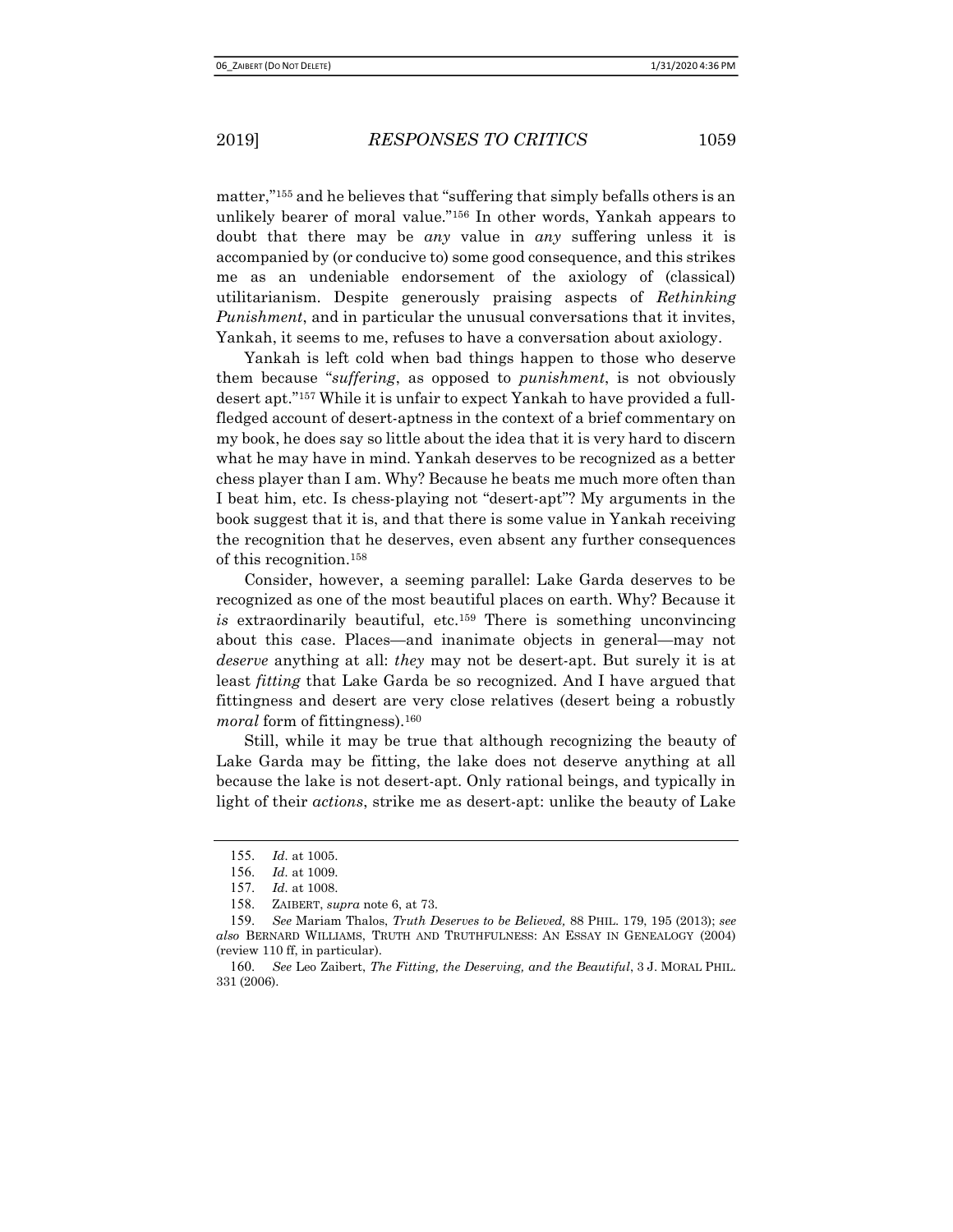Garda, the atrocities committed by tyrants, and Yankah's chess playing, strike me as unproblematically desert-apt. But these are  $my$  views on an admittedly difficult topic; Yankah's invocation of desert aptness strikes me as mysterious. And I cannot avoid suspecting that there may be some cherry-picking involved in what he finds desert-apt and what he does not, of the sort I criticize in the "Appendix," and in my discussion of Chiesa's contribution above—desert-aptness à la carte, if you will.<sup>161</sup>

Despite the halo of mystery surrounding Yankah's talk of desertaptness, it is clear that Yankah believes that to talk about desert in cases that are not "desert apt" is, yet again, childish.162 He claims that "[o]nce we leave childhood behind, we recognize[] that whether a brutal dictator versus a kind humanitarian is stricken with cancer is only metaphorically described as something they deserve."163 But, again, I fail to see anything necessarily childish about, echoing Weber, being affected by the "incongruity between destiny and merit."164 There is nothing necessarily childish in being affected by the contemplation of feckless conmen who become president, or by dishonesty, cruelty and vice triumphing over truth, kindness, and virtue. Being so affected is nothing short of being alive to the human predicament.

Yankah claims that what is not desert-apt is "suffering," as opposed to "punishment" which (presumably) is desert-apt.165 The very opposition that Yankah has in mind here escapes me, since by "suffering" I simply refer to the hard treatment that is *conceptually* inseparable from punishment.166 This brings me to the second of Yankah's worries. He believes that "Zaibert's passion for informing punishment theory with moral theory leaves him insufficiently sensitive to the political nature of legal punishment."167 Why should my invitation to think more deeply about the morality of punishment desensitize me to anything? Nowhere do I deny the almost tautological claim that legal punishment is a political phenomenon ("legal punishment" is in this context almost a synonym of "political punishment"). Neither do I deny that the

<sup>161</sup>. ZAIBERT, supra note 6, at 143–47; see supra part IV.

<sup>162</sup>. Yankah, supra note 130, at 1008–09.

<sup>163</sup>. Id.

<sup>164</sup>. H. H. GERTH & C. WRIGHT MILLS, FROM MAX WEBER: ESSAYS ON SOCIOLOGY 275 (1946).

<sup>165</sup>. Yankah, supra note 130, at 1009–10.

<sup>166</sup>. See discussion supra part II.

<sup>167</sup>. Yankah, supra note 130, at 1007.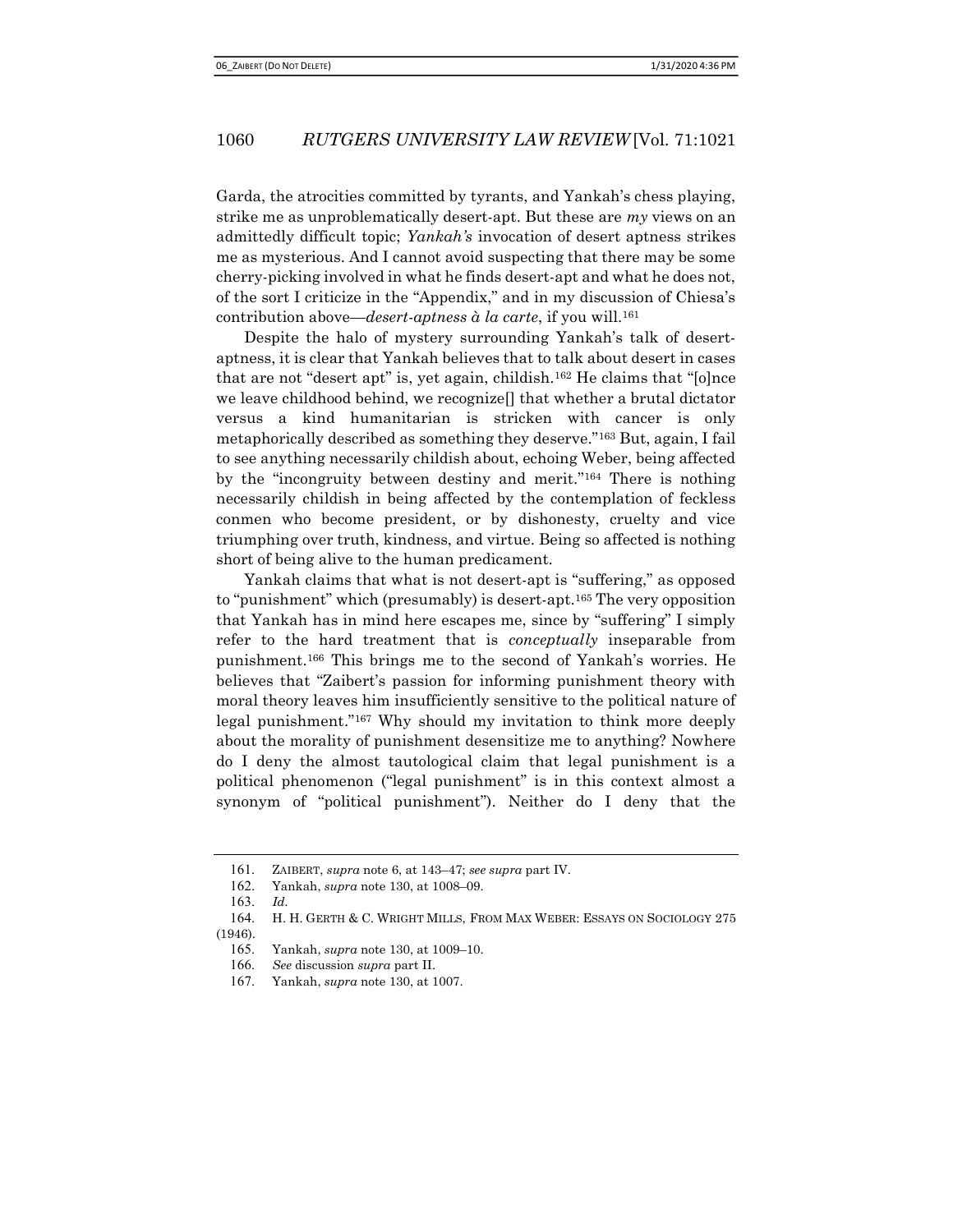justification of political phenomena may be different from the justification of the non-political versions of those phenomena. My view, rather, is that even our political discussion of legal punishment can benefit from taking a broader and deeper look at punishment, including its morality. This strategy did not begin with Rethinking Punishment, although it is here that I focus most centrally on the justification of punishment. Already in my 2006 Punishment and Retribution I remarked on the astounding tendency of contemporary punishment theorists who even deny that, purely as a conceptual matter, punishment can occur outside the context of the state.<sup>168</sup>

To an extent, Yankah is pushing against an open door here: he recognizes that my views are perfectly compatible with a number of options when it comes to the (political) justification of legal punishment.169 But he believes that my views are somehow "simply compatible" with those options, and he finds this "simpl[e] compatib[ility]" insufficient.170 The reason for this insufficiency seems to be that Yankah believes that when it comes to the justification of legal punishment, "[P]unishment as a legal practice respond[s] to a set of political justifications and set[s] aside the purely moral value of retributivism."171 In other words, the problem Yankah sees in my view is not quite one of insufficiency, but actually one of misguidedness: it is misguided to investigate the morality of punishment.

Yankah's position is thus revealed in its remarkable radicalness: he appears to model the relation between moral and political philosophy on the relation between oil and water—they do not mix. This is particularly odd if one realizes that political philosophy is but a branch of moral philosophy. Why should the "purely moral" value of desert be fully "set aside" (and not enriched by, or brought to bear in conjunction with, a number of "political" values)?172 This radicalness explains a number of peculiar aspects of Yankah's position. For example, Yankah claims that "when Kant turned his attention to legal punishment, retributivist urges faded from the picture."<sup>173</sup>

<sup>168</sup>. See ZAIBERT, supra note 27 (objecting to Guyora Binder's view, a view that Yankah cites approvingly).

<sup>169</sup>. Yankah, supra note 130, at 1006–07.

<sup>170</sup>. Id. at 1015.

<sup>171</sup>. Id. at 1015.

<sup>172</sup>. Id. at 1015–16.

<sup>173</sup>. Id. at 1014.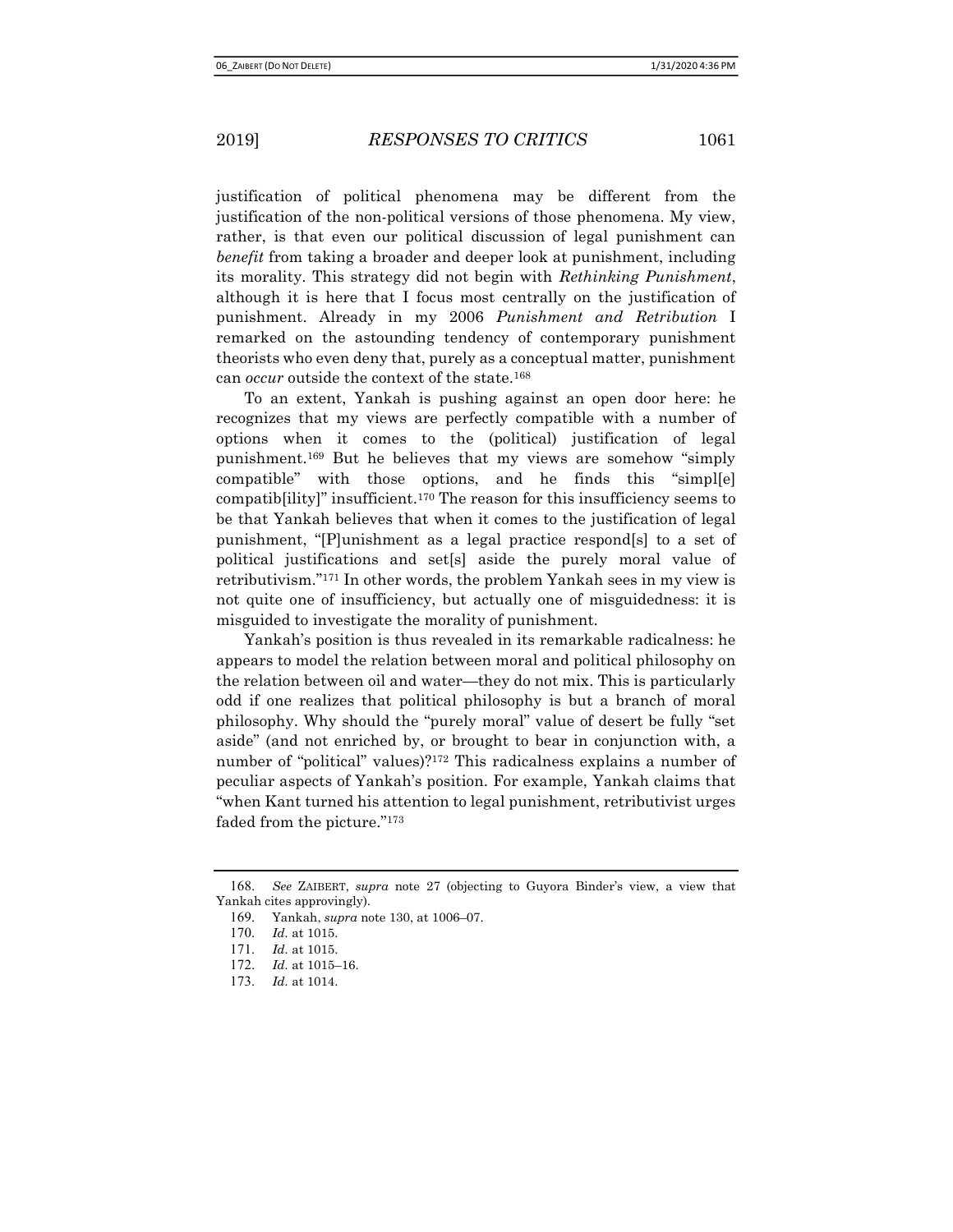But to summarily dispose of Kant's retributivism as Yankah does, seems unwarranted. Kant's oeuvre contains plenty of evidence that directly challenges Yankah's take: from Kant's systematic defense of intrinsic value independently of any consequence (say, in the Grundlegung) to his famous stern warning in the Rechtslehre "woe to him who creeps through the serpent-windings of Utilitarianism to discover some advantage that may discharge him from the Justice of Punishment [i.e., from retributivism]."174 It is hard to accept that these essential aspects of Kant's philosophy "fade[] from the picture" when we are in the political sphere. <sup>175</sup>

Similarly, Yankah too casually assumes that to recognize value without thereby expecting an obligation to promote it is "the most natural thing in the world."176 Yankah's naturalness thesis is not true of most moral philosophers I have read, or of most non-specialists with whom I have interacted. On the contrary, the overwhelmingly typical view is that, at least in principle, if something is of value then there is, at least prima facie, an obligation to bring it about. Curiously, Yankah himself seems to forget about his own naturalness thesis, for elsewhere in his contribution he endorses its opposite: "In the normal case, that something is of value implies that the thing (value) should be promoted."177 And to elucidate—or to begin to elucidate—how to travel from the axiological to the deontic is (as we have seen above) one of the central goals of Rethinking Punishment.

Even Yankah's peculiar take on some of my views on forgiveness can perhaps be connected to his exaggerated distinction between moral and political philosophy. Yankah reminds me that it would be a mistake to see "forgiveness as an unmitigated good," to think of it as "always . . . praiseworthy"; and he warns against "forgiv[ing] too readily."178 But these are views that I explicitly oppose in the book. In fact, a central theme in Rethinking Punishment is that forgiveness qua response to wrongdoing stands in need of a justification (thus not always

<sup>174</sup>. IMMANUEL KANT, THE PHILOSOPHY OF LAW 195 (W. Hastie, trans., Edinburgh: T. & T. Clark 1887); see also IMMANUEL KANT, GROUNDWORK OF THE METAPHYSICS OF MORALS 7 passim (Mary Gregor trans., Cambridge: Cambridge Univ. Press 2006).

<sup>175</sup>. Yankah, supra note 130, at 1014 (citing IMMANUEL KANT, METAPHYSICAL ELEMENTS OF JUSTICE 140, 141 (John Ladd trans., Hackett Publishing Company 2d ed. 1965)).

<sup>176</sup>. Yankah, supra note 130, at 1004.

<sup>177</sup>. Id. at 1013.

<sup>178</sup>. Id. at 1006.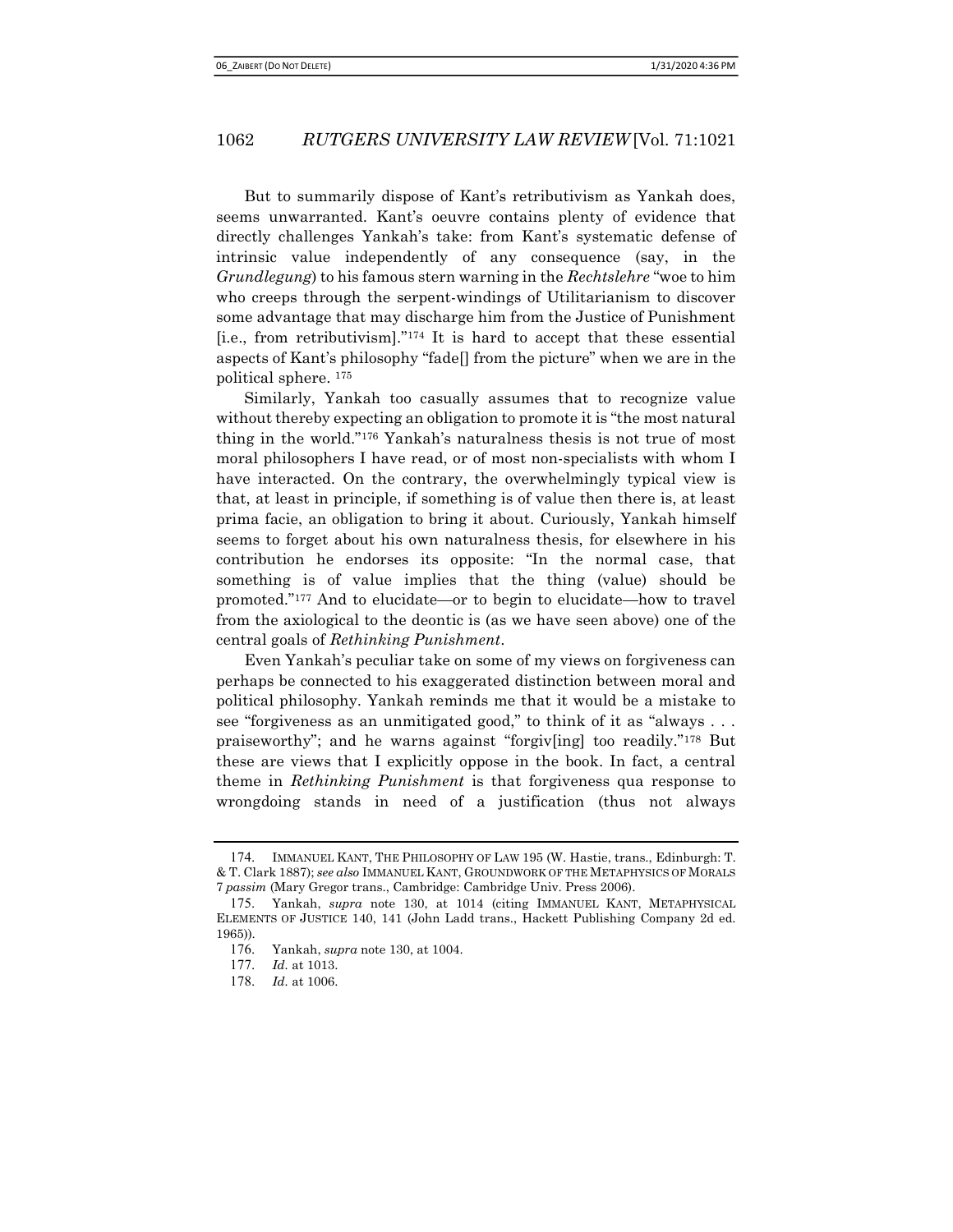praiseworthy or good), just like punishment. Paying more attention to matters of *justification* is one of the main lessons that forgiveness theorists can learn from punishment theorists. For their part, punishment theorists stand to learn from forgiveness theorists a greater appreciation of the intricacies of both responses to wrongdoing. Punishment (legal and otherwise), like forgiveness, is dilemmatic—a point neither frequently nor systematically discussed by punishment theorists—and which, finding it full of promise, I discuss at length in Rethinking Punishment.

### VI. CONCLUSION

One of my main goals in Rethinking Punishment is to show that paying attention to moral philosophy may teach important lessons about the justification of punishment (including *legal* punishment). But to a large extent my emphasis is not on moral philosophy in general, but on a relatively recent and very particular approach to moral philosophy.<sup>179</sup> Admittedly, the approach is not widely accepted amongst moral philosophers, which is not surprising, since it is very critical of the typical ways in which moral philosophy is carried out. I detect elements of this approach in Berlin's work, in Brentano's, in Dancy's, in DeWijze's, and in Stocker's (amongst others), in ways often connected precisely to the dilemmatic nature of punishment (in any context), and to the way in which punishment leaves remainders even when justified. Above all, however, my approach is inspired by Williams's work; as I said at the outset of Rethinking Punishment, "I seek to deploy, within the specific context of punishment, criticisms similar to those more general criticisms Williams deployed against both utilitarianism and what he called "the morality system."<sup>180</sup> I am afraid that the significance of the *particular* approach to moral philosophy that I champion in the book is greater than my critics seem to realize.

<sup>179</sup>. In the book I emphasize how recent these sorts of developments in moral philosophy really are, and I quote Alastair Macintyre's felicitous way of putting it: "[I]f one were to publish two volumes, the first containing the entire preceding philosophical literature dealing with this topic, broadly construed, from Plato to W. D. Ross through Gregory, Aquinas, Kant, Hegel, Mill, Sidgwick, and Bradley while the second was devoted to the publications of the last thirty years, the second volume would be by far the larger." ZAIBERT, supra note 6, at 24 (quoting Alasdair Macintyre, *Ethics*, in 2 ETHICS AND POLITICS: SELECTED ESSAYS 85 (Cambridge: Cambridge University Press 2006)).

<sup>180</sup>. ZAIBERT, supra note 6, at 2.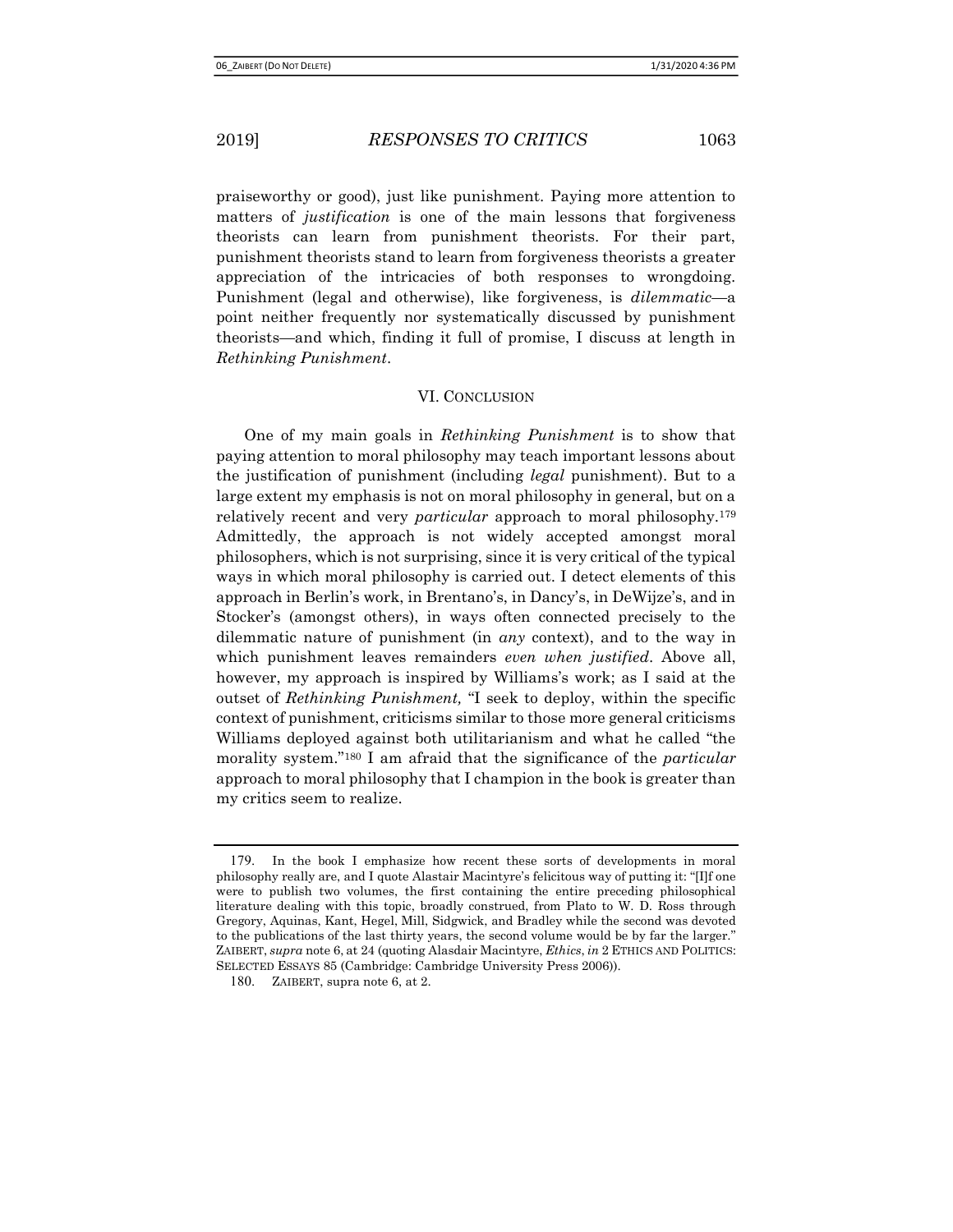It is not my intention to poach Williams's larger-than-life reputation. First, because despite my viewing him as the most insightful moral philosopher of at least the last hundred years, I have some noteworthy disagreements with him. (Particularly relevant is my rather more positive assessment of G. E. Moore's meta-ethical positions, for example.181) Second, because some of my interpretations of Williams may be rather idiosyncratic, thus casting doubt on the extent to which regarding those aspects my book can really be seen as based on (the standard interpretation of) Williams's work. (My Williams is much less relativistic than the Williams of others, and is less reliant on Greek tragedy and ethics, or on Nietzsche, for example.)

But I can admit to having inherited a certain problem from Williams. Williams's approach is often criticized for being somehow too "antitheory," or even "romantic" (in the senses of anti-Enlightenment, or irrationalist).182 Notwithstanding the perspicuity of Williams's criticisms of others, some of Williams's critics have asked, almost in exasperation: But what, concretely, does he have to offer instead? Some of my critics (here and elsewhere)183 ask a similar question of Rethinking Punishment: What, *concretely*, does it have to offer?<sup>184</sup>

While it may not be concrete enough for some, inviting punishment theorists to think more deeply about the complexity of moral life, about the inescapably dilemmatic nature of punishment, about the theoretical problem of punishment (and the peculiar type of pluralism it engenders), and about the types of remainders that justified punishment generates, strikes me as likely to advance the field. Truth matters, and I believe that these points deriving from the often-overlooked complexity of moral life are true. But, if nothing else, these considerations may alert punishment theorists about mistakes to avoid.

<sup>181</sup>. See id. at 58 n.84.

<sup>182</sup>. See id. at 166–68 (referencing several works discussing Williams's work).

<sup>183</sup>. See generally Leo Zaibert: Rethinking Punishment, C4EJOURNAL: PERSP. ON ETHICS, https://c4ejournal.net/category/leo-zaibert-rethinking-punishment/ (last visited Nov. 2, 2019) (showing a book forum of reviews of Rethinking Punishment); 16 Eunomia No. 16 (Abril 2019–Septiembre 2019), UNIVERSIDAD CARLOS III DE MADRID, https://erevistas.uc3m.es/index.php/EUNOM/issue/view/573 (last visited Nov. 2, 2019) (referencing a Spanish magazine which includes reviews of Rethinking Punishment).

<sup>184</sup>. See ZAIBERT, supra note 6, at 165–71 (discussing whether this sort of question may not be even more pertinent within the specific context of punishment theory than in the context of moral philosophy in general).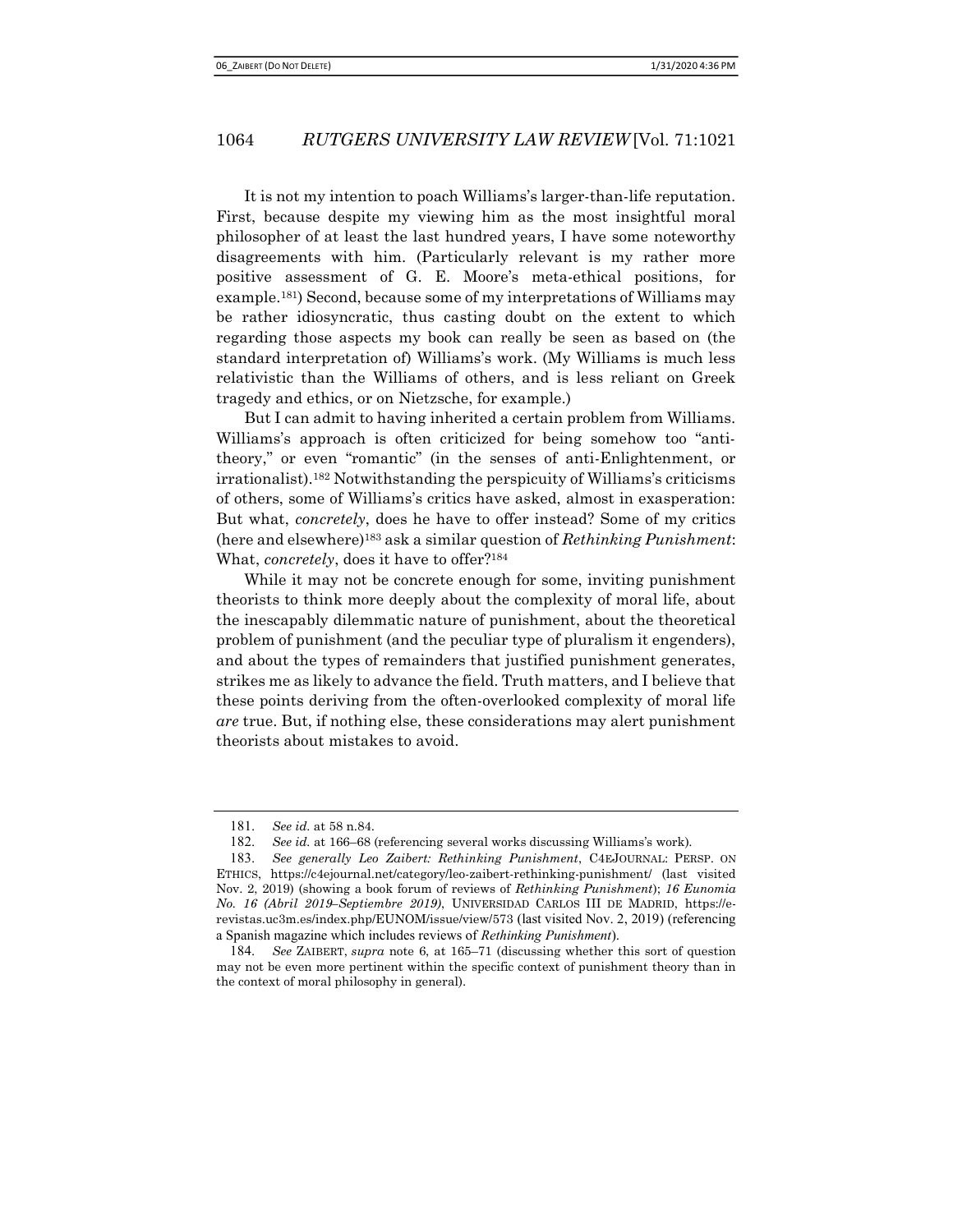Consider, for example, Yankah's favored "republican justification of punishment": punishment is justified when it effectively "rebind[s] the offender to civic society."185 I am too much of a liberal to see the value of communal bonds, and much less of enforced communal bonds, as sharply as Yankah sees it. Furthermore, if communal bounds are indeed valuable, it is not clear to me what, if anything, the connection between such value and our responses to *wrongdoing* as such is supposed to be. (Should we not make sure that everyone—and not just wrongdoers—is bound or rebound to civic society?) But, even putting these matters aside, to the extent that this justification of punishment ignores the dilemmatic nature of punishment and the remainders it generates, it strikes me as risking making some of the mistakes I highlight in Rethinking Punishment. Yankah may have simply substituted "utility" or "suffering reduction" or "desert" with "rebinding offenders to their community," without overcoming the inadequate *structure* of traditional justifications of punishment.186 After all, it seems as if, by Yankah's lights, provided wrongdoers are reconnected to the values of their communities, there would be nothing to lament—no agent regret, no tragic remorse, not even garden-variety sadness—about the *suffering* that punishment, as a matter of definition, seeks to inflict upon them in the process of rebinding them to their community.<sup>187</sup>

So, when critics express a certain dissatisfaction as to the humbleness (or lack of concreteness, etc.) of my view—for example, when Yankah claims that "a pluralistic theory that insists on the value of retributivism only to note that this value always collapses when in competition with distinctly political concerns risks rendering retributivism trivial"—they are missing something crucial about what my championing of this very particular view of moral philosophy entails.188 It should by now be clear that this talk of "collapsing values" is *precisely* what my view does not claim.<sup>189</sup> The value of deserved suffering *never* collapses (either to political or to non-political concerns):

<sup>185</sup>. See Yankah, supra note 130, at 1019.

<sup>186</sup>. See id.

<sup>187</sup>. As I argued above, mainly in the context of my discussion of Lee's contribution, fitting responses to wrongdoing need not be punitive. See discussion *supra* part II. I suspect that this is true of Yankah's "rebinding," but he himself advertises it as justification of punishment. See Yankah, supra note 130 at 1020. And as long as it is supposed to be of punishment then it must contend with its hard treatment aspect, i.e., with suffering. Id.

<sup>188</sup>. Yankah, supra note 130 at 1016.

<sup>189</sup>. See id.